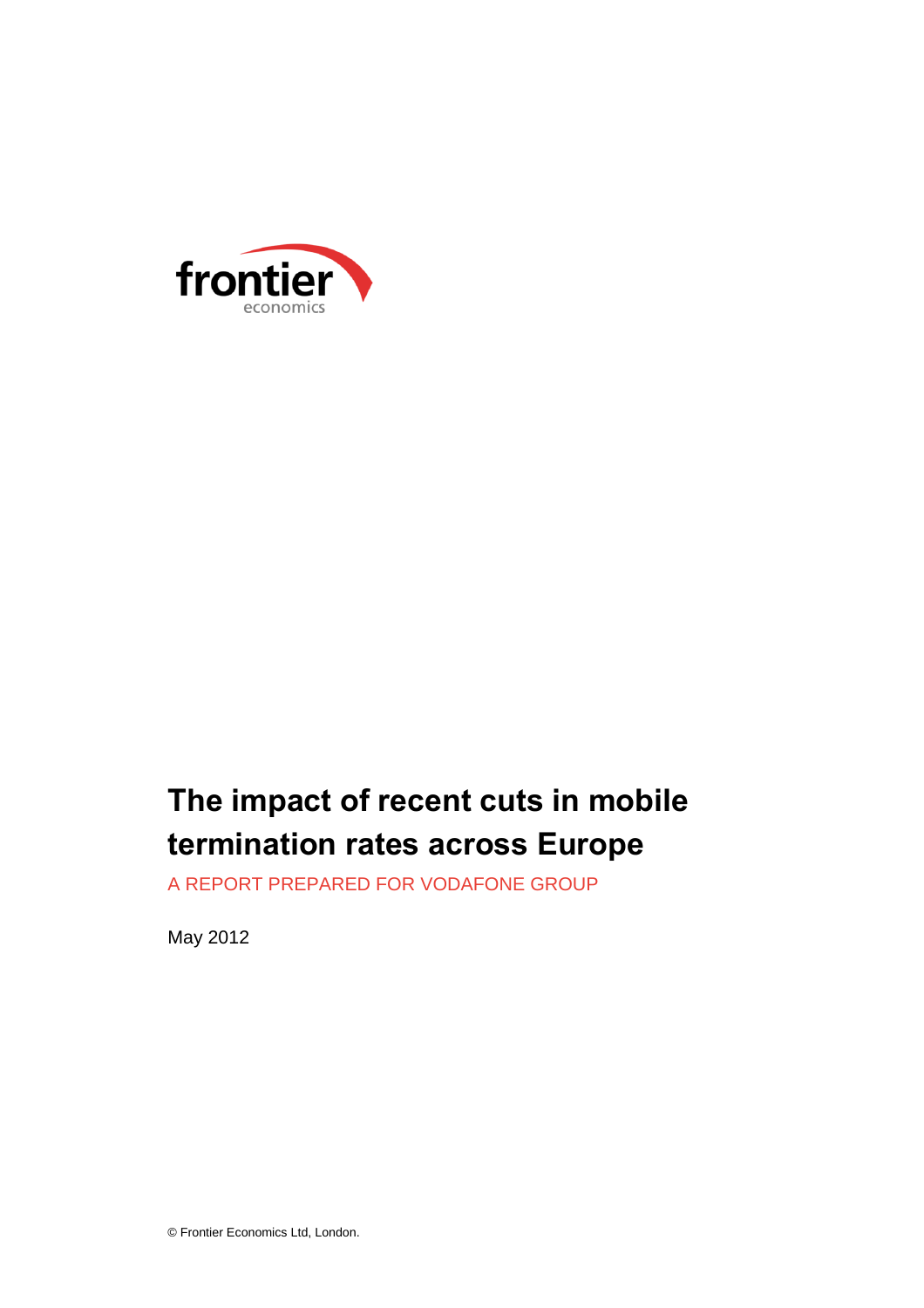# **The impact of recent cuts in mobile termination rates across Europe**

|     | <b>Executive Summary</b>                                                                                  | 5  |
|-----|-----------------------------------------------------------------------------------------------------------|----|
| 1   | Introduction and background                                                                               | 7  |
| 1.1 |                                                                                                           |    |
| 1.2 |                                                                                                           |    |
| 2   | There is no evidence that faster MTR cuts have led to lower mobile<br>prices                              | 13 |
| 2.1 | Prices have declined at a slower rate despite the accelerated fall in MTRs14                              |    |
| 2.2 | Correlation analysis shows no link between MTR cuts and prices  16                                        |    |
| 2.3 | Additional statistical analysis also shows no evidence that faster MTR cuts                               |    |
| 3   | There is no evidence that MTR cuts are increasing usage                                                   | 19 |
| 3.1 | Despite the faster falls in MTRs usage has not increased at an accelerated                                |    |
| 3.2 | Correlation analysis shows no evidence that MTR cuts have led to higher                                   |    |
| 3.3 | More sophisticated statistical analysis also shows no evidence that MTR cuts                              |    |
| 4   | A lack of convergence to a US style market                                                                | 25 |
| 4.1 |                                                                                                           |    |
| 5   | There is limited evidence of any link between MTR reductions and the<br>market share of smaller operators | 27 |
| 6   | MTR cuts and the fixed market                                                                             | 29 |
| 6.1 |                                                                                                           |    |
| 6.2 |                                                                                                           |    |
| 7   | Accelerated MTR cuts could have a detrimental impact                                                      | 33 |
| 7.1 |                                                                                                           |    |
| 7.2 |                                                                                                           |    |
| 8   | <b>Summary</b>                                                                                            | 39 |
|     | Annex 1: Data used                                                                                        | 41 |

#### **Contents**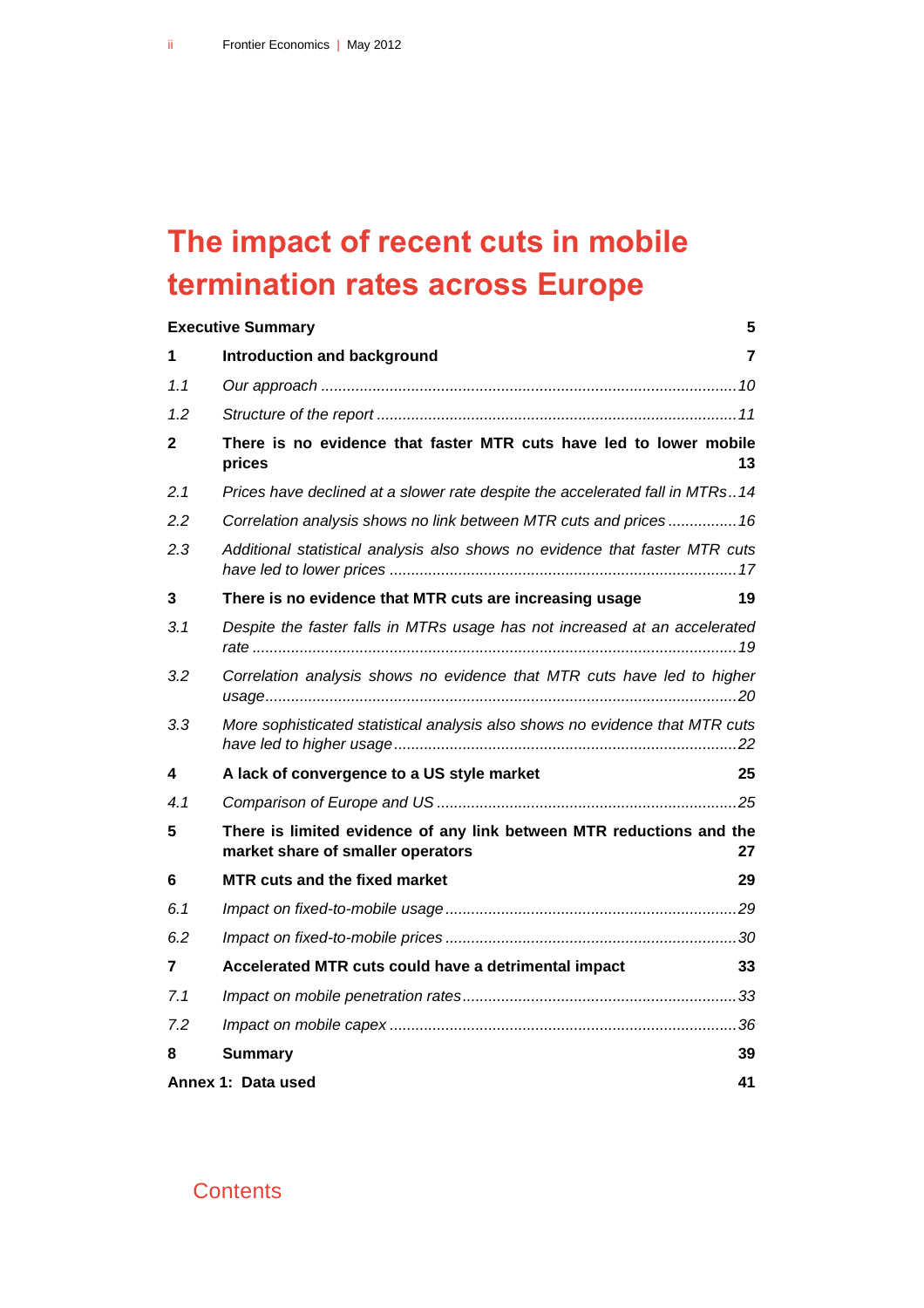# **The impact of recent cuts in mobile termination rates across Europe**

| Figure 1. Trends in actual and projected weighted average MTRs since 2005                                                  | 8        |
|----------------------------------------------------------------------------------------------------------------------------|----------|
| <b>Figure 2.</b> Cumulative impacts predicted by the Commission from faster MTR cuts<br>$(2007-12)$                        | 9        |
| Figure 3. Trends in weighted average MTRs and mobile prices since 2007                                                     | 15       |
| <b>Figure 4.</b> Correlation analysis of MTR cuts and prices (2009Q1 to 2011Q3)                                            | 16       |
| Figure 5. Correlation analysis of MTR cuts and prices (2007Q1 to 2011Q3)                                                   | 17       |
| <b>Figure 6.</b> Annual reductions in MTRs and usage (2007-09 vs. 2009-11)                                                 | 20       |
| Figure 7. Correlation analysis of MTR cuts and changes in usage (2009Q1 to<br>2011Q3)                                      | 21       |
| Figure 8. Correlation analysis of MTR cuts and changes in usage (2007Q1)<br>2011Q3)                                        | to<br>22 |
| <b>Figure 9.</b> Comparison of usage trends between Europe and the US (2007-11)                                            | 26       |
| <b>Figure 10.</b> Comparison of price trends between Europe and the US (2007-11)                                           | 26       |
| Figure 11. Correlation analysis of MTR cuts and changes in the market share of the<br>smallest operator (2009Q1 to 2011Q3) | 28       |
| Figure 12. Trends in fixed-to-mobile traffic since 2007                                                                    | 30       |
| Figure 13. Correlation analysis of MTR cuts and changes in F2M prices<br>$(2009)$ to<br>2011)<br>31                        |          |
| Figure 14. Trends in F2M margins since 2007                                                                                | 32       |
| <b>Figure 15.</b> Annual changes in MTRs and penetration rates (2007-09 vs. 2009-11)<br>-34                                |          |
| <b>Figure 16.</b> Correlation analysis of MTR cuts and changes in penetration rates<br>(2009Q1 to 2011Q3)                  | 35       |
| <b>Figure 17.</b> Correlation analysis of MTR cuts and changes in capex per connection<br>(2009Q1 to 2011Q3)               | 37       |
| <b>Figure 18. Reduction in MTRs (2007Q1 to 2011Q3)</b>                                                                     | 43       |
| Figure 19. Reduction in Average Revenue Per Minute (ARPM) (2007Q1 to 2011Q3)                                               | 44       |
| Figure 20. Change in minutes of use per active subscriber (2007Q1 to 2011Q3)                                               | 44       |
| Figure 21. Percentage point change in mobile penetration (2007Q1 to 2011Q3)                                                | 45       |
| Figure 22. Mobile termination rates ( $\epsilon$ c/min)                                                                    | 46       |
| Figure 23. Mobile penetration rates (% of total population)                                                                | 46       |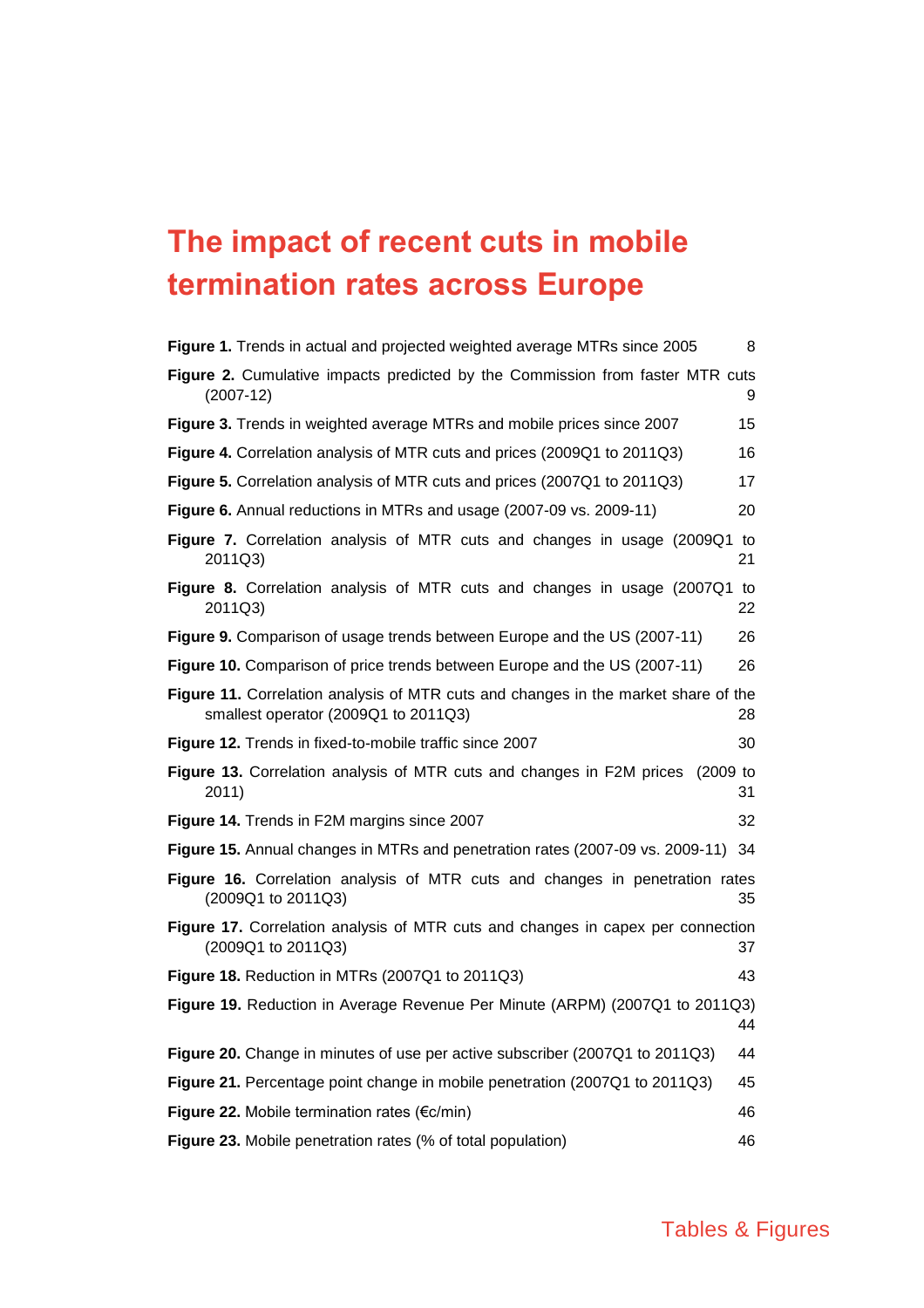| Figure 24. Average revenue per minute ( $\epsilon$ c/min - voice only)                                      | 47 |
|-------------------------------------------------------------------------------------------------------------|----|
| <b>Figure 25.</b> Average outgoing minutes per active subscriber                                            | 47 |
| Figure 26. Fixed-to-mobile average revenue per minute ( $\epsilon$ c/min)                                   | 48 |
| <b>Figure 27.</b> Total fixed-to-mobile usage (millions of minutes)                                         | 48 |
|                                                                                                             |    |
| <b>Table 1.</b> Regression results on the link between MTRs and prices                                      | 18 |
| Table 2. Regression results on the link between MTRs and usage                                              | 23 |
| Table 3. Regression results on the link between MTRs and usage when accounting<br>for the economic slowdown | 24 |
| <b>Table 4.</b> Regression results on the link between MTRs and penetration rates                           | 36 |
| Table 5. Data used in our analysis                                                                          | 42 |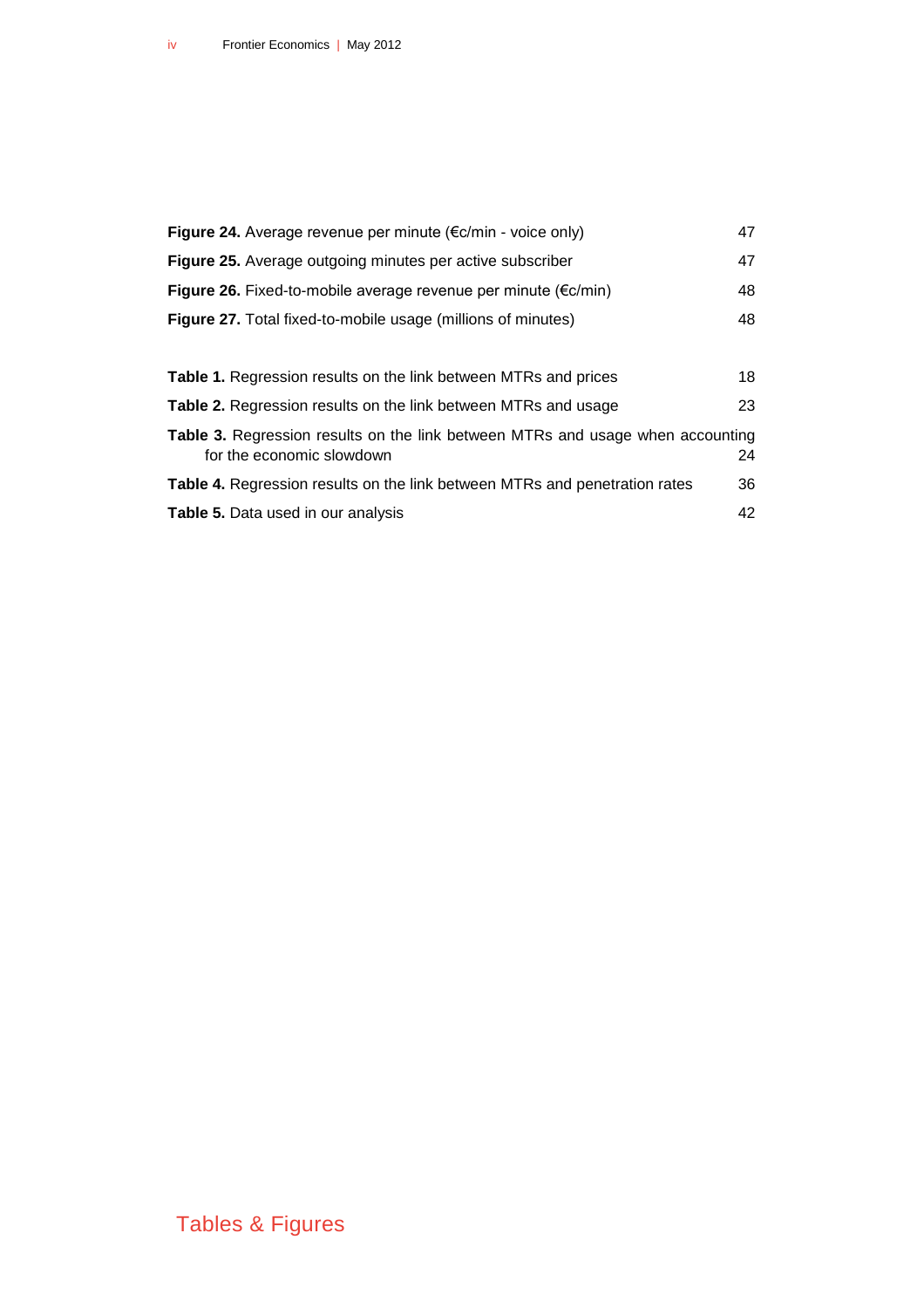# <span id="page-4-0"></span>**Executive Summary**

Mobile termination rates across Europe have been falling considerably for several years. This is partly reflective of a general downward trend in underlying unit costs, but also the European Commission's recommendation in 2009 to move to 'pure LRIC' based termination rates.

At the time, the Commission justified the accelerated cuts in mobile termination rates through expected benefits to consumers, in particular significant reductions in mobile prices and increases in mobile traffic. It predicted also that lower MTRs would help smaller operators to compete, as they would find it easier to offer off-net prices that are comparable to the on-net prices of larger competitors. The impact on mobile penetration rates and the fixed telephony market were expected to be limited.

Although pure LRIC based termination rates are yet to be fully implemented in all Member States, there is, since 2009, evidence about the impact of accelerating mobile termination rate cuts on the performance of the mobile market and upon its consumers. This report analyses this evidence.

#### **Our approach**

 $\overline{a}$ 

The main focus of the report is to examine the available evidence to date to evaluate the extent to which the Commission's recommendation has had the expected impact on mobile prices and usage. We also consider whether the MTR reductions have made it easier for smaller operators to compete. We then consider whether there has been any effect on fixed-to-mobile usage, fixed operators' investment, mobile penetration rates and mobile operators' investment.

We analyse the impact since 2009, as well as the longer-term relationship between mobile termination rates and consumer outcomes.<sup>1</sup>

 **Policy-shift impact**. We consider whether there has been a structural break in the trends for usage and prices given the acceleration in mobile termination rate reductions since 2009, after the adoption of the Commission's Recommendation. We also use correlation analysis to look at the impact of MTR reductions in individual countries.

<sup>1</sup> As mobile termination rates will still need to fall much further before they reach the level implied by pure LRIC, this report should be considered as an initial assessment of the Commission's recommendation.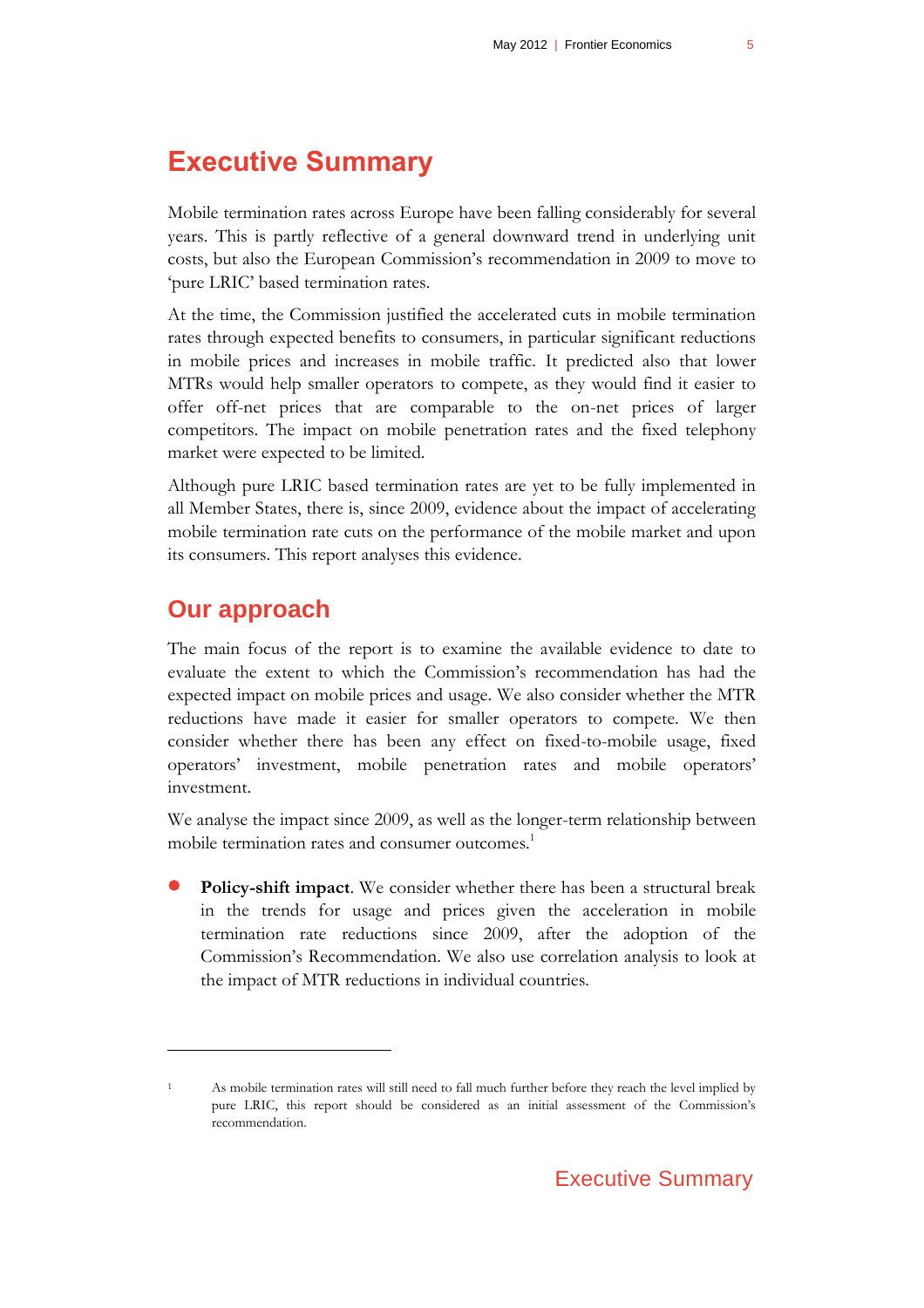**Longer-term relationship**. We use a longer time series and statistical techniques to examine the link between mobile termination rate cuts and consumer outcomes.

The analysis uses data for countries in the European Union.<sup>2</sup>

# **Main findings**

Mobile termination rates have fallen at a much faster rate since 2009. If countries continue to move towards pure LRIC based mobile termination rates, as appears likely, then this trend is likely to continue going forward.

Our main findings on the link between accelerated mobile termination rate reductions and consumer outcomes are as follows.

- **No link to usage and prices.** Although usage has increased and prices have fallen, there is no evidence that these trends have been related to the acceleration in the reduction in mobile termination rates. Despite a tripling in the rate of termination rate cuts since the introduction of the Commission's recommendations, we have not found evidence at the EU level of an acceleration in the rate of mobile price reductions or the rate of usage increase. Correlation analysis and econometric analysis confirms these findings.
- **No evidence of a link between MTR reductions and the market position of smaller players**. There appears to be no evidence of a positive link between the market share of smaller operators and the acceleration in MTR reductions since 2009.
- **Potential risk of lower take-up and investment**. It is too early to draw conclusions on the impact of accelerated mobile termination rate cuts on penetration rates and investment levels - there is a risk that they could have a detrimental impact.

<sup>2</sup> We have excluded Cyprus, Luxembourg and Malta due to data limitations. We have also omitted Greece, as it can be considered as an outlier due to its recent financial and economic crises. Although including Greece would not have impacted any of our conclusions.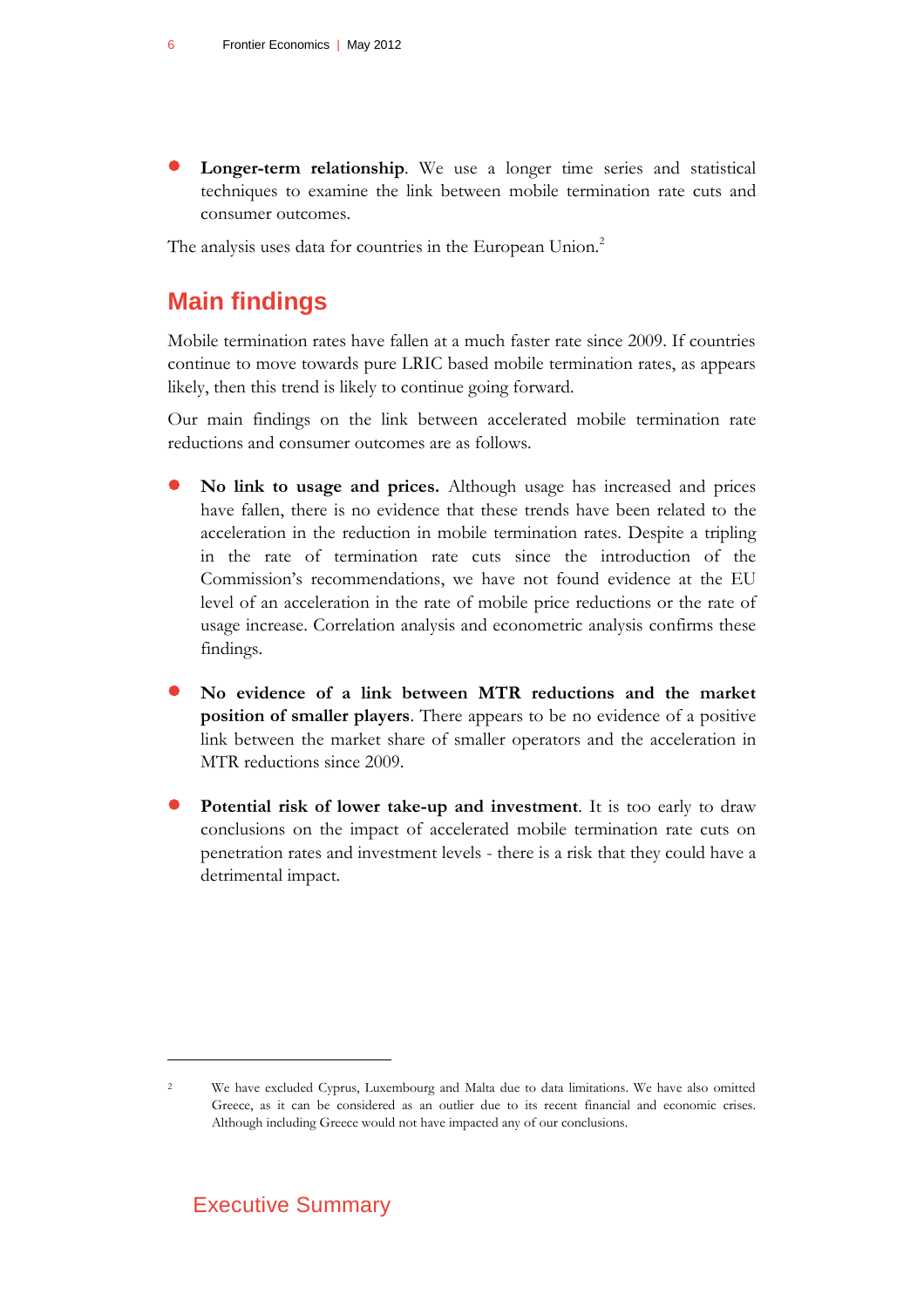# **1 Introduction and background**

<span id="page-6-0"></span>Mobile operators charge other operators for connecting calls to their network. These are known as mobile termination rates (MTRs). Both mobile-to-mobile (M2M) and fixed-to-mobile (F2M) calls incur MTRs.

Operators are considered to have significant market power (SMP) when providing call termination services on their network. As such, regulators typically require MTRs to be regulated and, generally, cost reflective.

The level of MTRs across Europe has been falling at a considerable rate for several years. This has been driven by two factors.

1. A general downward trend in the underlying unit costs of delivering these services (as a result of both expanded output and technological developments).

2. The European Commission's recommendation in 2009<sup>3</sup> stated that MTRs should be set on a 'pure LRIC' basis (i.e. they should only reflect the long run incremental cost exclusive of any fixed and common costs) and that in exceptional circumstances where a national regulator cannot develop a cost model in time, then it must set interim prices that are consistent with the Recommendation.

Whilst the Commission envisaged that the recommended move to pure LRIC based MTRs would take several years, MTRs have been falling at a much faster rate since 2009 (see **[Figure 1](#page-7-0)**). The Commission envisaged in 2009 that 'pure LRIC' MTRs would be between 1.5 cents and 3 cents by the end of 2012. In the event, based on current trends, MTRs in Europe by late 2014 could be expected to fall to approximately 1 cent

<sup>3</sup> Commission Recommendation on the Regulatory Treatment of Fixed and Mobile Termination Rates in the EU – Implications for Industry, Competition and Consumers (07/05/2009).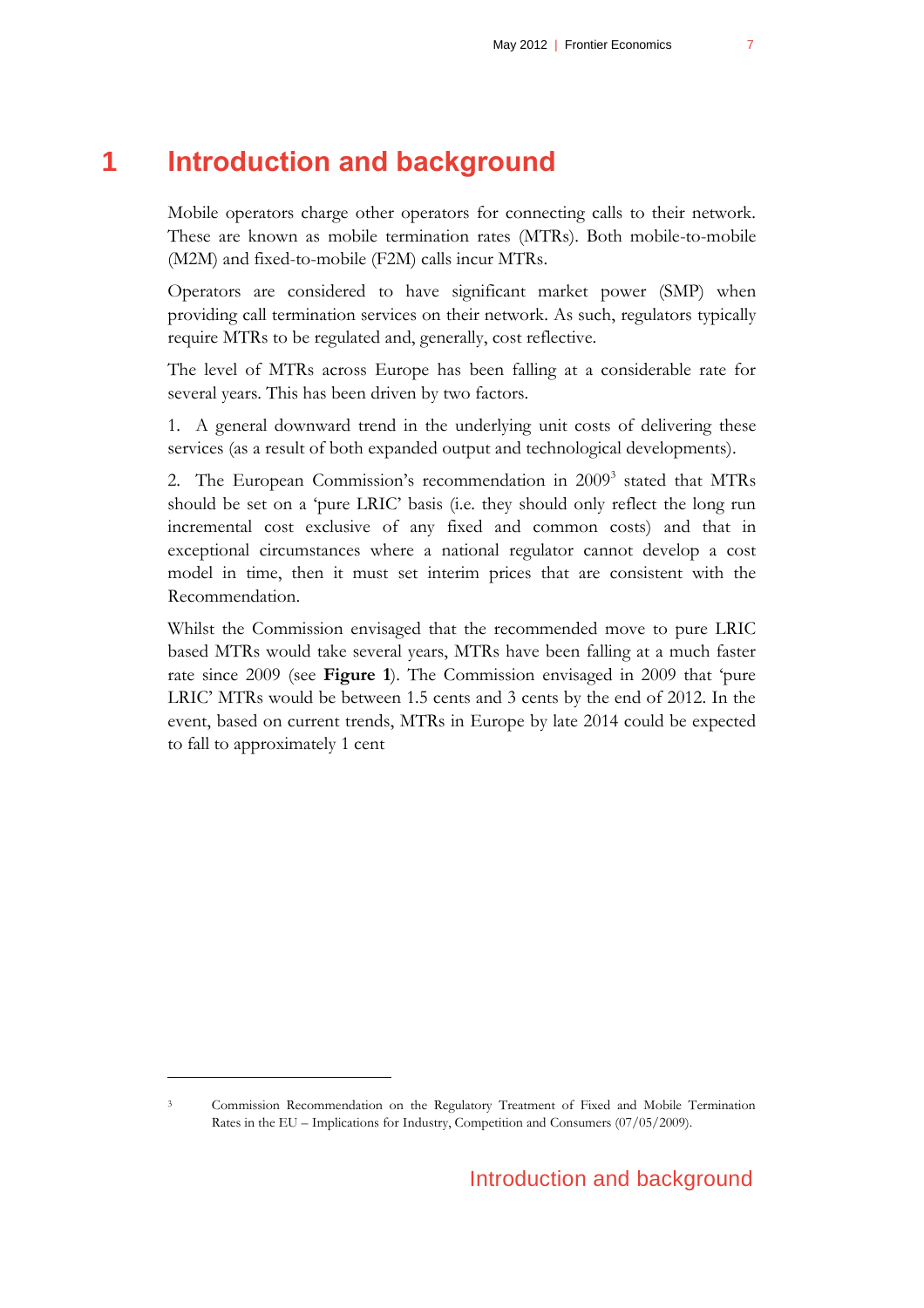

<span id="page-7-0"></span>**Figure 1.** Trends in actual and projected weighted average MTRs since 2005

Source: Frontier analysis based on BEREC information & published MTR glide paths

The Commission justified accelerated MTR cuts by arguing that they would improve consumer outcomes. In particular, it forecasted that as a result of a move to pure LRIC, mobile prices would fall almost twice as fast and mobile traffic would increase at almost double the rate. This is shown in **[Figure 2](#page-8-0)** below. 4

The Commission acknowledged that there could be a 'waterbed' effect, such that average mobile prices could increase as F2M mobile revenues fell, partially offsetting falls in mobile-to-mobile prices, resulting also from the MTR reductions. But unlike Valleti and Genakos (2008)<sup>5</sup> and our previous report<sup>6</sup>, the

#### Introduction and background

<sup>4</sup> The baseline scenario reflects the Commission's expected consumer outcomes if MTRs fall in line with reductions in underlying costs, but without a move to pure LRIC. The recommended approach shows the Commission's predicted consumer outcomes if MTRs fall in line with costs and MTRs are set based on a pure LRIC approach.

<sup>5</sup> Genakos and Valletti (2008): "Testing the 'Waterbed' Effect in Mobile Telephony", CEIS TOR Vergata, Research Paper Series, Vol.6, Issue 2, No. 110.

<sup>6</sup> Frontier Economics, 'Assessing the impact of lowering mobile termination rates', July 2008.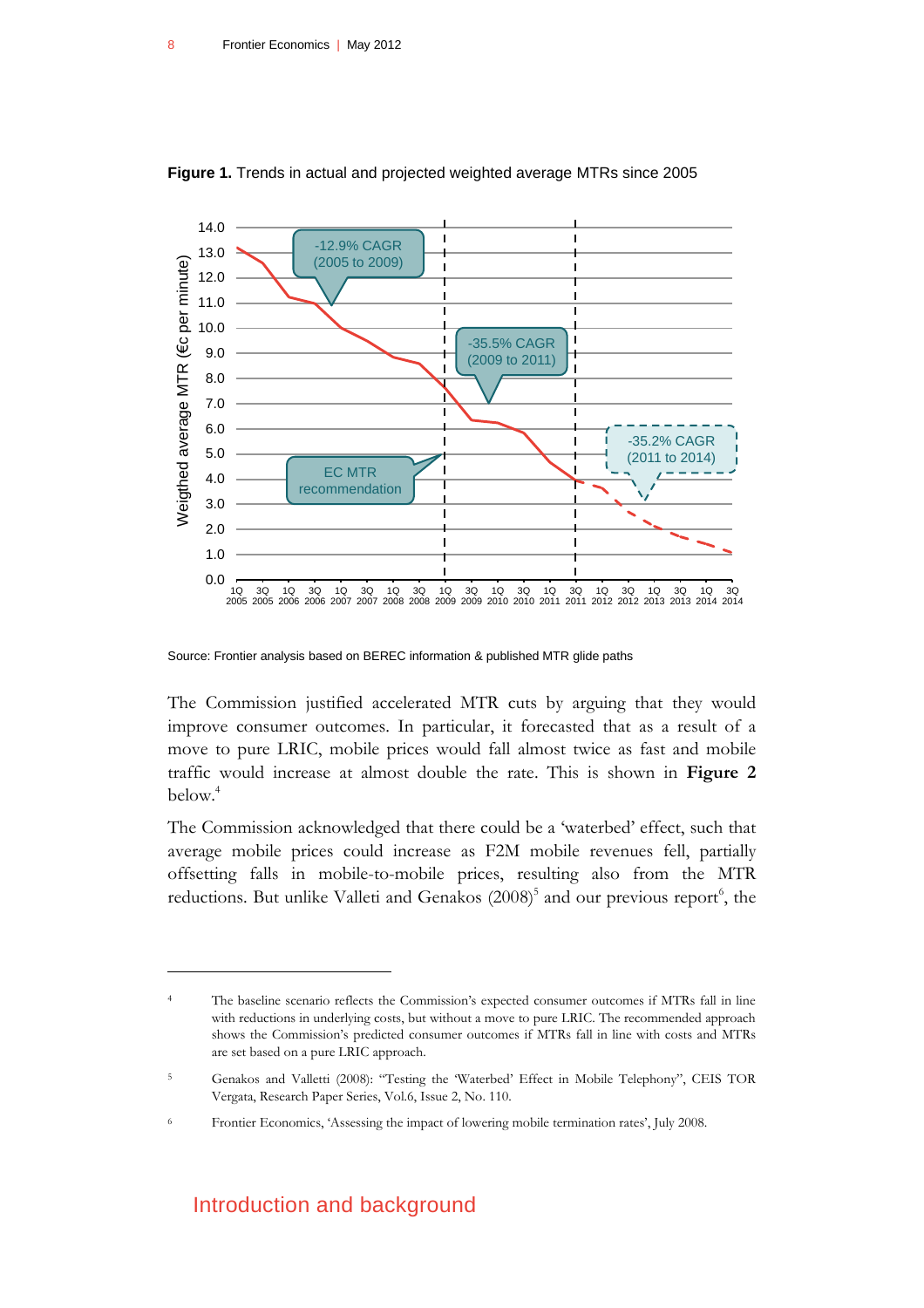Commission did not expect the waterbed effect to be strong. It predicted that an increase in competition would offset any waterbed effect<sup>7</sup>:

*"Increased competitive pressure resulting from the creation of a more level playing field for the provision of mobile calls will help ensure a continued downward momentum for overall retail prices, thereby off-setting any potential short-term waterbed effects."* 

It also anticipated a limited impact on mobile penetration rates and the fixed telephony market.



<span id="page-8-0"></span>**Figure 2.** Cumulative impacts predicted by the Commission from faster MTR cuts (2007-12)

Source: Commission's Final Impact Assessment of its 2009 MTR recommendation

The relationship between MTRs and consumer outcomes continues to be hotly debated, both from theoretical and empirical perspectives. The UK Competition Commission recently concluded that:

*"…., we are not persuaded that setting MTRs at LRIC would reduce mobile retail prices overall, and it is not clear that doing so will increase mobile usage."<sup>8</sup>*

<sup>7</sup> Commission Recommendation on the Regulatory Treatment of Fixed and Mobile Termination Rates in the EU – Implications for Industry, Competition and Consumers (07/05/2009).

Competition Commission – Final determination on MTRs (09 February 2012).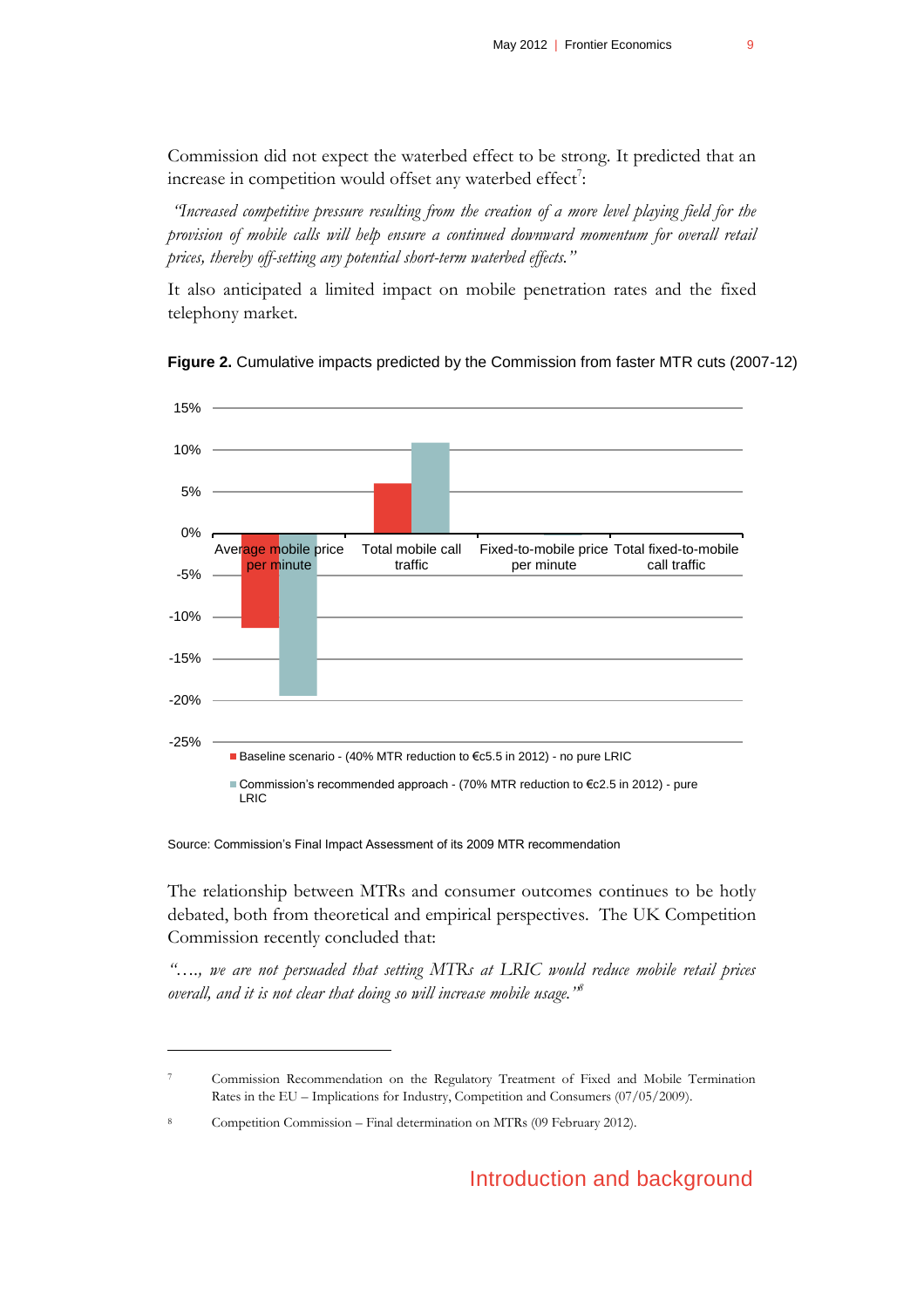Although the Commission's recommendation has yet to be fully implemented in all Member States, there is a significant body of evidence about the impact of accelerating MTR cuts on the performance of the mobile market and upon its consumers, since 2009. This report analyses that data.

### **1.1 Our approach**

 $\overline{a}$ 

<span id="page-9-0"></span>The main focus of the report is to examine the available evidence to date to evaluate the extent to which the Commission's Recommendation has had the expected impact on mobile prices and usage. We further consider whether there has been any effect on fixed-to-mobile usage, fixed operators' investment, mobile penetration rates and mobile operators' investment.

Member States started to implement an MTR policy that is consistent with the Commission's Recommendation since 2009.<sup>9</sup> As shown by [Figure 1](#page-7-0), MTRs started to fall at a much faster rate after this point. As MTRs will still need to fall significantly further before they reach the level implied by pure LRIC, this report should be considered as an initial assessment of the Commission's recommendation.<sup>10</sup> We analyse the impact since 2009, as well as the longer-term relationship between MTRs and consumer outcomes.

- **Policy-shift impact**. We consider whether there has been a structural break in the trends for usage and prices given the acceleration in mobile termination rate reductions since 2009, after the adoption of the Commission's Recommendation. We also consider whether the MTR reductions have made it easier for smaller operators to compete. We then use correlation analysis to look at the impact of MTR reductions in individual countries.
- **Longer-term relationship**. We use a longer time series and statistical techniques to examine the link between mobile termination rate cuts and consumer outcomes.

The analysis uses data for countries in the European Union. We have excluded Cyprus, Luxembourg and Malta due to data limitations. We have also omitted

<sup>9</sup> Member states have responded to the Commission's Recommendation at different rates. Countries such as Spain, the UK and Italy have already set glidepaths to pure LRIC. However, other countries have been less quick to respond to the Commission's recommendations. The Commission has recently expressed concern about potentially high MTRs in France, Estonia, Spain and Latvia (see for example "Digital Agenda: Commission queries French regulator's proposal to set higher wholesale prices for Free Mobile, Lycamobile & Oméa Telécom; starts investigation").

<sup>10</sup> It should be noted that MTRs have not yet fallen as far as the Commission recommended. As of 2011Q3, the weighted average MTR in Member States was  $\epsilon$ c3.9, whereas the Commission recommended that MTRs should fall to €c2.5 by 2012.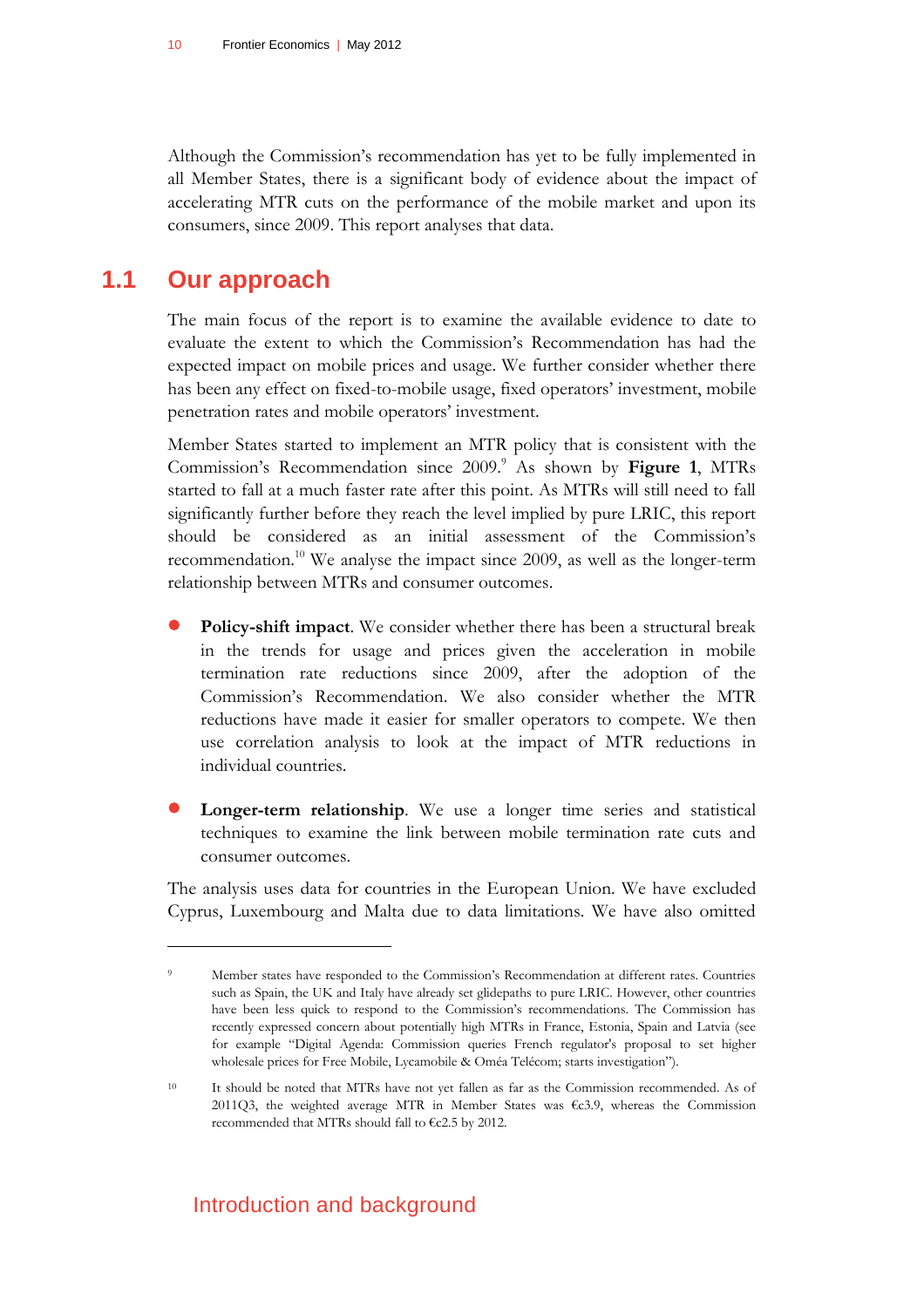Greece, as it can be considered as an outlier due to the recent financial and economic crises.<sup>11</sup>

We measure mobile prices as average revenue per minute  $(ARPM)^{12}$ , as this is consistent with what the Commission used for its prediction on mobile prices. For usage, we use data on outgoing minutes of use per active subscriber. Measuring usage on a per subscriber basis allows us to control for changes in the number of subscribers. Where possible we use data from Analysys Mason's Telecoms Market Matrix for mobile usage, mobile prices and F2M usage (see Annex for a more detailed description of the variables that we have used and the data sources).

#### **1.2 Structure of the report**

<span id="page-10-0"></span>The remainder of this report examines the available evidence on each of the main consumer impacts from MTR cuts expected by the Commission.

- Section [2](#page-12-0) examines the link between MTR cuts and mobile prices.
- Section [3](#page-18-0) focusses on the relationship between MTR cuts and mobile usage.
- Section [4](#page-24-0) examines whether the European mobile markets are converging towards a US-style environment.
- Section [5](#page-26-0) looks at whether there has been an impact on competition from the MTR reductions.
- Section [6](#page-28-0) examines the impact of MTR cuts on the fixed market.
- Section [7](#page-32-0) presents the impact of the accelerated MTR cuts on mobile penetration rates and mobile investment levels.
- $\Box$  Section [8](#page-38-0) summarises our key findings.

<sup>11</sup> Including Greece would not however had any significant impact on our conclusions.

<sup>12</sup> The ARPM is calculated as Voice retail revenue (excluding interconnection payments) divided by outgoing mobile minutes.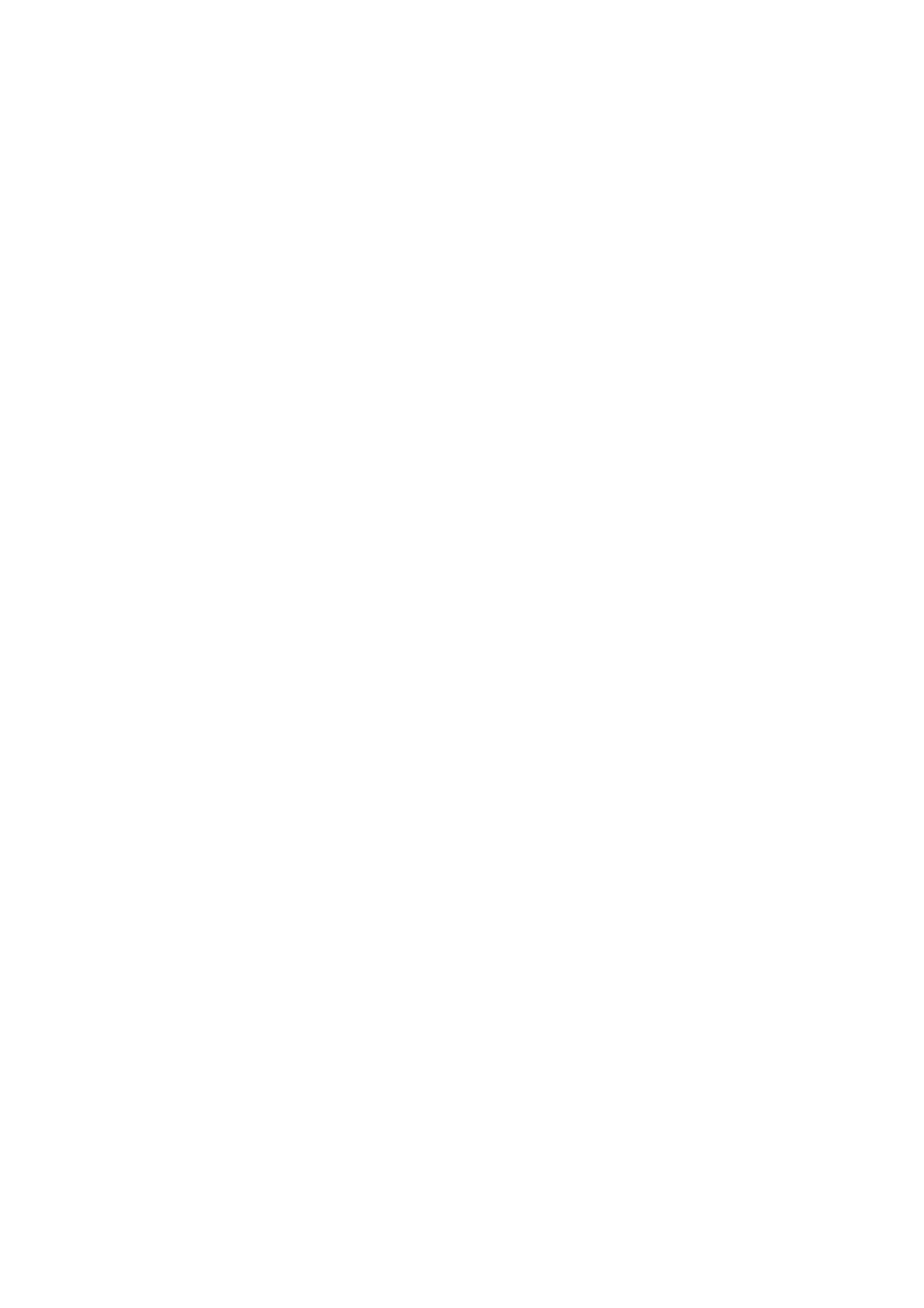# <span id="page-12-0"></span>**2 There is no evidence that faster MTR cuts have led to lower mobile prices**

The Commission expected MTR cuts to lead to lower mobile prices for two reasons:

- First, lower MTRs would reduce the marginal cost of mobile to mobile calls and so be expected to lead to lower retail average mobile-to-mobile call prices; and
- $\Box$  lower MTRs would assist smaller operators and so increase the intensity of retail competition in mobile markets.

The impact of MTR cuts on mobile prices is, however, potentially complex, as the tariff structure in the mobile sector includes call prices (including mobile to mobile calls), connection charges, handset subsidies and monthly rentals. In this context, whilst reductions in MTRs could lead to lower mobile to mobile call prices, they can also be expected to increase other tariffs, such as subscription charges. The reason for this is that reductions in termination rates will also lead to reductions in fixed-to-mobile termination revenues, which could be expected, absent any other change, to lead to mobile operators' revenues failing to recover their costs, unless some other retail prices are raised. This concept is known as the 'waterbed effect'.

The 'waterbed effect', has been tested and confirmed empirically. For example, Genakos and Valletti  $(2008)^{13}$  tested it in a set of 24 countries, all European with the exception of New Zealand, Australia, Japan and Turkey. The results have shown that a reduction in MTRs by 11% lead to an overall increase in mobile outgoing prices of 13.3%. The Commission recognised the waterbed effect in 2009 but believed that lower MTRs would assist smaller mobile operators and thereby increase the competitive intensity of the mobile market, preventing significant increases in prices.

We find that although mobile prices in Europe have indeed been falling rather than rising, there is no support for the view that this has been driven by MTR cuts.

This is supported by the following pieces of evidence.

 $\overline{a}$ 

 **Policy-shift impact**. Although MTR cuts have accelerated since 2009, the fall in mobile prices has in fact slowed down. Correlation analysis reveals

<sup>13</sup> Genakos and Valletti (2008): "Testing the 'Waterbed' Effect in Mobile Telephony", CEIS TOR Vergata, Research Paper Series, Vol.6, Issue 2, No. 110.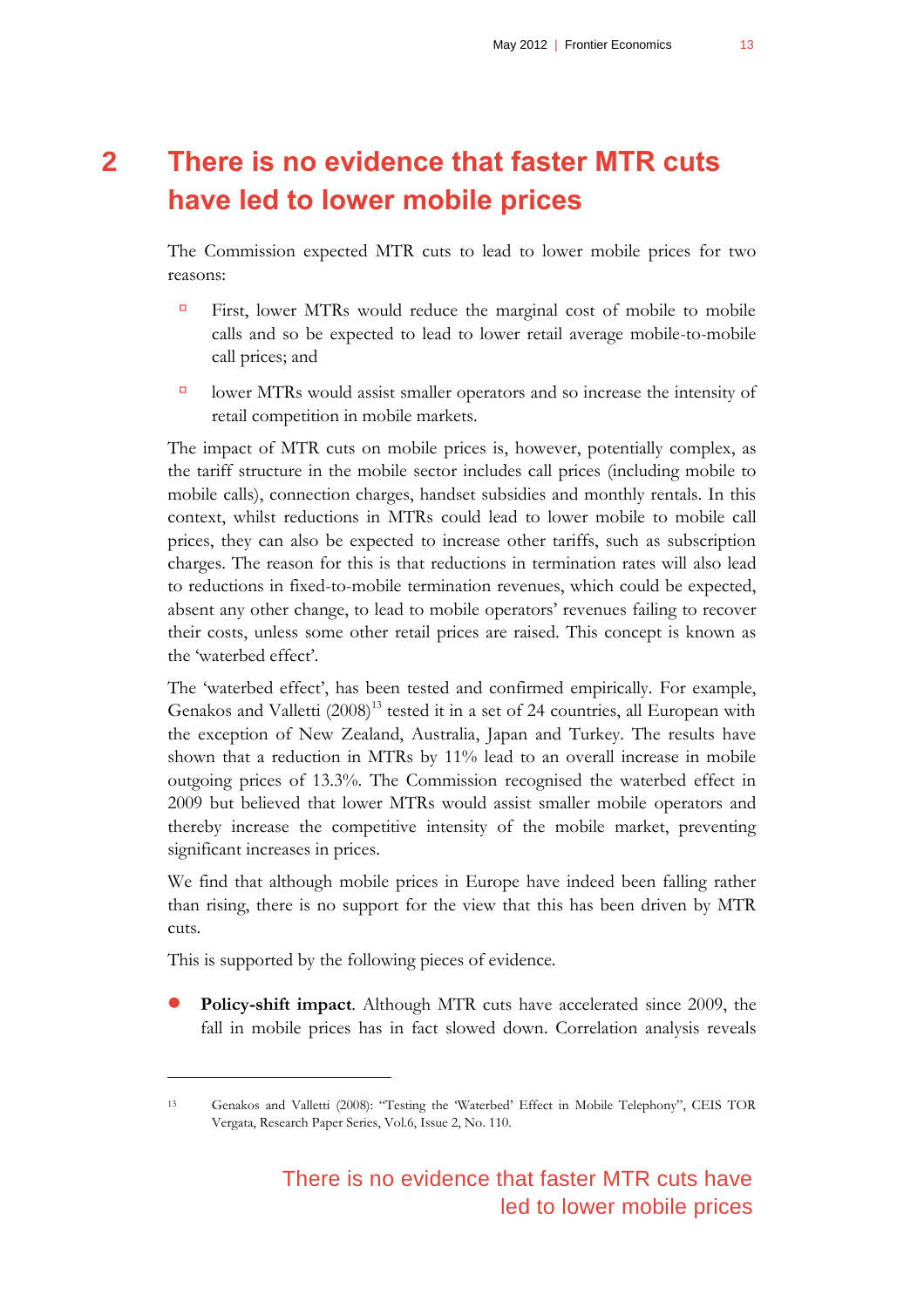that the countries with the largest MTR cuts have not had the largest falls in prices.

<span id="page-13-0"></span> **Longer-term relationship**. Econometric analysis also shows that the acceleration of MTR cuts has not impacted prices.

# **2.1 Prices have declined at a slower rate despite the accelerated fall in MTRs**

Despite the step-change in the rate of MTR declines since 2009, the fall in prices has actually slowed slightly, as shown by **[Figure 3](#page-14-0)** below. This casts doubt on the Commission's prediction that faster MTR cuts would lead to greater falls in prices (measured as average revenue per minute, ARPM<sup>14</sup>).

<sup>14</sup> Calculated as voice retail revenue generated by mobile services on a given network (excludes interconnection payments) divided by outgoing mobile minutes in a given period.

There is no evidence that faster MTR cuts have led to lower mobile prices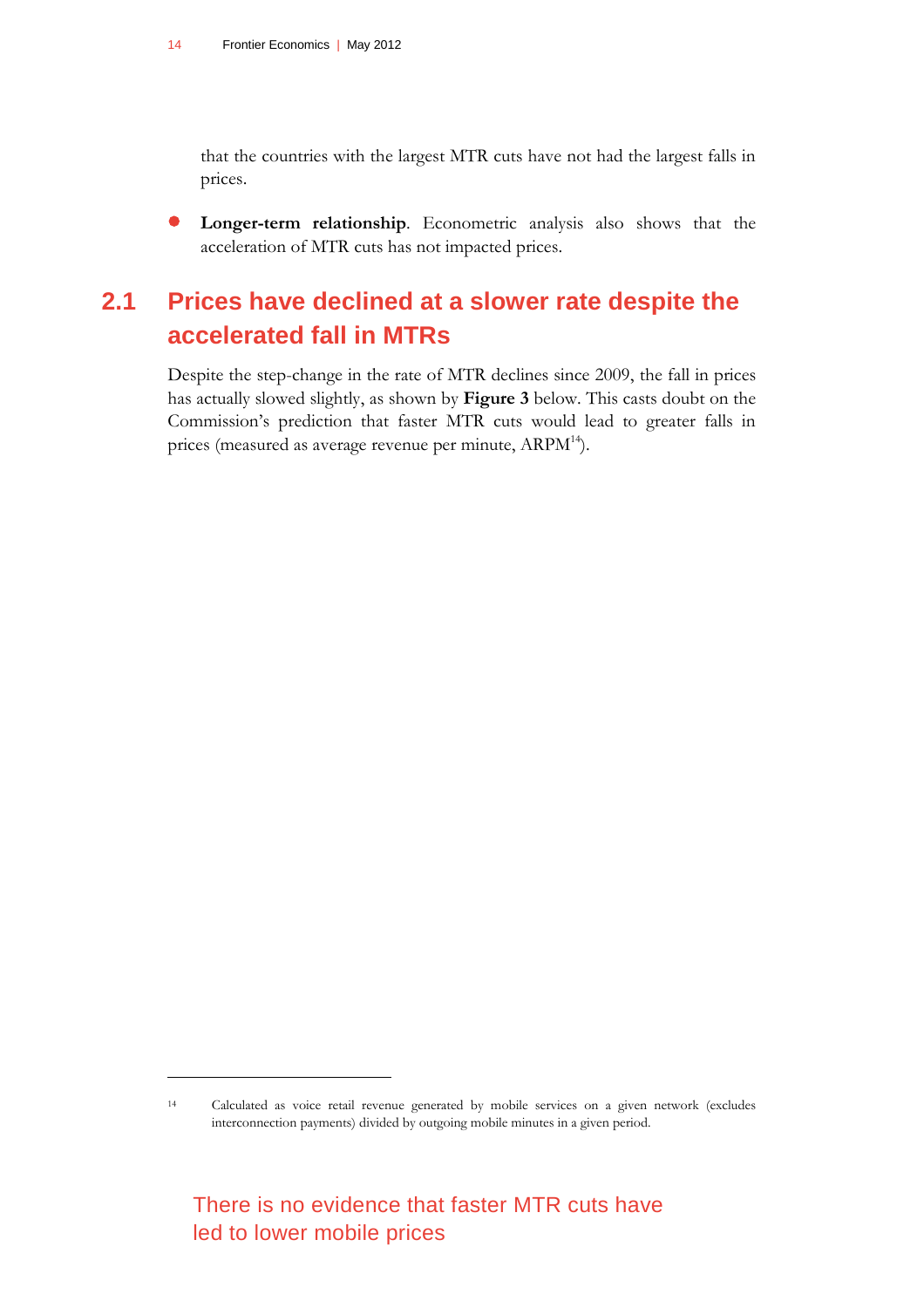

<span id="page-14-0"></span>**Figure 3.** Trends in weighted average MTRs and mobile prices since 2007

Source: Frontier analysis using BEREC information on MTRs and Analysys Mason data on ARPM.

There is no evidence that faster MTR cuts have led to lower mobile prices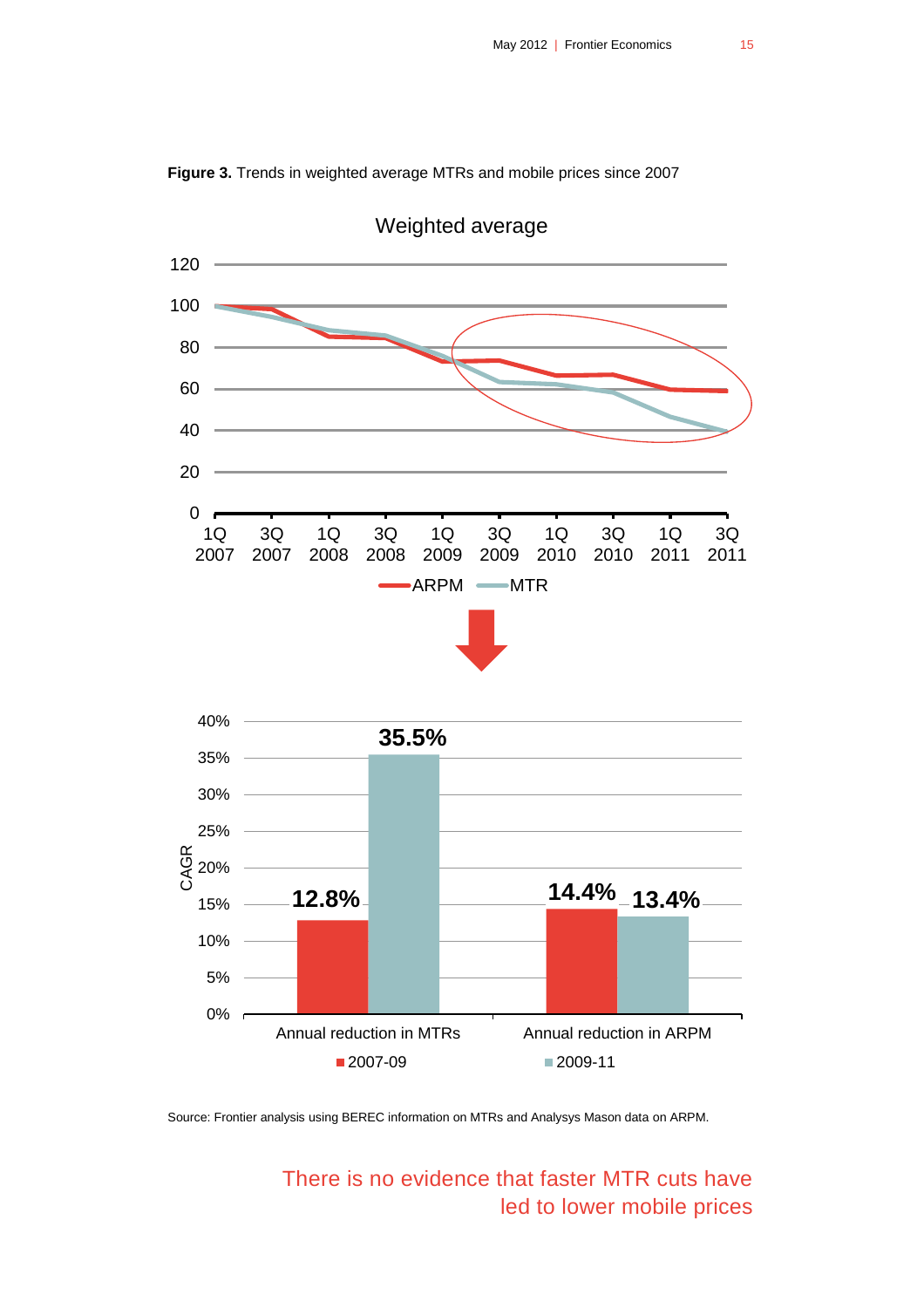# <span id="page-15-0"></span>**2.2 Correlation analysis shows no link between MTR cuts and prices**

There is also no evidence to suggest that those countries with higher MTR cuts have had higher falls in mobile prices. Simple correlation analysis shows that there is no relationship between MTR cuts and changes in ARPM since 2009 (**Figure 4**). This could be explained by the waterbed effect, whereby any MTR driven fall in average mobile-to-mobile call prices is being partially or fully offset by higher fixed charges or lower handset subsidies. Our result is not sensitive to the chosen time period, as we reach the same conclusion when looking at the MTR cuts and changes in ARPM since 2007 (see **Figure 5**).



<span id="page-15-1"></span>**Figure 4.** Correlation analysis of MTR cuts and prices (2009Q1 to 2011Q3)

Reduction in MTRs

Source: Frontier analysis using BEREC information on MTRs and Analysys Mason data.

There is no evidence that faster MTR cuts have led to lower mobile prices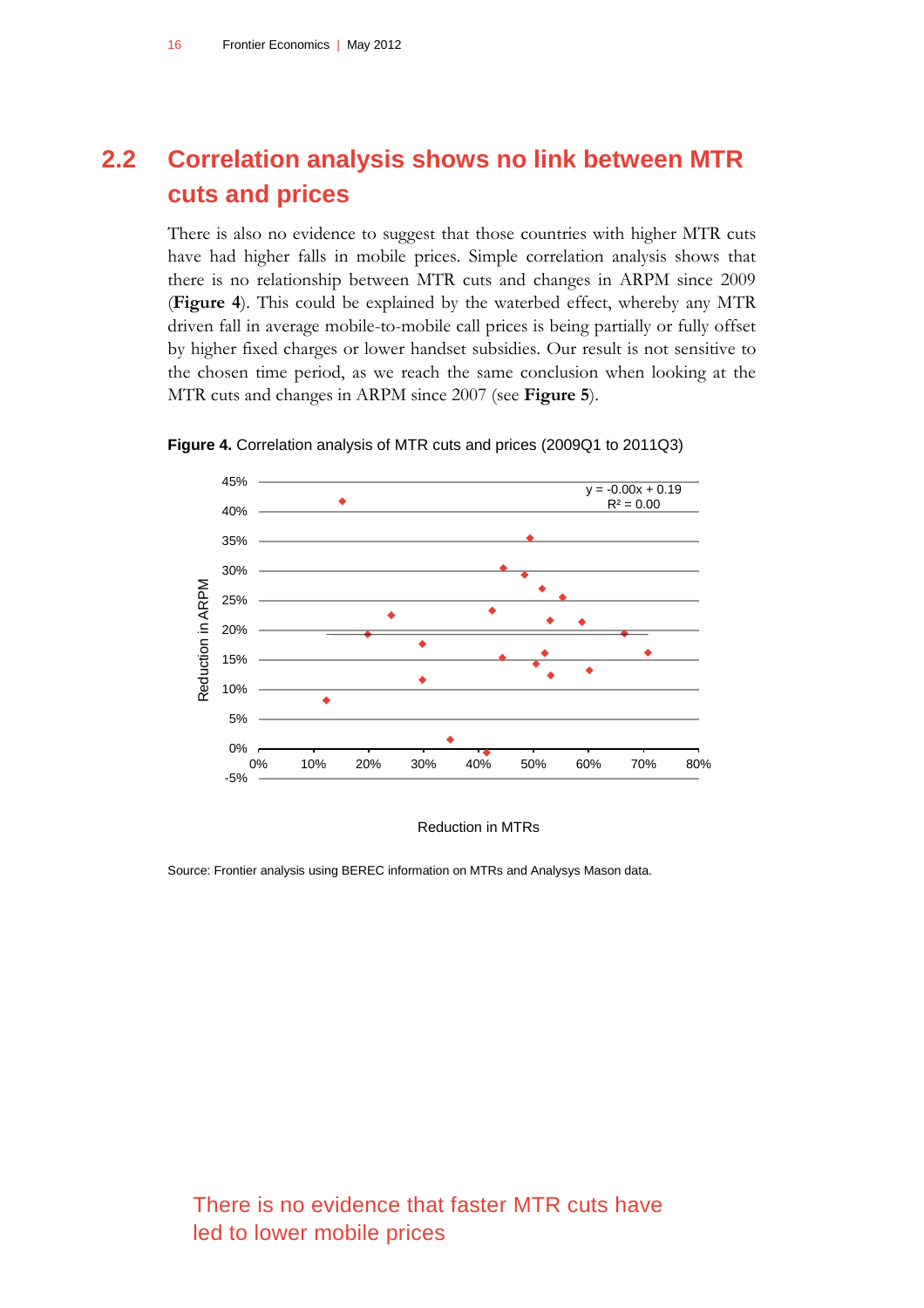

<span id="page-16-1"></span>**Figure 5.** Correlation analysis of MTR cuts and prices (2007Q1 to 2011Q3)

<span id="page-16-0"></span>Source: Frontier analysis using BEREC information on MTRs and Analysys Mason data.

# **2.3 Additional statistical analysis also shows no evidence that faster MTR cuts have led to lower prices**

Mobile prices are likely to be affected by several factors, most notably costs. In competitive markets, lower costs should be passed through to lower prices.

The Commission's Recommendation will lead to lower MTRs but will not have had any impact on the total costs of providing mobile services. In this sense, the Recommendation simply represents a different way of recovering the same total costs. The relationship between MTRs and prices will depend on what is causing the fall in MTRs.

Econometric analysis allows us to seek to distinguish between the effect on prices of a) falling costs of providing mobile services and b) the Commission's Recommendation. This is achieved by interacting MTRs with a time dummy that takes on a value of 1 from 2009 onwards, which is when the Commission made its Recommendation. This interaction term can be expected to capture the effect

> There is no evidence that faster MTR cuts have led to lower mobile prices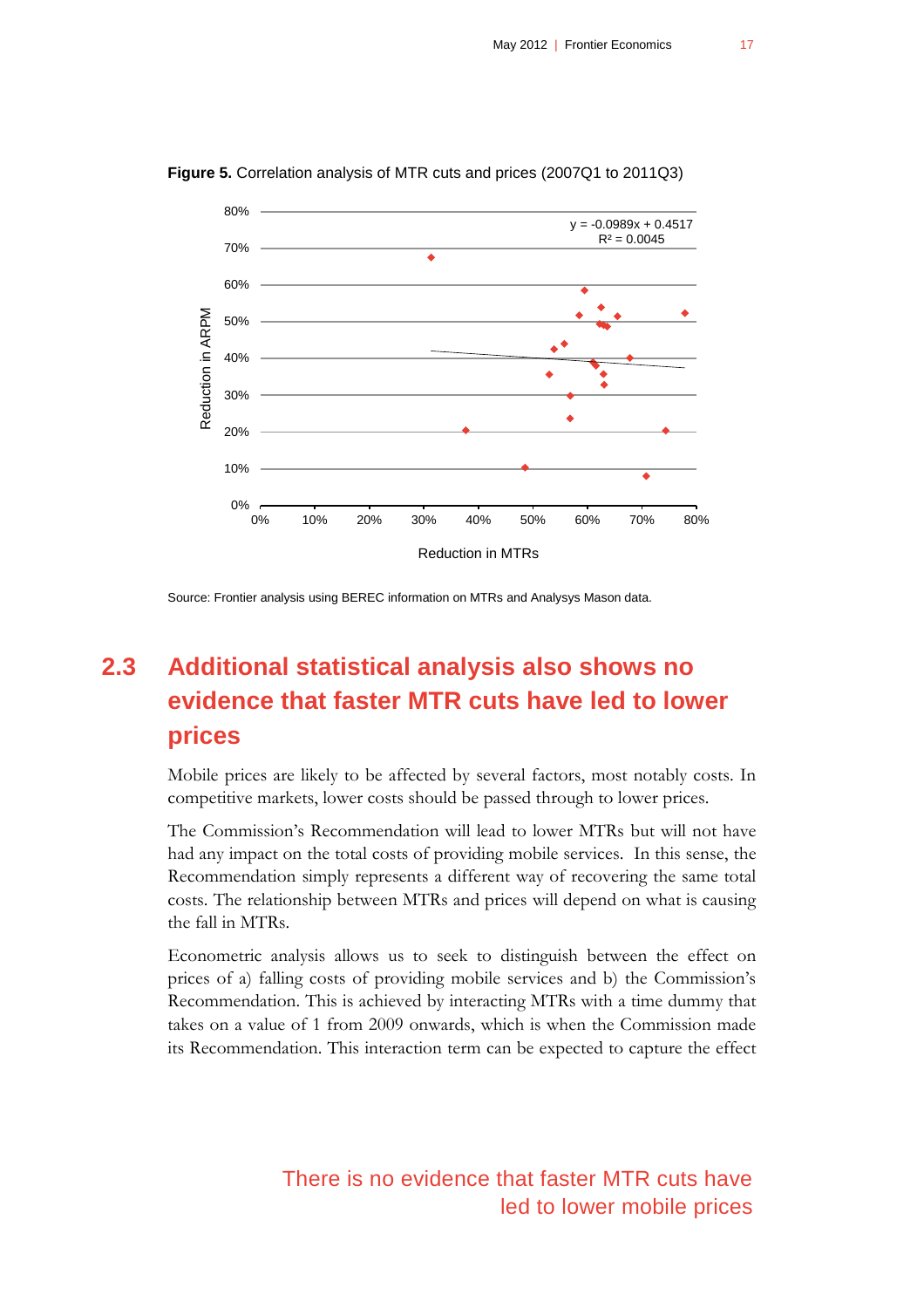of the Recommendation on prices. We use annual data from 2005 to 2011 covering 23 countries (further details of the data used are contained in an annex).

We ran a regression of prices (ARPM) on MTRs, MTRs interacted with a time dummy and GDP per capita.<sup>15</sup> We found that the co-efficient on the MTR interaction term is not significant (see **[Table 1](#page-17-0)**). More sophisticated statistical techniques therefore suggest that there does not appear to be a positive relationship between accelerated MTR cuts (the policy shift) and ARPMs.

Our finding that there is no link between MTRs and prices is also consistent with work by Veronese and Pesendorfer (2009)<sup>16</sup> who stated that *"our overall conclusion is that the evidence does not robustly show that the level of MTRs affects the (average) level of retail prices."*

| <b>Variable</b>             | <b>Coefficient</b> | $P-value17$ |
|-----------------------------|--------------------|-------------|
| <b>Constant</b>             | 12.751             | 0.002       |
| MTRs – cost trend           | 0.208              | 0.082       |
| <b>MTRs - policy impact</b> | 0.008              | 0.691       |
| GDP per capita              | $-1.434$           | 0.001       |

#### <span id="page-17-0"></span>**Table 1.** Regression results on the link between MTRs and prices

Source: Frontier analysis

 $\overline{a}$ 

### There is no evidence that faster MTR cuts have led to lower mobile prices

<sup>15</sup> We use fixed effects on a panel data set of 23 countries between 2005-2011. Our preferred specification is  $Log(ARPM_{ii}) = \beta_0 + \beta_1 Log(MTR_{ii}) + \beta_2 D_{2009-2011} * Log(MTR_{ii}) + \beta_3 Log(GDPcap_{ii}) + u_i + \varepsilon_{ii}$ 

<sup>16</sup> Wholesale Termination Regime, Termination Charge Levels and Mobile Industry Performance – A study undertaken for Ofcom (Veronese and Pesendorfer 2009).

<sup>17</sup> The P-value reflects the probability that the co-efficient is equal to zero. Typically, if the p-value is below 0.05, you would conclude that the co-efficient is significantly different to zero.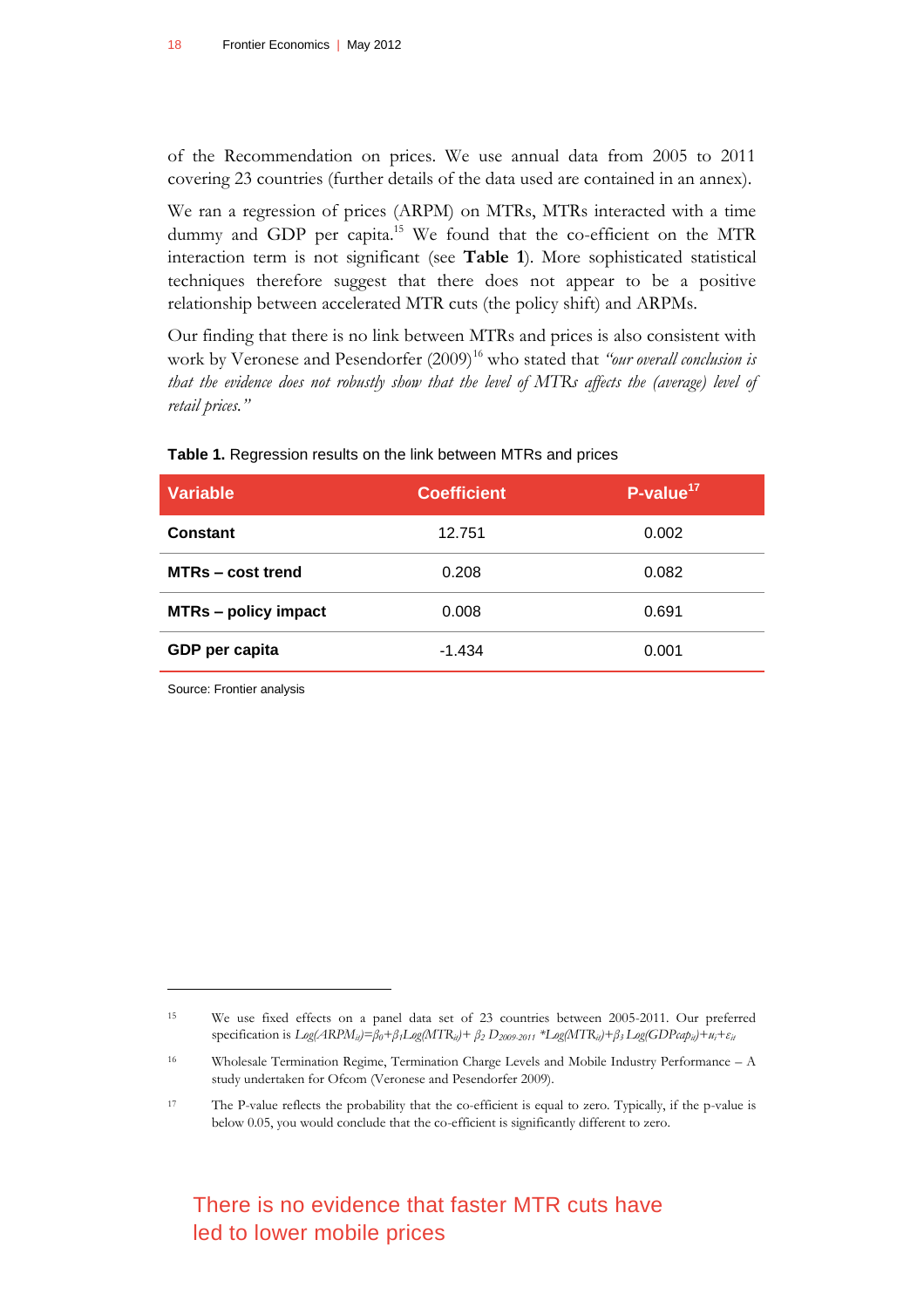# <span id="page-18-0"></span>**3 There is no evidence that MTR cuts are increasing usage**

The Commission expected that steeper MTR cuts would lead to a faster increase in usage. The following evidence shows that this prediction has not occurred so far.

- **Policy-shift impact**. Despite the structural break in MTR reductions since 2009, there is no evidence that usage has increased at an accelerated rate. Correlation analysis shows that the countries with the largest MTR cuts have not had the largest increases in usage.
- <span id="page-18-1"></span> **Longer-term relationship**. Using more sophisticated statistical analysis further supports our conclusions that MTR cuts haven't increased usage.

# **3.1 Despite the faster falls in MTRs usage has not increased at an accelerated rate**

As indicated earlier, MTRs have fallen at a much faster rate since the Commission's Recommendation in 2009. Usage (average minutes per active subscriber) on the other hand, has continued to increase at broadly the same rate, as shown by **[Figure 6](#page-19-1)**. This is consistent with accelerated MTR cuts not translating into increases in usage.

> There is no evidence that MTR cuts are increasing usage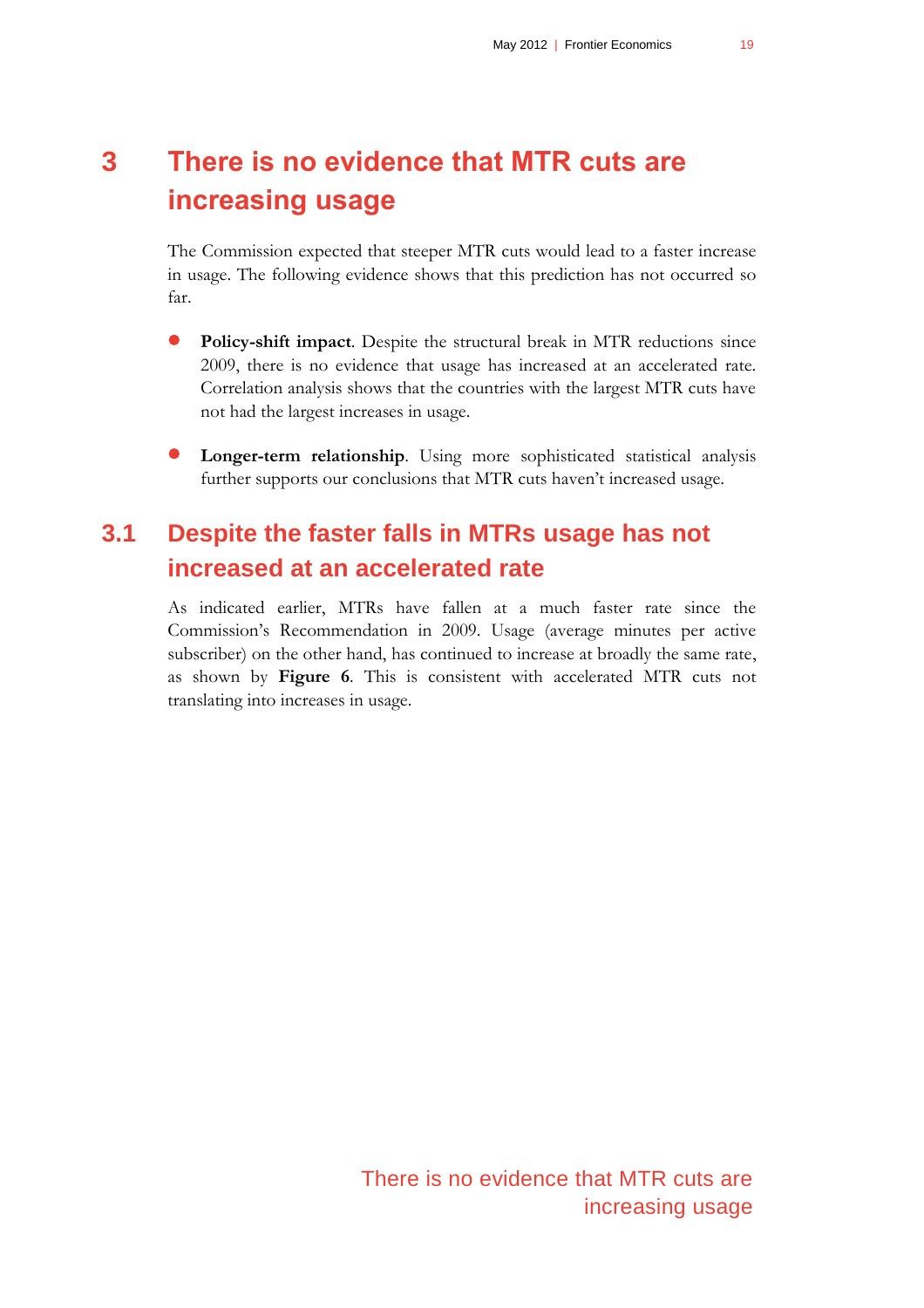

<span id="page-19-1"></span>**Figure 6.** Annual reductions in MTRs and usage (2007-09 vs. 2009-11)

<span id="page-19-0"></span>Source: Frontier analysis using BEREC information on MTRs and Analysys Mason data

# **3.2 Correlation analysis shows no evidence that MTR cuts have led to higher usage**

There is no evidence that the countries with the highest MTR cuts have had the largest increases in usage. In fact, correlation analysis actually shows the reverse, as countries with the largest MTR cuts have tended to have the smallest increases in usage since 2009 (see **[Figure 7](#page-20-0)**). This suggests that although the trend has been for usage to rise, there is no evidence of a relation to faster MTR cuts. We reach the same conclusion when looking at the changes in MTRs and usage since 2007 (see **Figure 8**).

There is no evidence that MTR cuts are increasing usage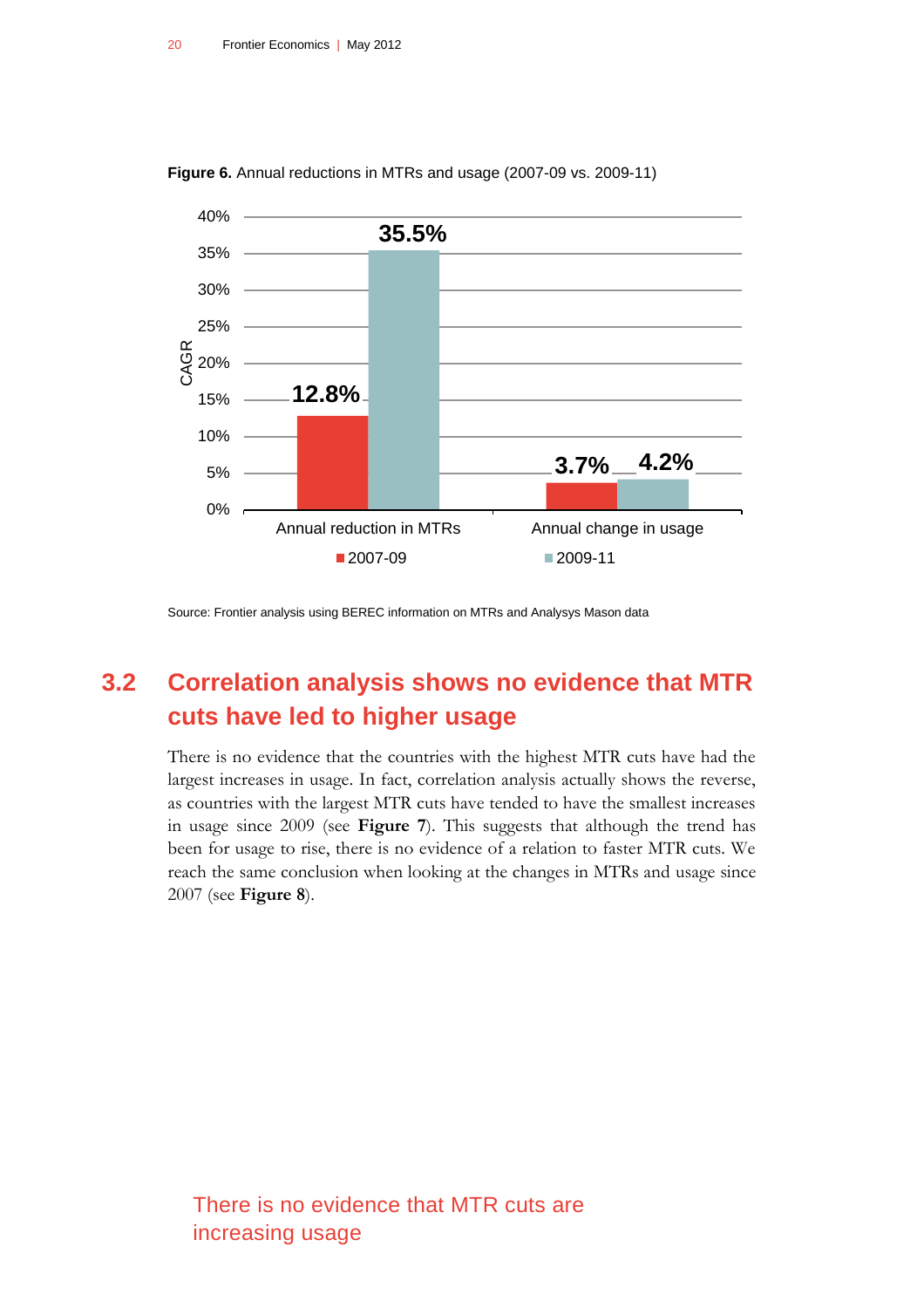

<span id="page-20-0"></span>**Figure 7.** Correlation analysis of MTR cuts and changes in usage (2009Q1 to 2011Q3)

Reduction in MTRs

Source: Frontier analysis using BEREC information on MTRs and Analysys Mason data.

There is no evidence that MTR cuts are increasing usage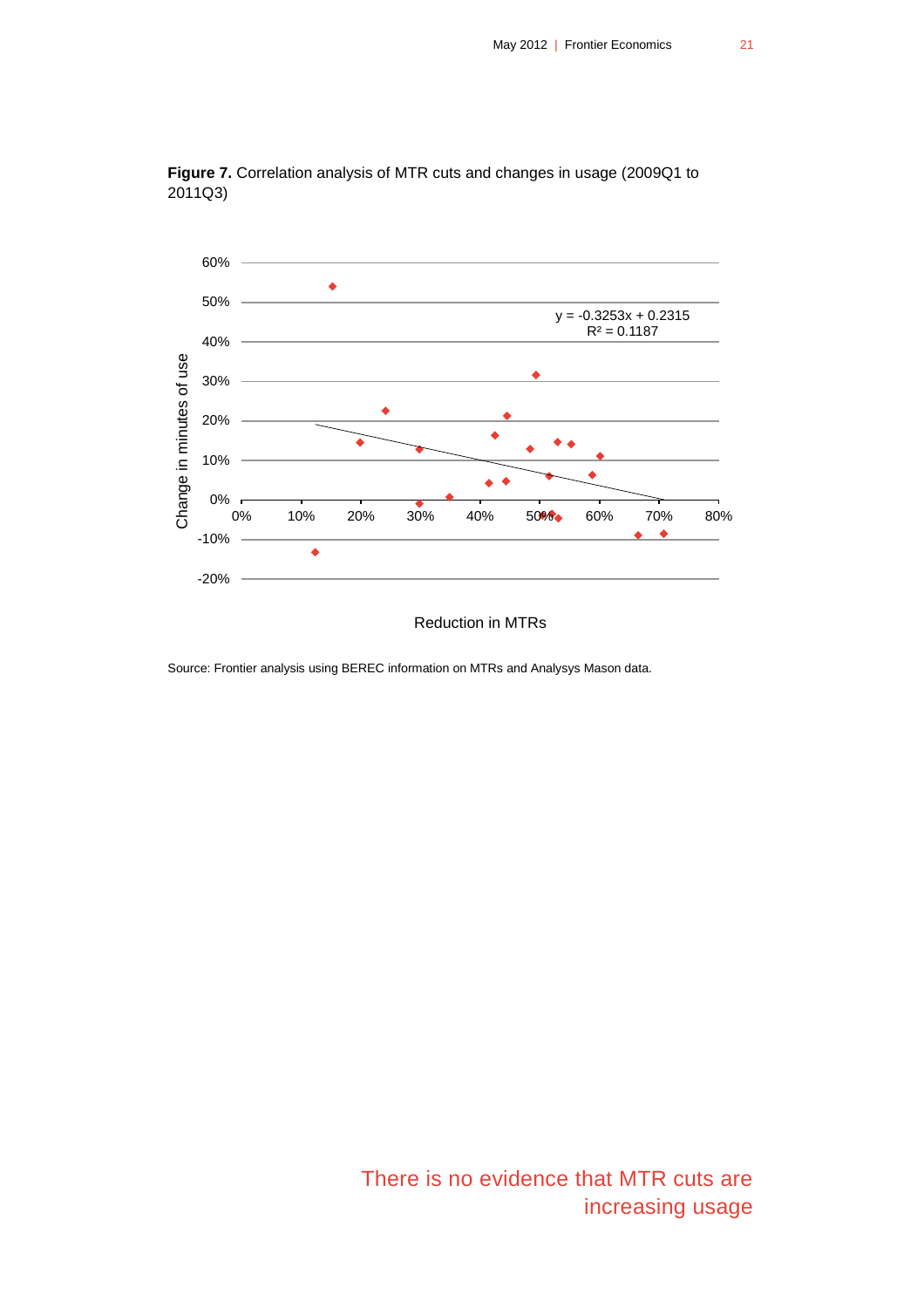

<span id="page-21-1"></span>**Figure 8.** Correlation analysis of MTR cuts and changes in usage (2007Q1 to 2011Q3)

Reduction in MTRs

Source: Frontier analysis using BEREC information on MTRs and Analysys Mason data.

# <span id="page-21-0"></span>**3.3 More sophisticated statistical analysis also shows no evidence that MTR cuts have led to higher usage**

Usage (average minutes per subscriber) is likely to be influenced by a range of factors other than just MTRs. GDP per capita is likely to boost usage, as higher GDP per capita is likely to increase consumers' disposable incomes. Penetration rates are also likely to have a positive impact on average usage, as there will be more potential people to call for a given subscriber. Using econometrics allows us to control for these other factors that might help explain usage. This makes it easier to isolate any effect of MTRs on usage.

We run a regression of usage on MTRs, penetration rates and GDP per capita.<sup>18</sup> The co-efficient on MTRs is positive (this is the *opposite* result to what the

There is no evidence that MTR cuts are increasing usage

<sup>18</sup> We use fixed effects on a panel data set of 23 countries between 2005-2011. Our preferred specification is  $Log(Minutes_{il}) = \beta_0 + \beta_1 Log(MTR_{il}) + \beta_2 Log(Penstration_{il}) + \beta_3 Log(GDPcap_{il}) + u_i + \varepsilon_{il}$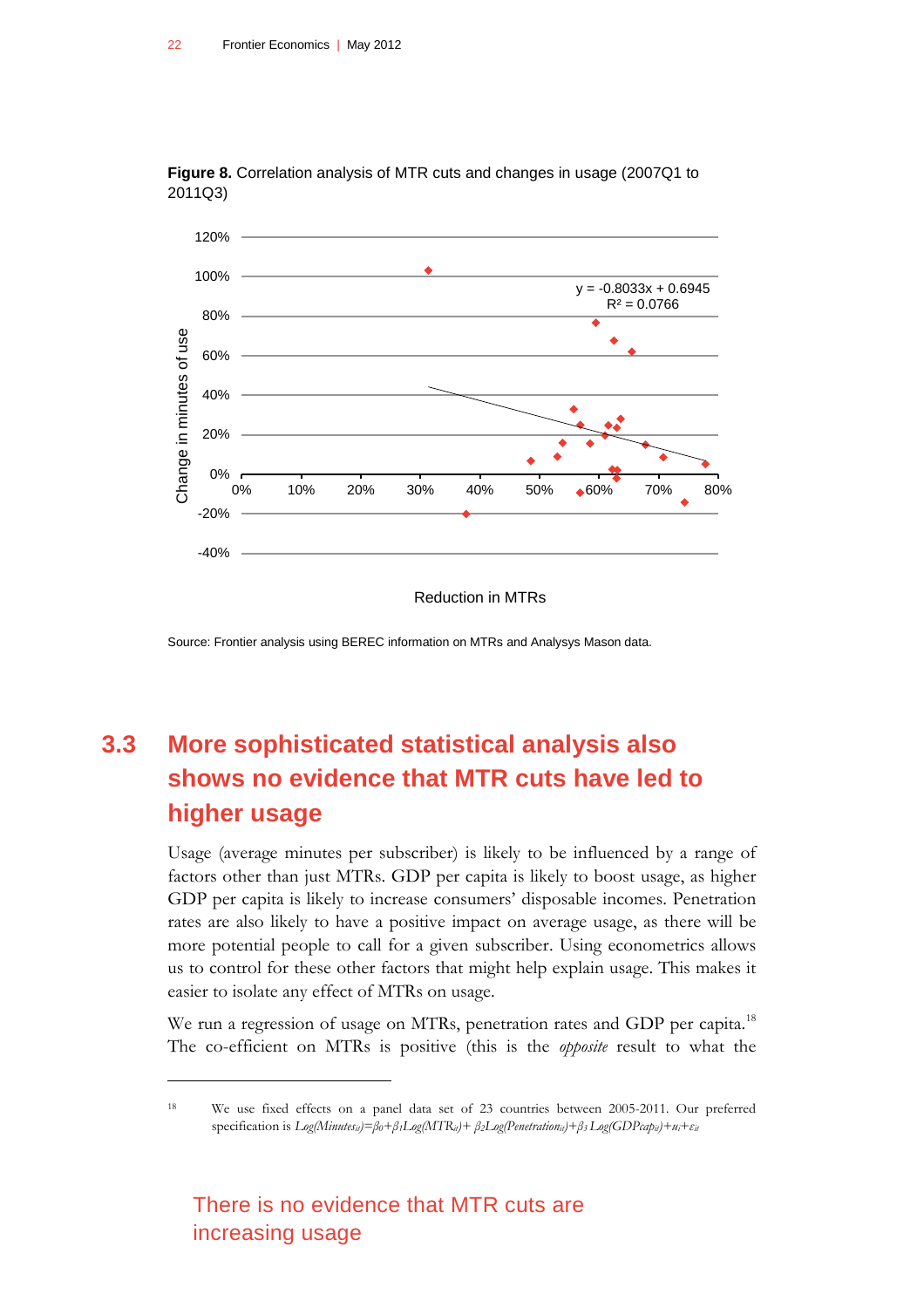Commission projected) although not statistically significant (see **[Table 2](#page-22-0)**). In other words, the statistical analysis does not find any robust statistical evidence that faster MTR cuts lead to higher usage. This result is robust to a range of specifications.<sup>19</sup> Our result that MTRs do not impact usage is also consistent with previous work by Veronese and Pesendorfer (2009)<sup>20</sup> who "*did not find robust statistical evidence on the relationship between usage and level of MTRs".*

| $-3.281$<br>0.125<br><b>Constant</b>        |  |
|---------------------------------------------|--|
| <b>MTR</b><br>0.095<br>0.119                |  |
| <b>Mobile penetration</b><br>0.100<br>0.375 |  |
| 0.816<br>GDP per capita<br>0.001            |  |

#### <span id="page-22-0"></span>**Table 2.** Regression results on the link between MTRs and usage

Source: Frontier analysis

 $\overline{a}$ 

We also tried controlling for the impact of the economic slowdown. We did this by including the change in the growth rate in GDP per capita. This should, to some extent, be a proxy for changes in consumer and business confidence. Including this variable does not change our conclusion that the co-efficient on MTRs is positive and statistically insignificant (see **[Table 3](#page-23-0)**).

<sup>19</sup> We tried using levels rather logs; using random effects; transforming all of the variables into first differences; restricting our sample to the EU15 countries; including a lag of MTRs.

<sup>20</sup> Wholesale Termination Regime, Termination Charge Levels and Mobile Industry Performance – A study undertaken for Ofcom (Veronese and Pesendorfer 2009).

<sup>21</sup> The P-value reflects the probability that the co-efficient is equal to zero. Typically, if the p-value is below 0.05, you would conclude that the co-efficient is significantly different to zero.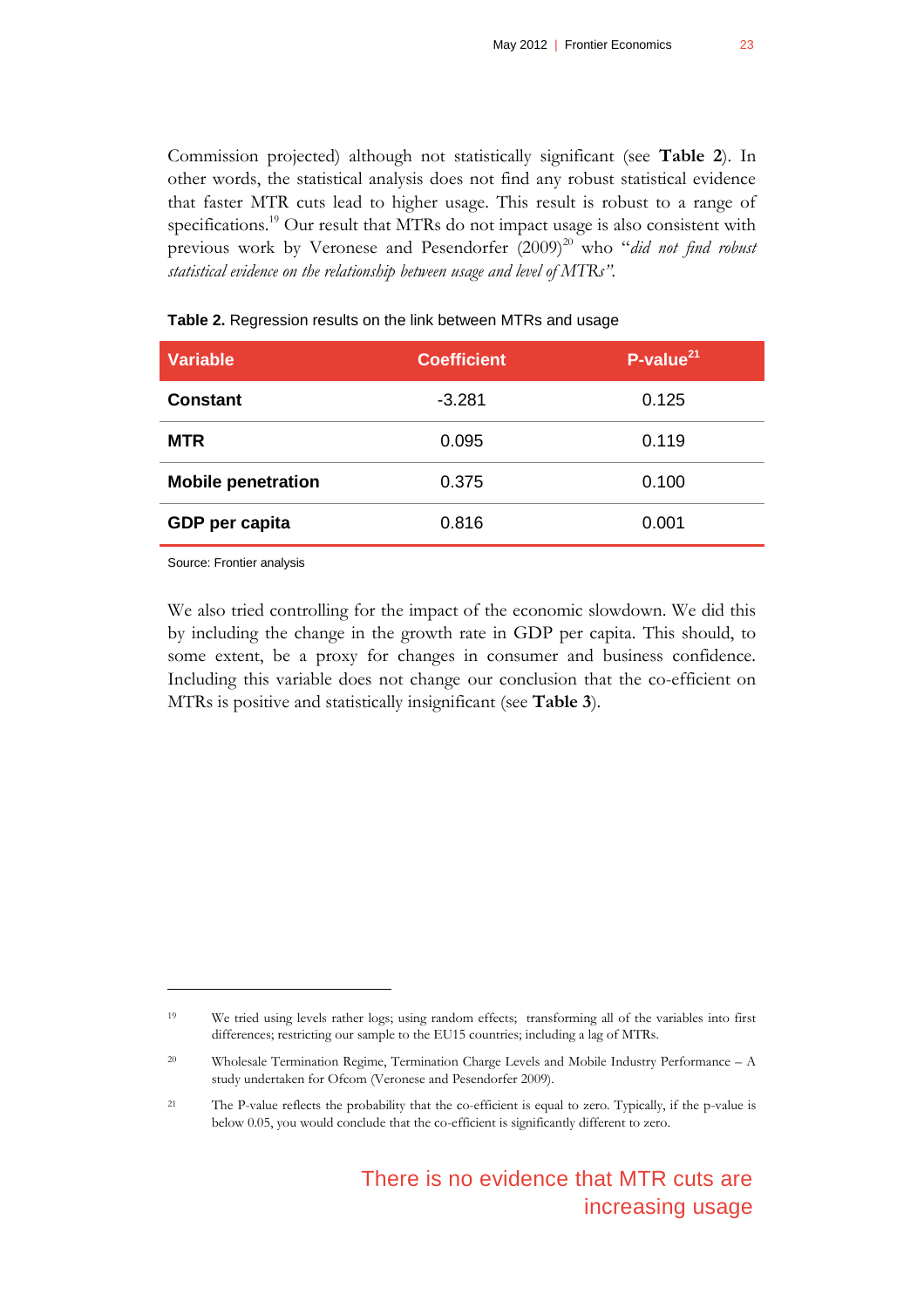<span id="page-23-0"></span>**Table 3.** Regression results on the link between MTRs and usage when accounting for the economic slowdown

| <b>Variable</b>                       | <b>Coefficient</b> | $P$ -value <sup>221</sup> |
|---------------------------------------|--------------------|---------------------------|
| <b>Constant</b>                       | $-4.027$           | 0.076                     |
| <b>MTR</b>                            | 0.067              | 0.251                     |
| <b>Mobile penetration</b>             | 0.293              | 0.202                     |
| GDP per capita                        | 0.884              | 0.001                     |
| Change in growth of<br>GDP per capita | 0.983              | 0.010                     |

Source: Frontier analysis

<sup>22</sup> The P-value reflects the probability that the co-efficient is equal to zero. Typically, if the p-value is below 0.05, you would conclude that the co-efficient is significantly different to zero.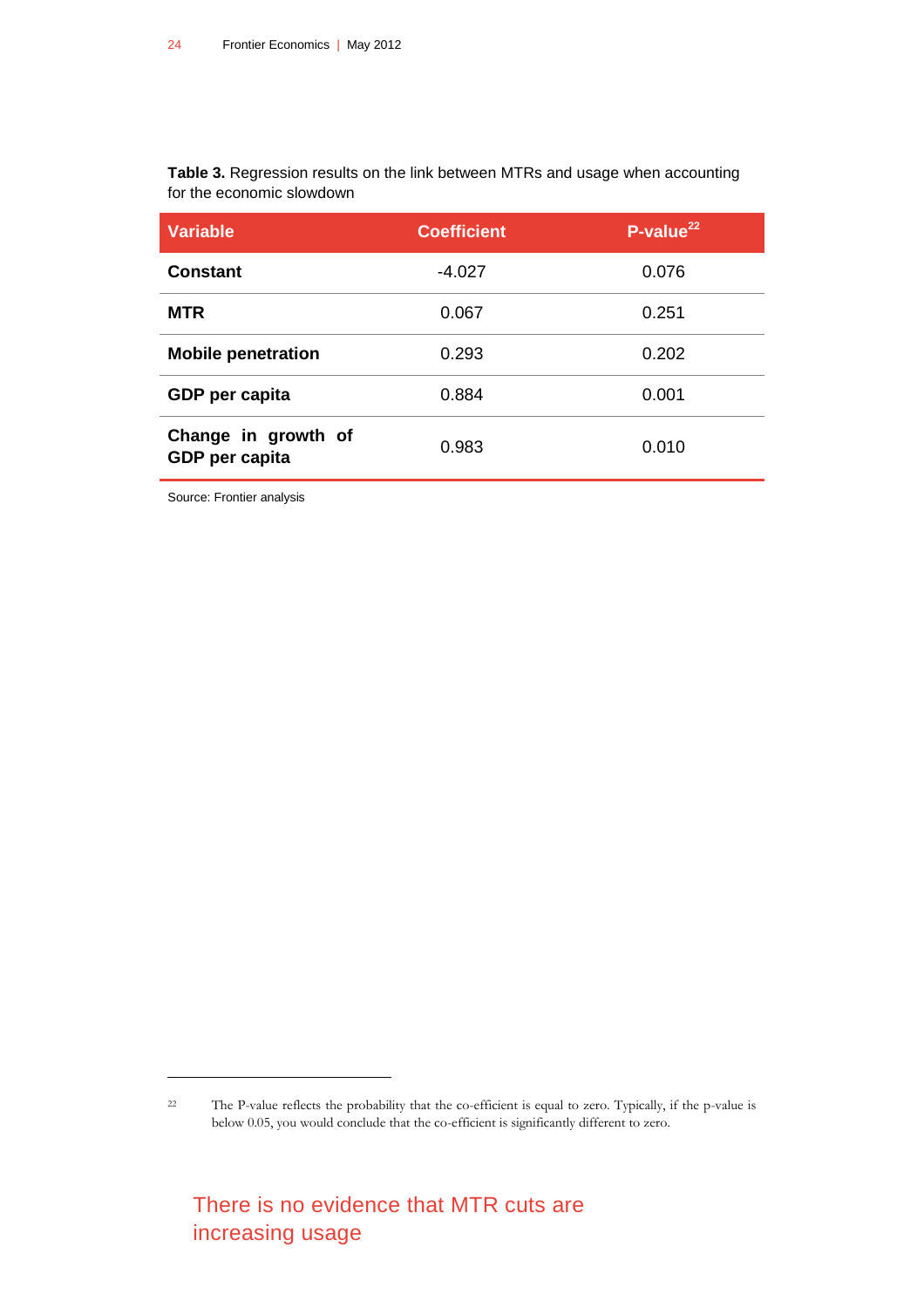# **4 A lack of convergence to a US style market**

<span id="page-24-0"></span>In its final impact assessment<sup>23</sup>, the Commission stated that *"in countries with low termination rates, retail prices are frequently lower and consumption levels higher than countries with higher termination rates."* The Commission then specifically refer to the US as an example of a country with low ARPM.

#### **4.1 Comparison of Europe and US**

<span id="page-24-1"></span>To assess whether EU countries have become more like countries with low MTRs since the Commission's recommendation, we use the US as a benchmark.<sup>24</sup> The US is an obvious benchmark as it has a 'Bill and Keep' interconnection regime amongst mobile operators, meaning that mobile operators do not pay for the interconnection of calls between them. The US market is characterised by high usage and low implied average retail prices compared to Europe.

Despite the significant increase in the rate of reductions of MTRs across Europe, there has been very little convergence in usage between Europe and the US, as shown by **[Figure 9](#page-25-0)** below.<sup>25</sup> There has been some narrowing in prices between Europe and the US, as shown by **[Figure 10](#page-25-1)**. However, this convergence arose prior to 2009. Taking everything into account, there is no evidence to suggest that the Commission's recommendation has led to the consumer outcomes in Europe converging to the US ones.

<sup>23</sup> Commission Recommendation on the Regulatory Treatment of Fixed and Mobile Termination Rates in the EU – Implications for Industry, Competition and Consumers (07/05/2009).

<sup>24</sup> We use Merrill Lynch data because Analysys Mason data is not available for the US.

<sup>&</sup>lt;sup>25</sup> We downwards adjust the usage data for the US to make it comparable to Europe. The adjustment takes into account that a) there is a double counting of on-net minutes for the US, b) ringing time is included in the US data and c) calls in the US are rounded to the nearest minute.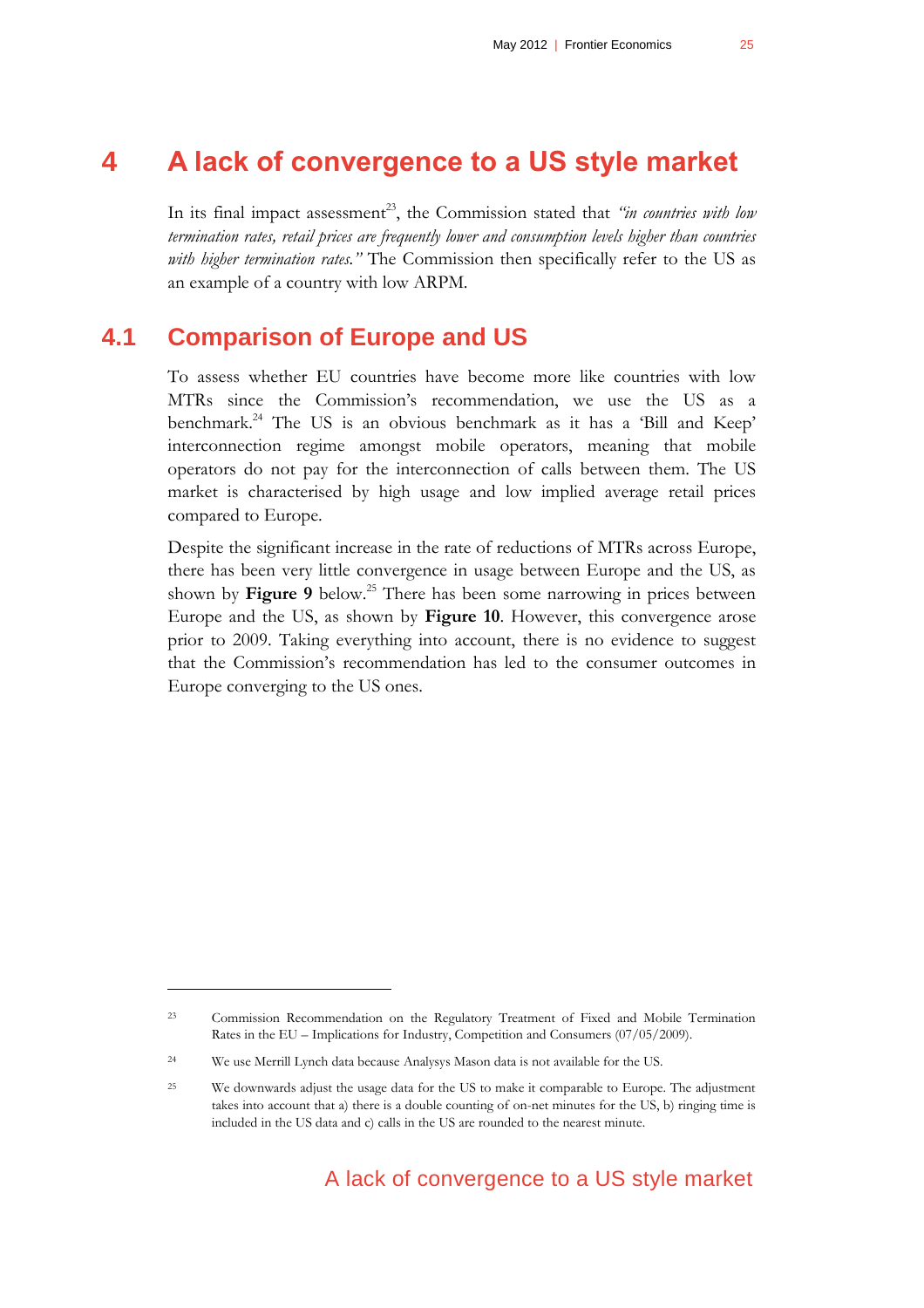

<span id="page-25-0"></span>**Figure 9.** Comparison of usage trends between Europe and the US (2007-11)

Source: Frontier analysis using Merrill Lynch data



<span id="page-25-1"></span>**Figure 10.** Comparison of price trends between Europe and the US (2007-11)

Source: Frontier analysis using Merrill Lynch data

A lack of convergence to a US style market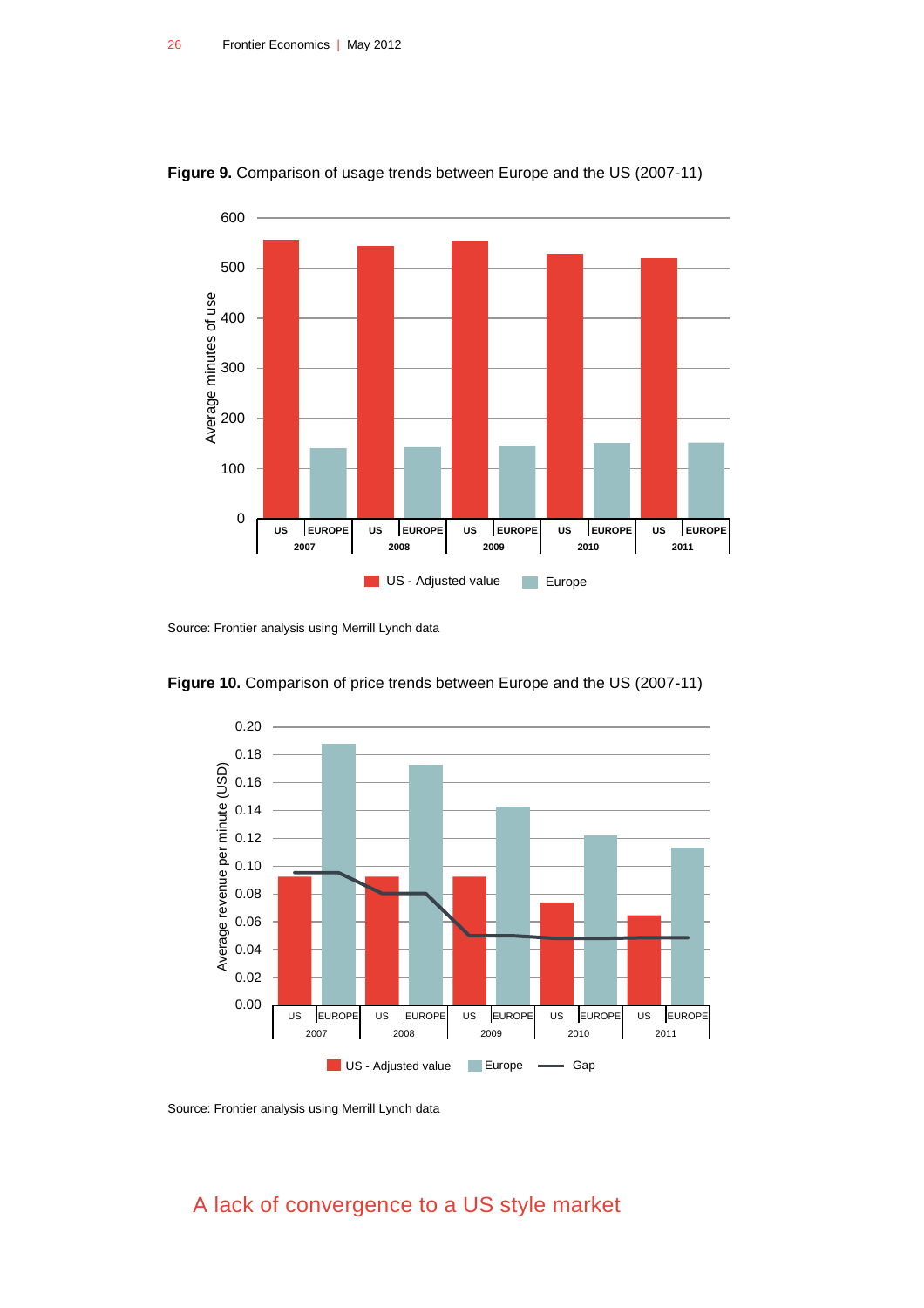# <span id="page-26-0"></span>**5 There is limited evidence of any link between MTR reductions and the market share of smaller operators**

The Commission predicted that lower MTRs would increase competition in the mobile market. In particular, it expected that lower MTRs would make it easier for smaller operators to compete<sup>26</sup>:

*"a significant reduction in termination rates to the cost level of efficient service provisioning would likely reduce the magnitude of any financial disadvantages stemming from traffic imbalances and thereby help facilitate competition from smaller operators".*

It predicted that this increase in competition would offset any short-term waterbed effects:

*"Increased competitive pressure resulting from the creation of a more level playing field for the provision of mobile calls will help ensure a continued downward momentum for overall retail prices, thereby off-setting any potential short-term waterbed effects."*

To analyse the impact that MTR reductions have had on competition we have looked at the effect of MTR reductions on the market share of the smallest operator since the Commission's recommendation in 2009.<sup>27</sup> The main finding is that although nearly all of the smallest operators have experienced an increase in their market shares, there does not appear to be any relationship between this and MTR reductions.

 $\overline{a}$ 

There is limited evidence of any link between MTR reductions and the market share of smaller operators

<sup>26</sup> Commission Recommendation on the Regulatory Treatment of Fixed and Mobile Termination Rates in the EU – Implications for Industry, Competition and Consumers (07/05/2009).

<sup>27</sup> We identify the smallest operator in 2009Q1 and then look at how the market share of this operator has changed. Our analysis therefore doesn't look at new entrants.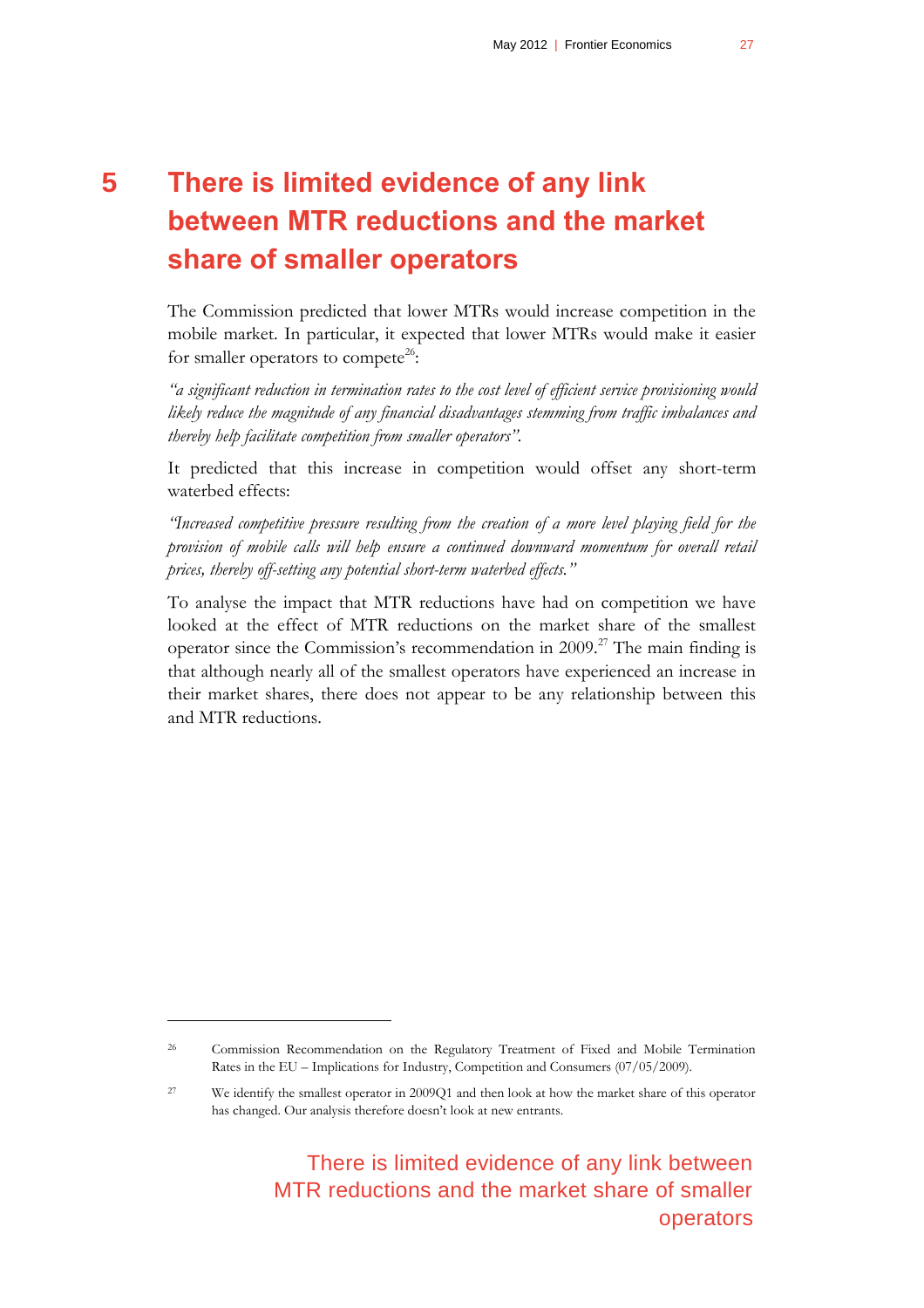

<span id="page-27-0"></span>**Figure 11.** Correlation analysis of MTR cuts and changes in the market share of the smallest operator (2009Q1 to 2011Q3)

*Source: Frontier analysis using Telegeography data on market shares and BEREC information on MTRs*

There is limited evidence of any link between MTR reductions and the market share of smaller operators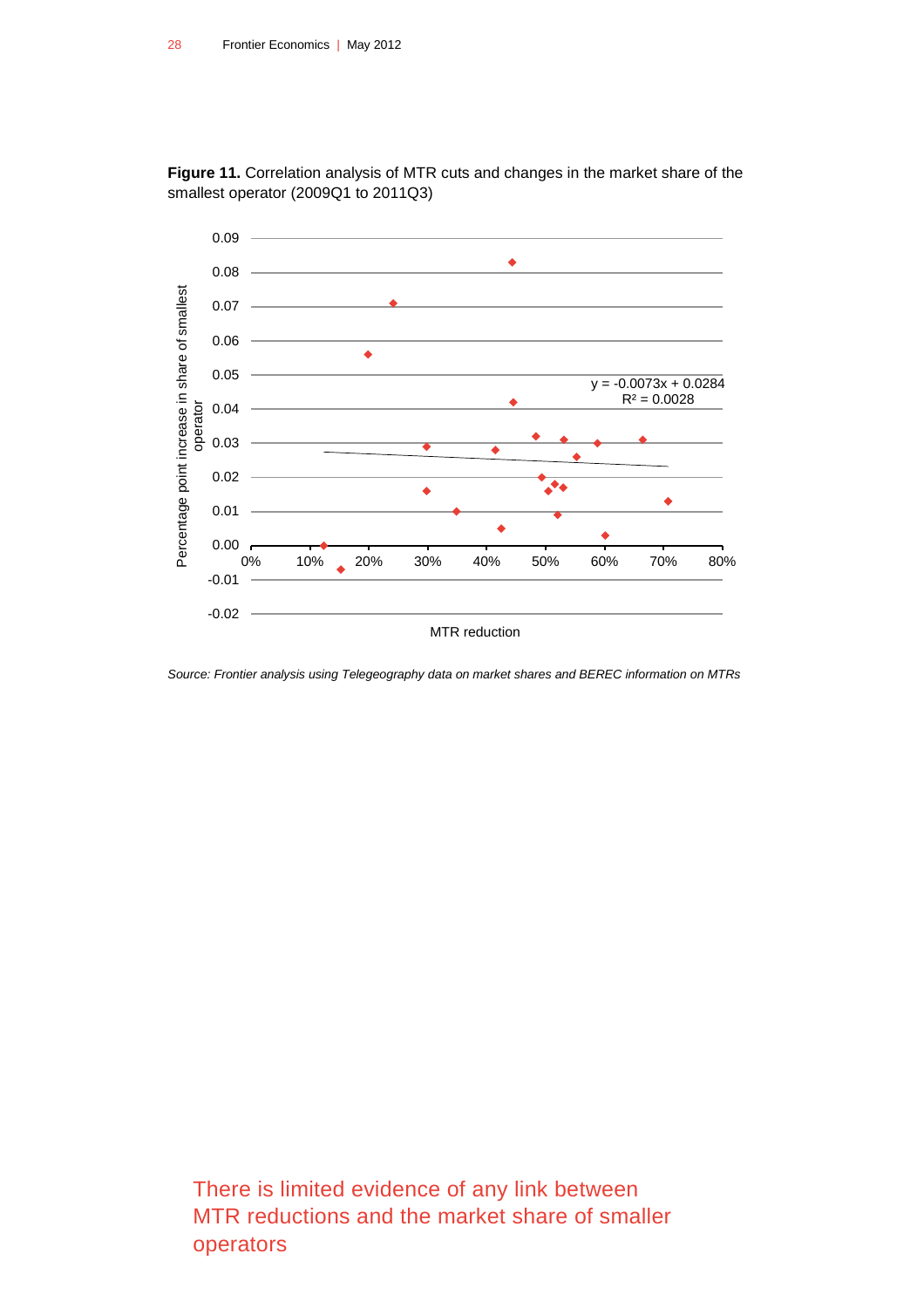# **6 MTR cuts and the fixed market**

<span id="page-28-0"></span>Up to this point, we have focussed on what appear to have been the two main objectives of the Commission, namely mobile prices and usage. The Commission also predicted that its Recommendation would have little impact on the fixed market. We find that the evidence is not consistent with the MTR cuts being fully passed on as lower fixed-to-mobile call prices to fixed consumers, whilst fixedto-mobile usage has not increased.

In the remainder of this section we present our findings for the following impact channels:

- fixed-to-mobile usage; and
- <span id="page-28-1"></span>fixed-to-mobile prices.

### **6.1 Impact on fixed-to-mobile usage**

As the Commission predicted, the MTR cuts seem to have had little impact on fixed-to-mobile (F2M) usage. Total F2M traffic has fallen slightly with no noticeable change in the level of F2M usage per fixed subscriber between 2007 and 2011.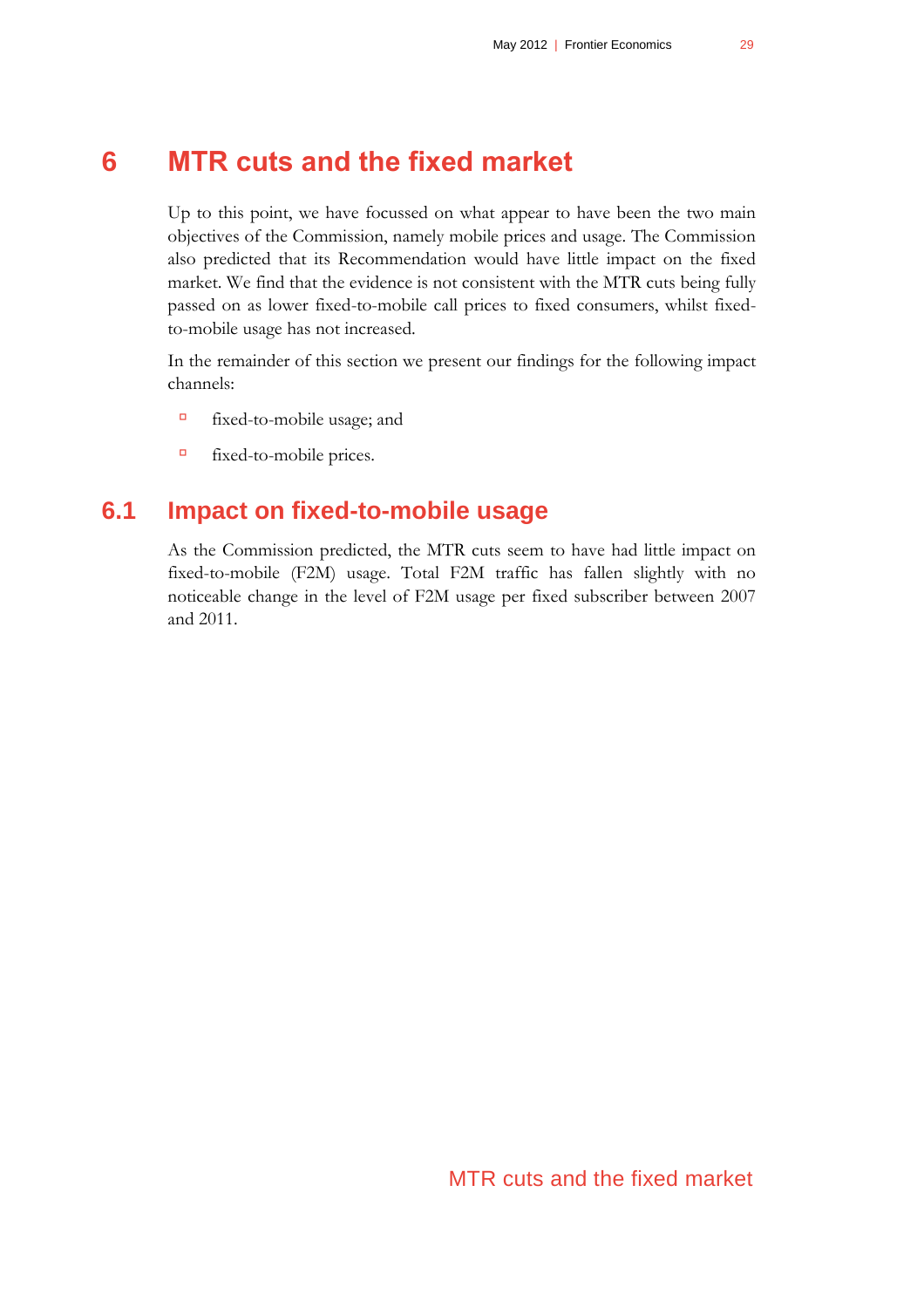<span id="page-29-1"></span>



<span id="page-29-0"></span>Source: Analysys Mason

## **6.2 Impact on fixed-to-mobile prices**

The available evidence suggests that the lower MTRs have not been fully reflected in lower F2M call prices. For example, correlation analysis shows that countries with the largest MTR cuts have not had the largest reductions in F2M call prices (see **[Figure 13](#page-30-0)**).

#### MTR cuts and the fixed market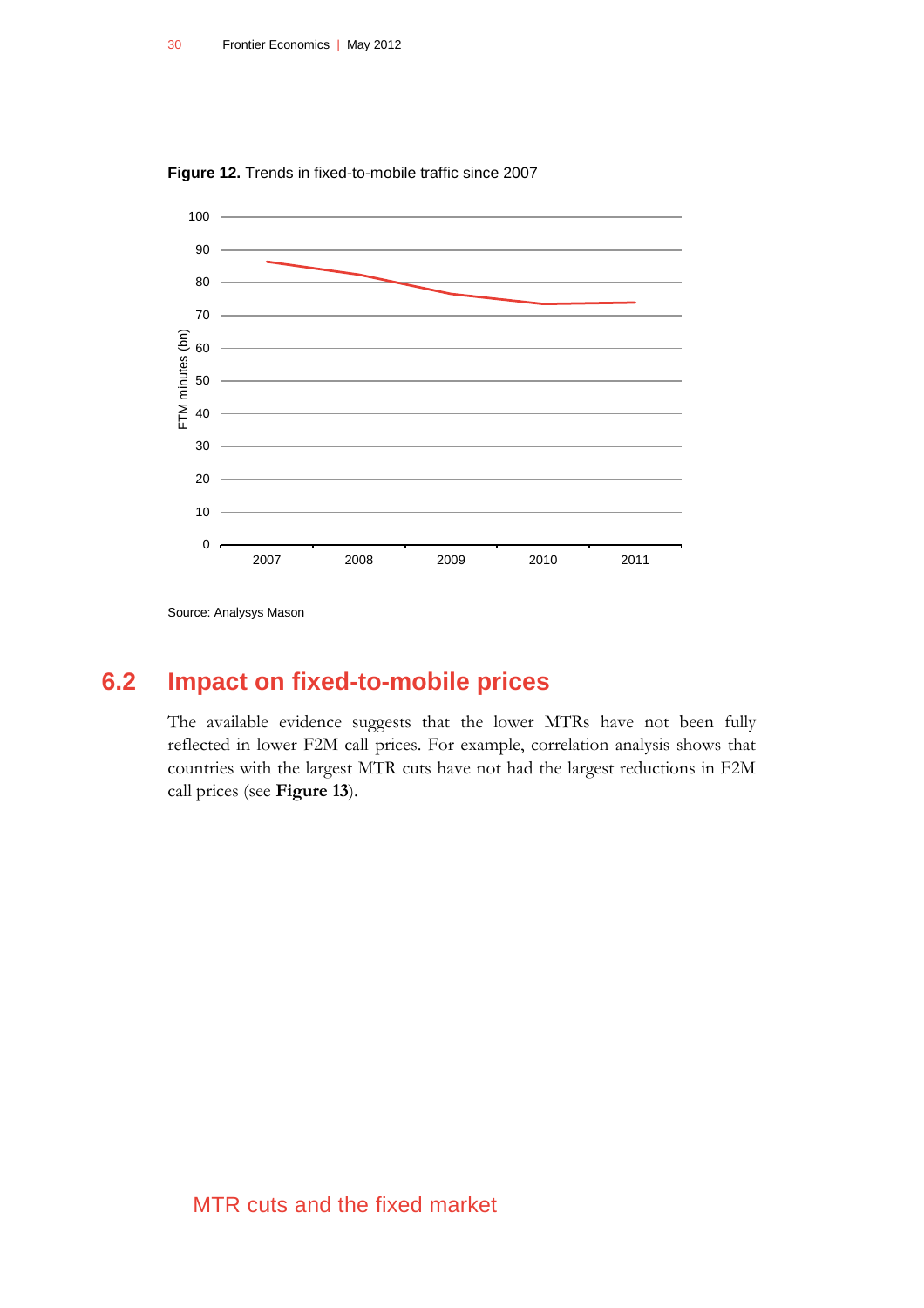

<span id="page-30-0"></span>**Figure 13.** Correlation analysis of MTR cuts and changes in F2M prices (2009 to 2011)

Source: Frontier analysis using BEREC information on MTRs and Analysys Mason data.

Consistent with the above cross-country evidence, lower mobile termination rates on F2M calls have not been fully passed through to retail F2M call prices – see **[Figure 14](#page-31-0)**. Since the Commission's Recommendation in 2009, we estimate that fixed operators' margins have increased from €5bn to €6bn, despite falling volumes.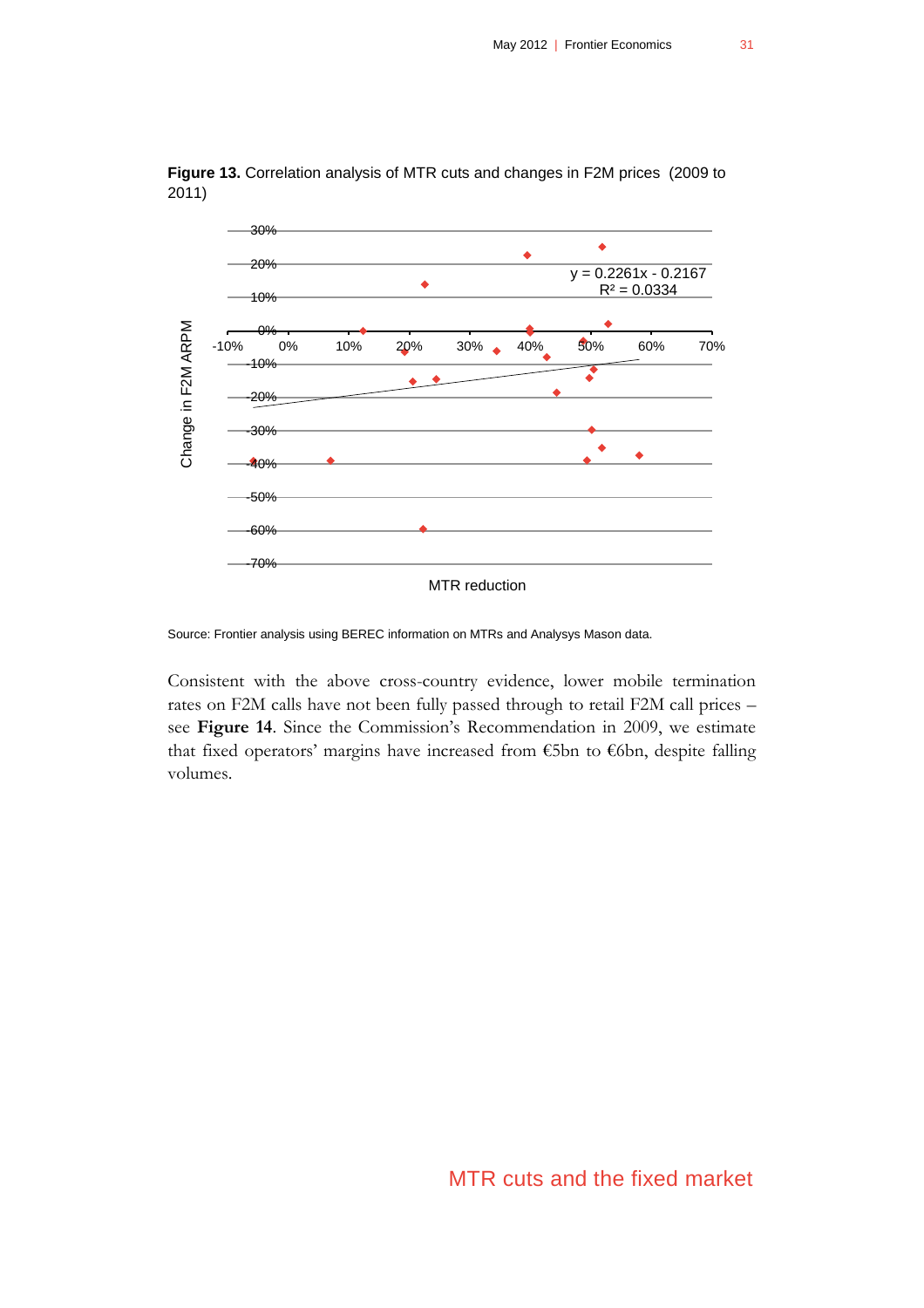

<span id="page-31-0"></span>**Figure 14.** Trends in F2M margins since 2007

Source: Frontier analysis using Analysys mason data.

There is variation in the relationship between MTRs and F2M prices across countries, partly reflecting differences in the regulatory environment. Operators in some countries, such as Germany and Poland<sup>28</sup>, are required to pass-through MTR reductions to F2M prices. On the other hand, MTR margins have increased in many countries where there are no such regulatory constraints.

 $\overline{a}$ 

#### MTR cuts and the fixed market

<sup>28</sup> Ovum Country Regulation overviews.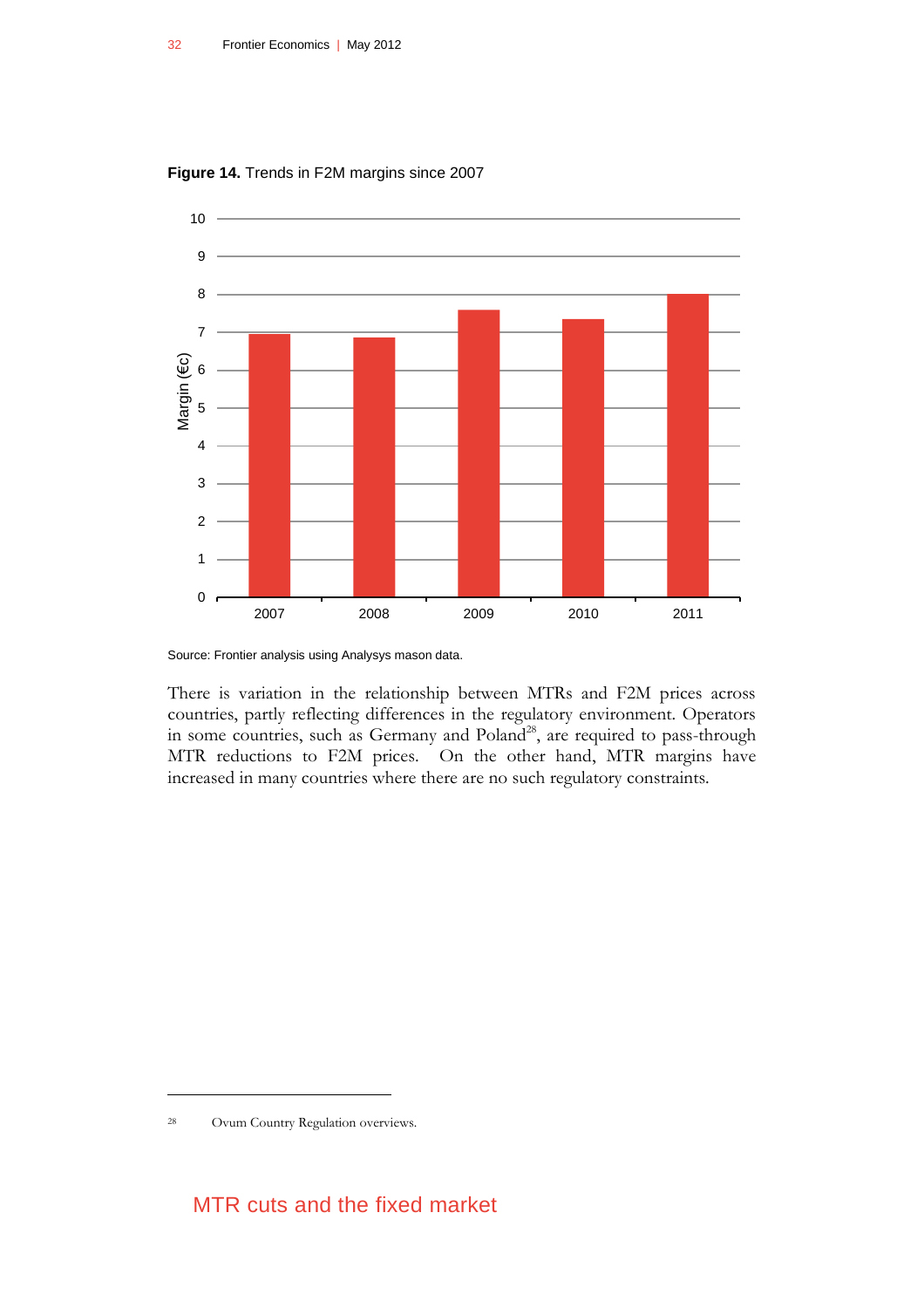# <span id="page-32-0"></span>**7 Accelerated MTR cuts could have a detrimental impact**

MTR cuts could also affect other areas that are important for consumer outcomes. In particular, MTR levels could impact mobile penetration rates and mobile operators' investment levels. We find that it is too early to conclude whether the accelerated MTR cuts are having a detrimental impact on mobile penetration rates and investment (capex), but there is some evidence of a risk.

The following sections present our findings for the following impact channels:

- mobile penetration rates; and
- <span id="page-32-1"></span>mobile operators' capex;

## **7.1 Impact on mobile penetration rates**

There is some evidence that MTR cuts have dampened the increase in mobile penetration rates. Between 2007 and 2011, mobile penetration rates rose in all countries. However, mobile penetration rates have increased at a slower rate since the Commission's Recommendation on MTRs.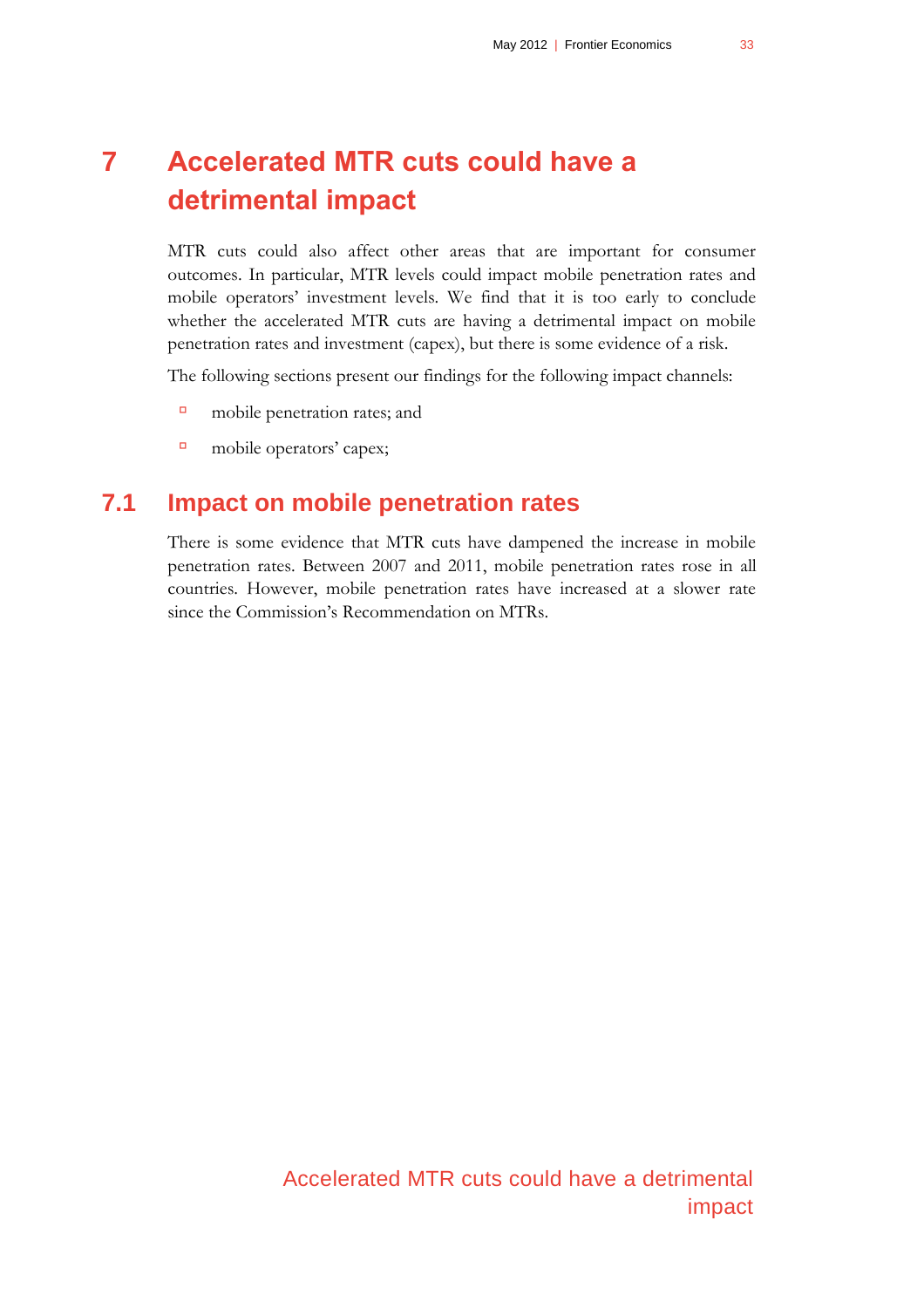

<span id="page-33-0"></span>**Figure 15.** Annual changes in MTRs and penetration rates (2007-09 vs. 2009-11)

Correlation analysis shows that the countries with the largest MTR reductions have tended to have smaller increases in penetration rates, providing evidence of the risk of an adverse effect.

Source: Frontier analysis using BEREC information on MTRs and Analysys Mason data.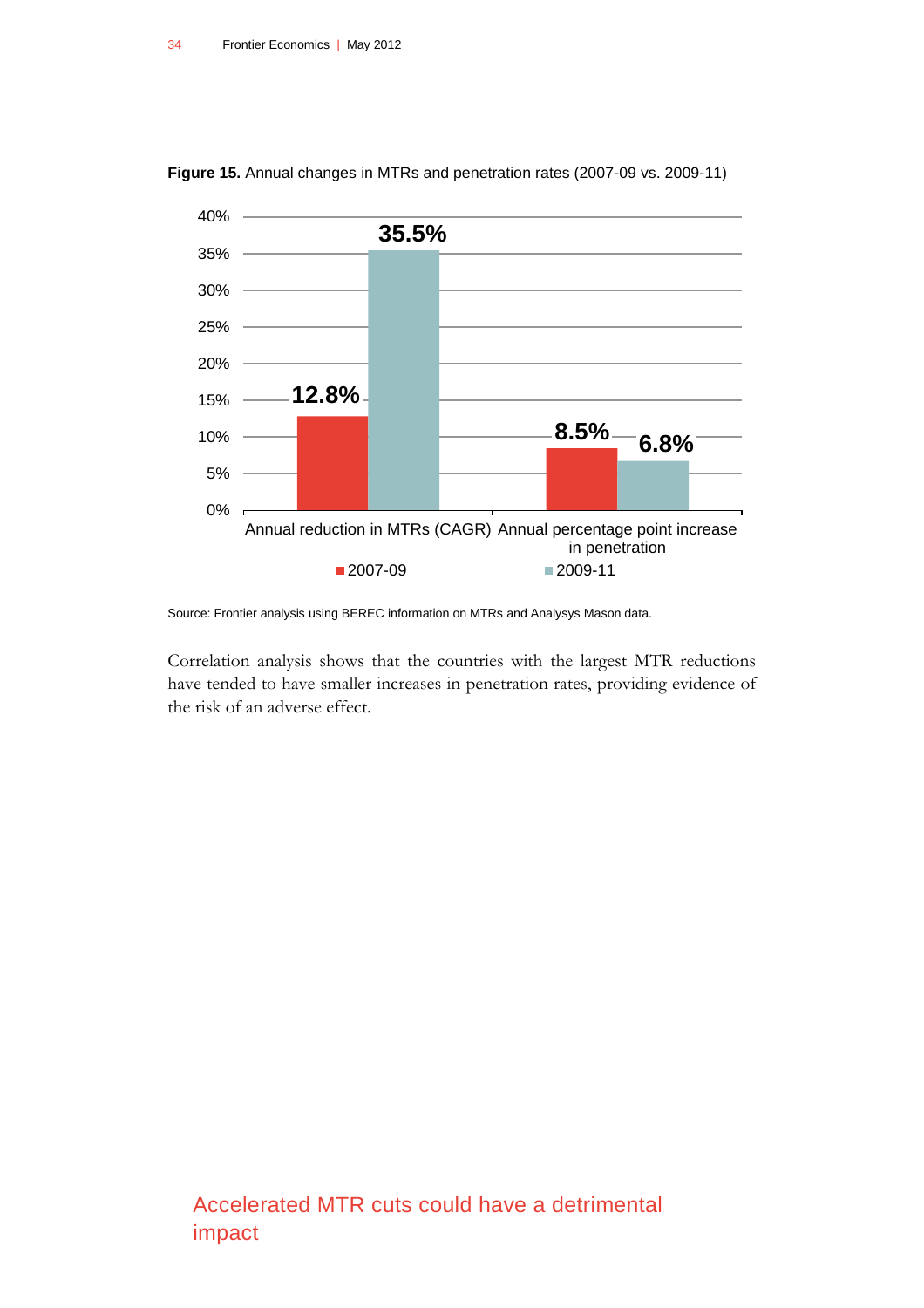

<span id="page-34-0"></span>**Figure 16.** Correlation analysis of MTR cuts and changes in penetration rates (2009Q1 to 2011Q3)

#### Reduction in MTRs

Source: Frontier analysis using BEREC information on MTRs and Analysys Mason data on mobile penetration

#### 7.1.1 Additional statistical analysis supports a penetration level risk

Mobile penetration rates are likely to be affected by several factors other than MTRs. For example, despite most European countries having reached mobile penetration levels of 100% or more, overall take-up rates have continued to increase in most countries over the last years.

Econometric analysis again allows us to distinguish between the effect on penetration rates of a) falling costs of providing mobile services, b) the Commission's Recommendation, and c) the general diffusion effect. This is achieved by interacting MTRs with a time dummy that takes on a value of 1 from 2009 onwards, which is when the Commission made its Recommendation. This interaction term can be expected to capture the effect of the Recommendation on penetration rates. We use annual data from 2005 to 2011 covering 23 countries.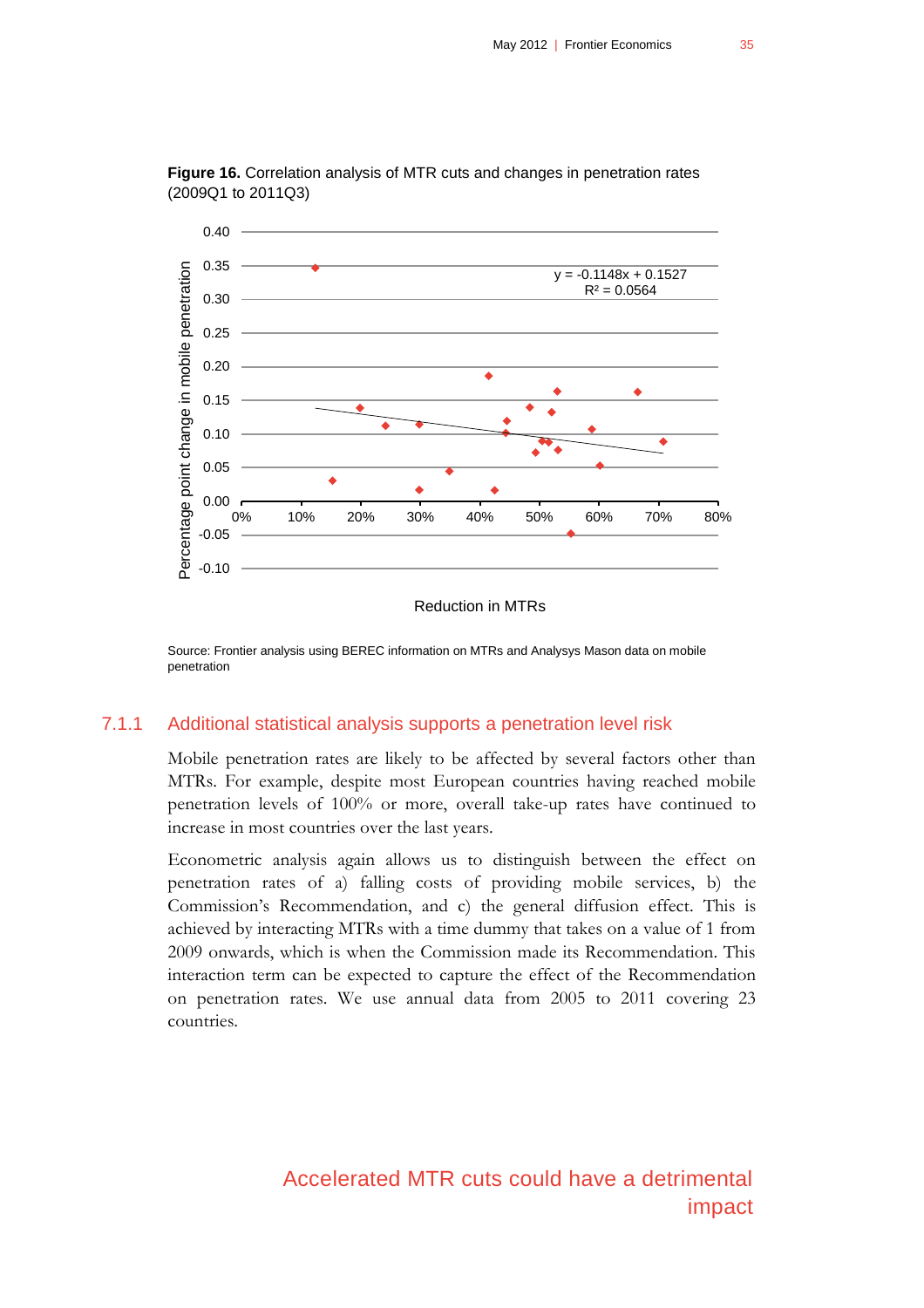We ran a regression of mobile penetration rates on MTRs, MTRs interacted with a time dummy, a linear time trend and GDP per capita.<sup>29</sup> We found that the coefficient on the MTR interaction term is positive and significant (see **[Table 4](#page-35-1)**). More sophisticated statistical techniques are therefore consistent with a relationship between accelerated MTR cuts (the policy shift) and slower increases in penetration rates – this would be consistent with the operation of a waterbed effect, suggesting that MTRs cuts in excess of reductions in underlying costs could have dampened mobile penetration.

| <b>Variable</b>             | <b>Coefficient</b> | $P$ -value $^{30}$ |
|-----------------------------|--------------------|--------------------|
| Constant                    | $-1.835$           | 0.344              |
| MTRs – cost trend           | 0.045              | 0.261              |
| <b>MTRs - policy impact</b> | 0.256              | 0.004              |
| <b>Diffusion factor</b>     | 0.068              | 0.000              |
| GDP per capita              | 0.168              | 0.397              |

<span id="page-35-1"></span>**Table 4.** Regression results on the link between MTRs and penetration rates

<span id="page-35-0"></span>Source: Frontier analysis

 $\overline{a}$ 

## **7.2 Impact on mobile capex**

As F2M revenues decline, and absent a 'complete waterbed', this would be expected to imply that mobile operators will have fewer funds for investments. There is a risk therefore that mobile operators' capex will fall, as a result of accelerated MTR cuts. Correlation analysis, as shown in **[Figure 17](#page-36-0)** below, reveals that those countries with higher MTR cuts have indeed had larger falls in capex per connection (although the simple statistical test suggests that this is a weak link). We have looked at the relationship between the lag in MTRs and capex per connection because mobile operator's investment plans are normally determined some time in advance.

<sup>29</sup> We use fixed effects on a panel data set of 23 countries between 2005-2011. Our preferred specification is  $Log(Pentration_{ii}) = \beta_0 + \beta_1 Log(MTR_{ii}) + \beta_2 D_{2009-2011}$  \*Log(MTR<sub>ii</sub>)+  $\beta_3$  (Time trend) +  $\beta_4$  $Log(GDPcap_{it})+u_i+\varepsilon_{it}$ 

<sup>&</sup>lt;sup>30</sup> The P-value reflects the probability that the co-efficient is equal to zero. Typically, if the p-value is below 0.05, you would conclude that the co-efficient is significantly different to zero.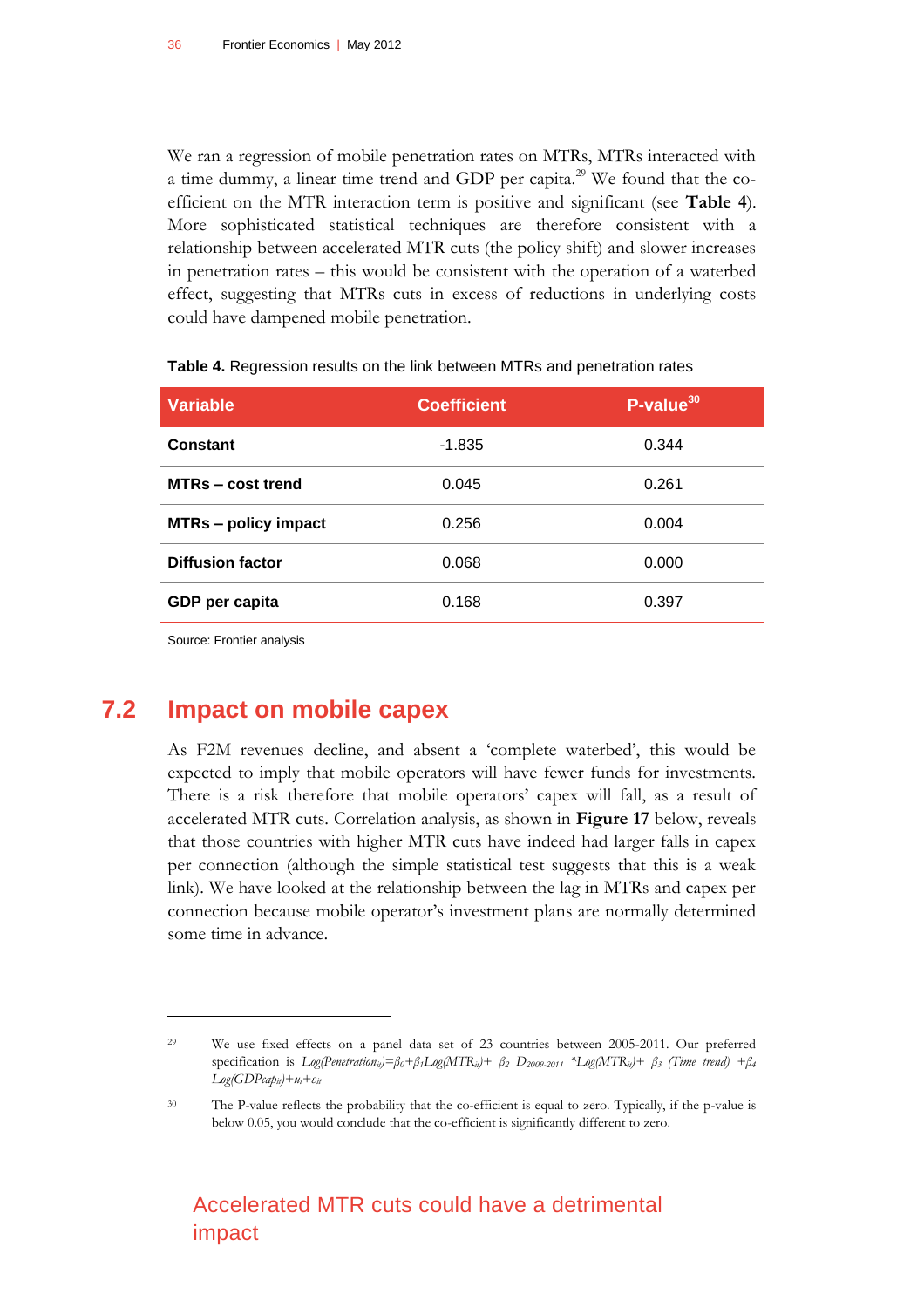It is difficult to form firm conclusions about the impact on capex however at this stage, as it will be influenced by a range of factors. But the current evidence is consistent with the existence of a risk that capex could be adversely impacted by accelerated MTR cuts.



<span id="page-36-0"></span>**Figure 17.** Correlation analysis of MTR cuts and changes in capex per connection (2009Q1 to 2011Q3)

Reduction in MTRs - one year lag

Source: Frontier analysis using data from Wireless Intelligence and BEREC reports.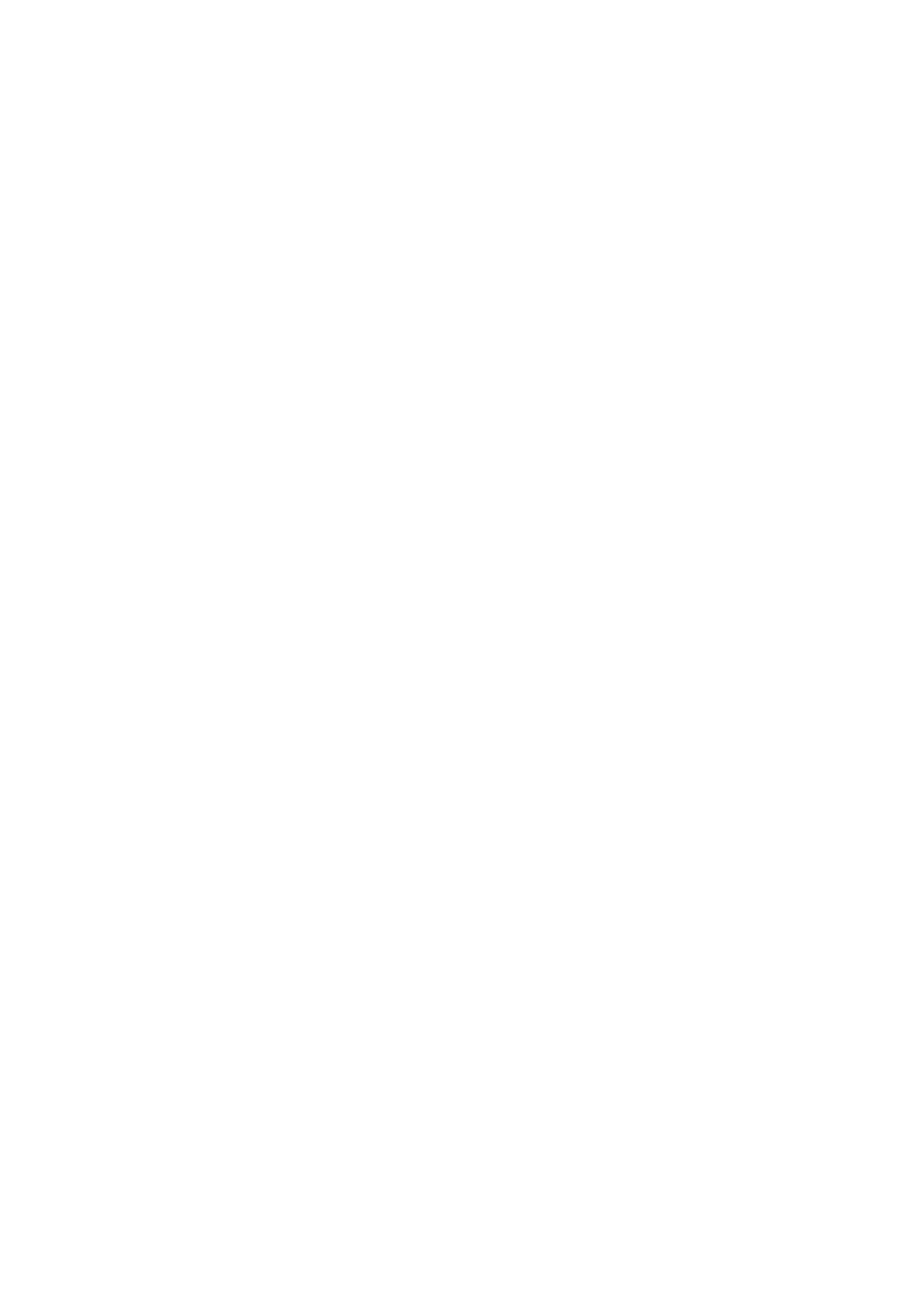# **8 Summary**

<span id="page-38-0"></span>MTRs have fallen at a much faster rate since 2009. If countries continue to move towards MTRs based on 'pure LRIC', as appears likely, then this trend is likely to continue going forward. This report has provided an initial assessment of how consumer outcomes have changed. Our key conclusions are as follows.

- **No link to usage and prices.** Although usage has increased and prices have fallen, there is no evidence that these trends have been related to accelerated reductions in mobile termination rates. Despite a tripling in the rate of termination rate cuts since the introduction of the Commission's recommendation, we have not found evidence at the EU level of an acceleration in the rate of mobile price reductions or the rate of usage increase. Correlation analysis and econometric analysis confirms these findings.
- **No evidence of a link between MTR reductions and the market position of smaller players**. There appears to be no evidence of a positive link between the market share of smaller operators and the acceleration in MTR reductions since 2009.
- **Potential risk of lower take-up and investment**. It is too early to draw conclusions on the impact of accelerated mobile termination rate cuts on penetration rates and investment levels - there is a risk that they could have a detrimental impact.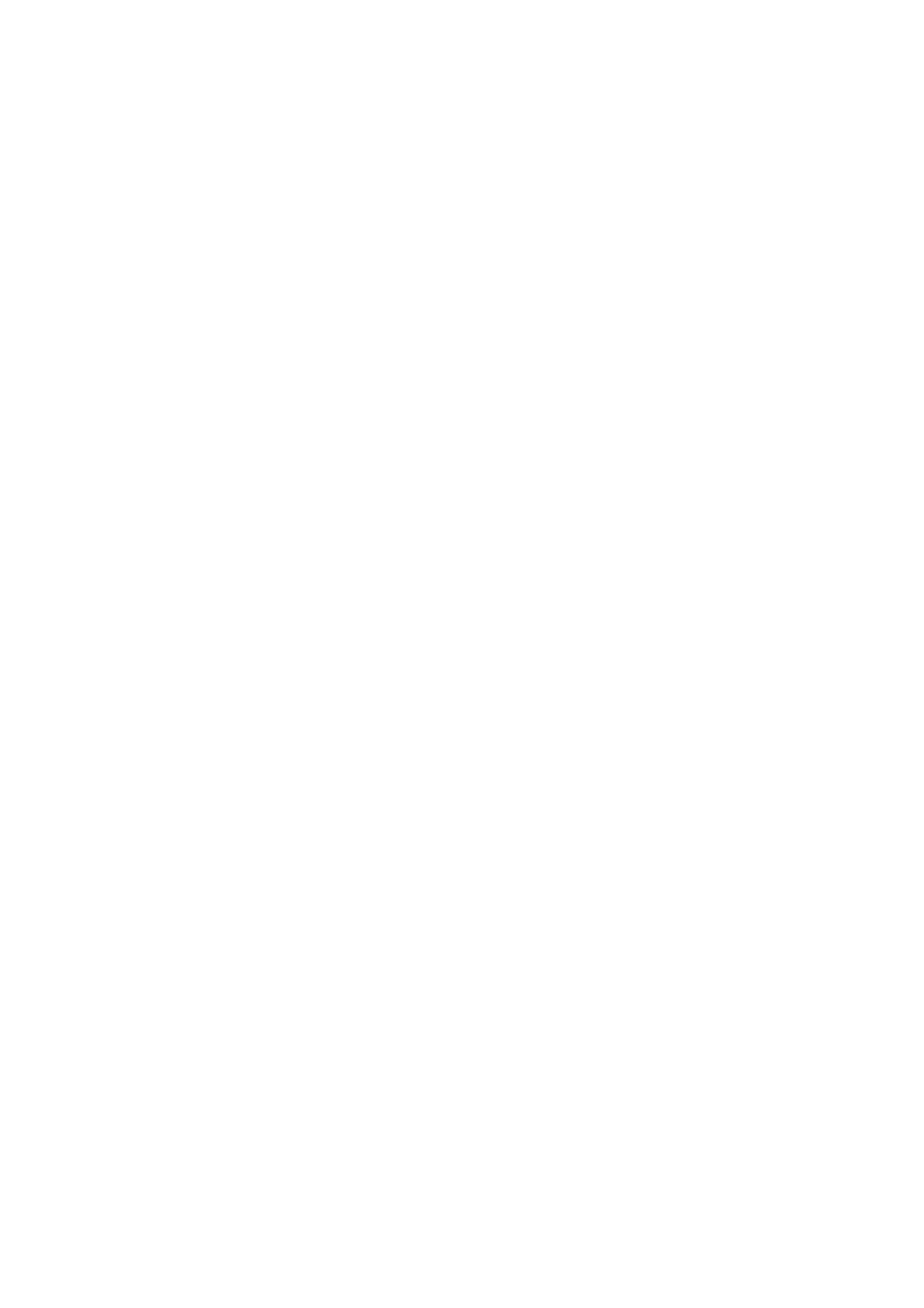# <span id="page-40-0"></span>**Annex 1: Data used**

## **Countries**

We have used data from countries in the EU-27, except for Malta, Luxembourg and Cyprus due to data limitations. We have also excluded Greece, as we consider it to be an outlier given its recent extreme economic crisis.

# **Time period**

For our econometric analysis, we use annual data covering the period from 2005 to 2011. Our correlation analysis covers the period between 2009Q1 to 2011Q3. For mobile prices and usage, we have also done correlation analysis for 2007Q1 to 2011Q3 as a robustness check. We have used a longer time series for the econometrics than we used for the correlation analysis, so that we could get a larger sample.

# **Variables**

 $\overline{a}$ 

The following table provides a description of the data that we have used.<sup>31</sup>

<sup>31</sup> More details of the data that we have used are available upon request.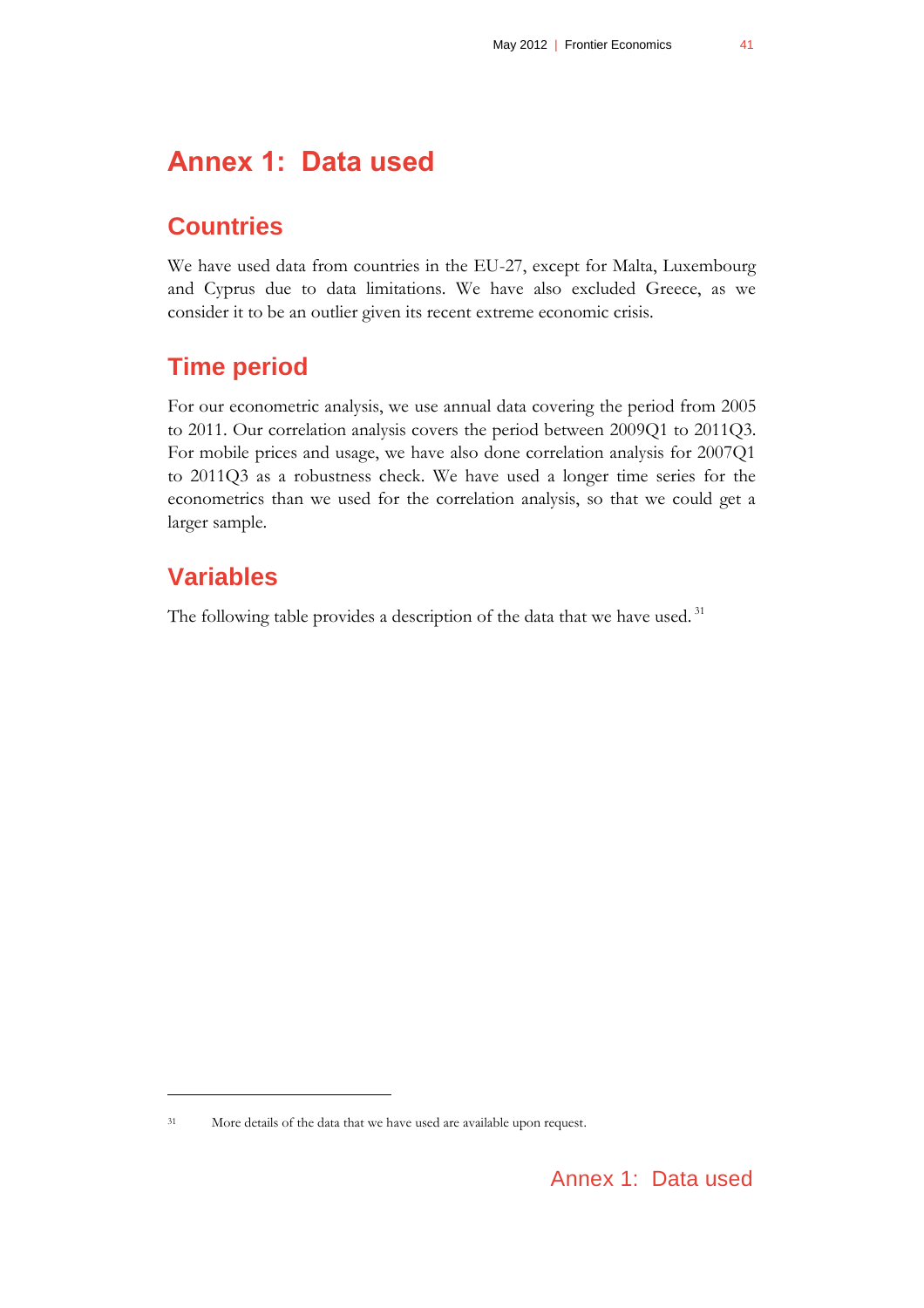#### <span id="page-41-0"></span>**Table 5.** Data used in our analysis

| <b>Variable</b>              | <b>Definition</b>                                                                                                                                                                                                                                                                                                                               | <b>Source</b>         | <b>Areas of analysis</b>                                       |
|------------------------------|-------------------------------------------------------------------------------------------------------------------------------------------------------------------------------------------------------------------------------------------------------------------------------------------------------------------------------------------------|-----------------------|----------------------------------------------------------------|
| Average mobile<br>prices (1) | Voice retail revenue (excluding<br>interconnection payments)<br>divided by outgoing mobile<br>minutes.                                                                                                                                                                                                                                          | Analysys Mason        | Correlation analysis,<br>econometrics                          |
| <b>MTRs</b>                  | <b>Mobile Termination Rate set</b><br>by the regulator                                                                                                                                                                                                                                                                                          | <b>BEREC</b> reports  | Correlation analysis,<br>econometrics                          |
| Mobile usage                 | Outgoing minutes of use per<br>active subscriber                                                                                                                                                                                                                                                                                                | Analysys Mason        | Correlation analysis,<br>econometrics                          |
| <b>Mobile penetration</b>    | End of period active<br>subscribers as a percentage of<br>national population at year end                                                                                                                                                                                                                                                       | Analysys Mason        | Econometrics                                                   |
| GDP per capita               | GDP per capita adjusted for<br><b>Purchasing Power Parity</b>                                                                                                                                                                                                                                                                                   | IMF                   | Econometrics                                                   |
| Average mobile<br>prices (2) | Voice ARPU (reported ARPU<br>or service revenue per<br>average subscriber, adjusted<br>to exclude non-voice<br>revenues) divided by reported<br>MOU.                                                                                                                                                                                            | Merrill Lynch         | Comparison between<br>the US and Europe                        |
| <b>Mobile usage</b>          | The Minutes of Use per month<br>per average user is calculated<br>by dividing total minutes of use<br>on the operator's network by<br>the average subscriber base<br>during the quarter. It is<br>measured in minutes and<br>usually excludes traffic related<br>to Mobile Data services. It<br>includes both incoming and<br>outgoing minutes. | Merrill Lynch         | Comparison between<br>the US and Europe                        |
| Capex                        | Capex per connection                                                                                                                                                                                                                                                                                                                            | Wireless Intelligence | Correlation analysis                                           |
| Fixed-to-mobile<br>prices    | Fixed-to-mobile revenue<br>divided by fixed-to-mobile<br>traffic.                                                                                                                                                                                                                                                                               | Analysys Mason        | Correlation analysis,<br>graphical analysis of<br>pass-through |
| Fixed-to-mobile<br>usage     | Calls originated on circuit-<br>switched fixed networks and<br>terminating on mobile<br>networks.                                                                                                                                                                                                                                               | Analysys Mason        | Graphical analysis                                             |
| <b>Market shares</b>         | Number of subscribers for<br>each operator as a percentage<br>of the total number of<br>subscribers in that country.                                                                                                                                                                                                                            | Telegeography         | Correlation analysis                                           |

Source: Frontier analysis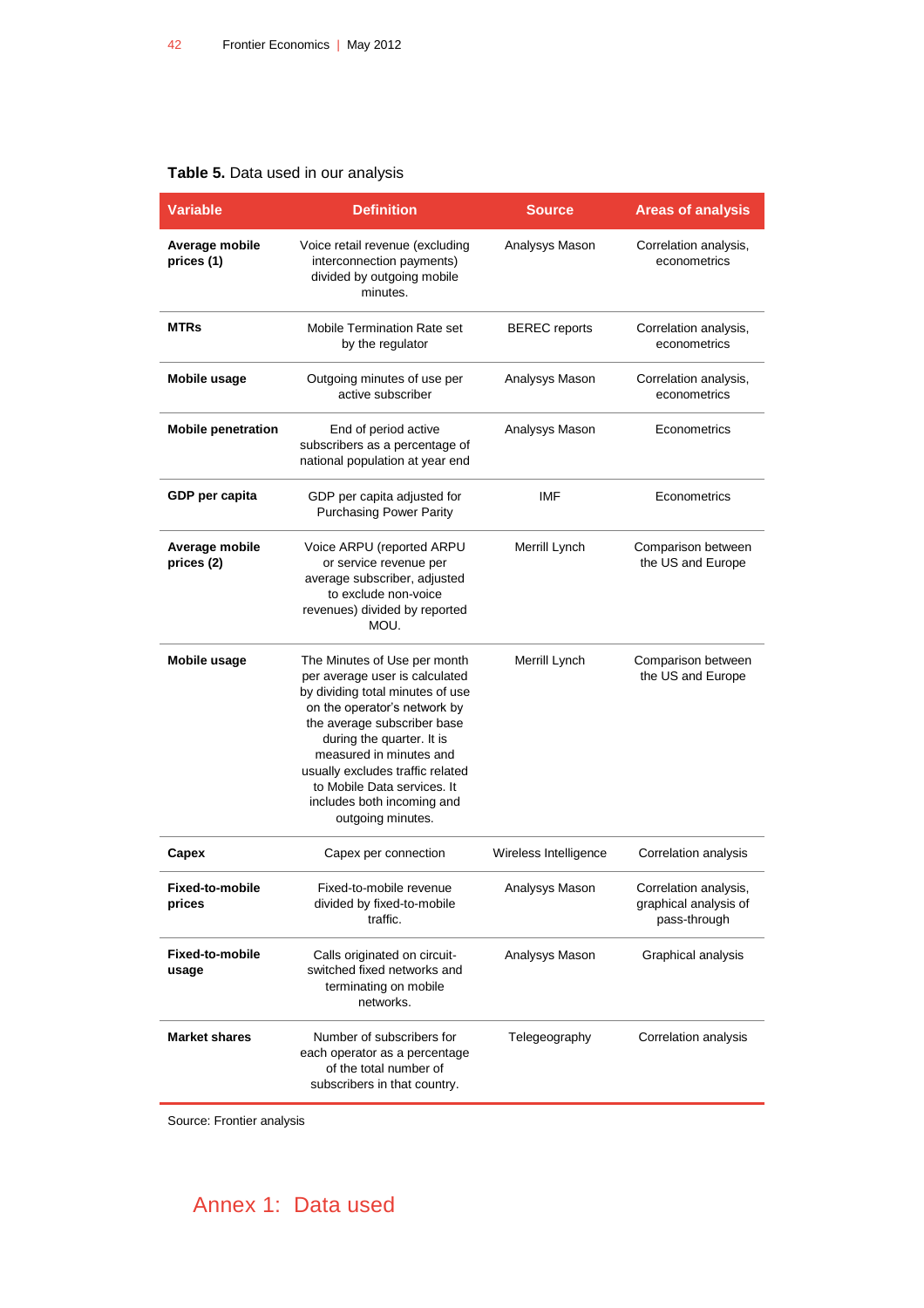# **High-level summary charts**

The following figures show the changes in MTRs, ARPM, usage per active subscriber and mobile penetration between 2007Q1 to 2011Q3.



<span id="page-42-0"></span>**Figure 18.** Reduction in MTRs (2007Q1 to 2011Q3)

Source: BEREC information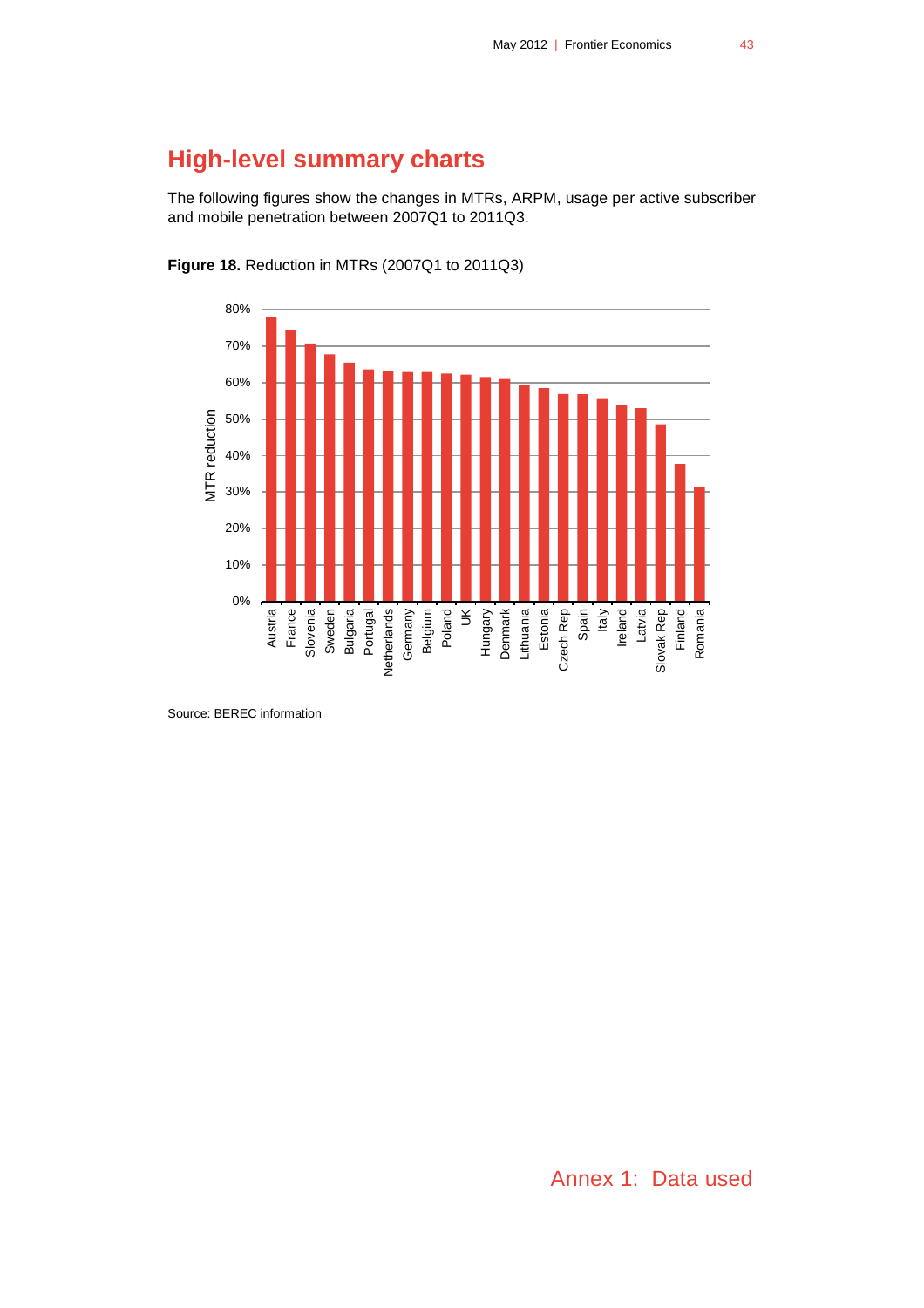

<span id="page-43-0"></span>**Figure 19.** Reduction in Average Revenue Per Minute (ARPM) (2007Q1 to 2011Q3)

Source: Analysys Mason



<span id="page-43-1"></span>**Figure 20.** Change in minutes of use per active subscriber (2007Q1 to 2011Q3)

Source: Analysys Mason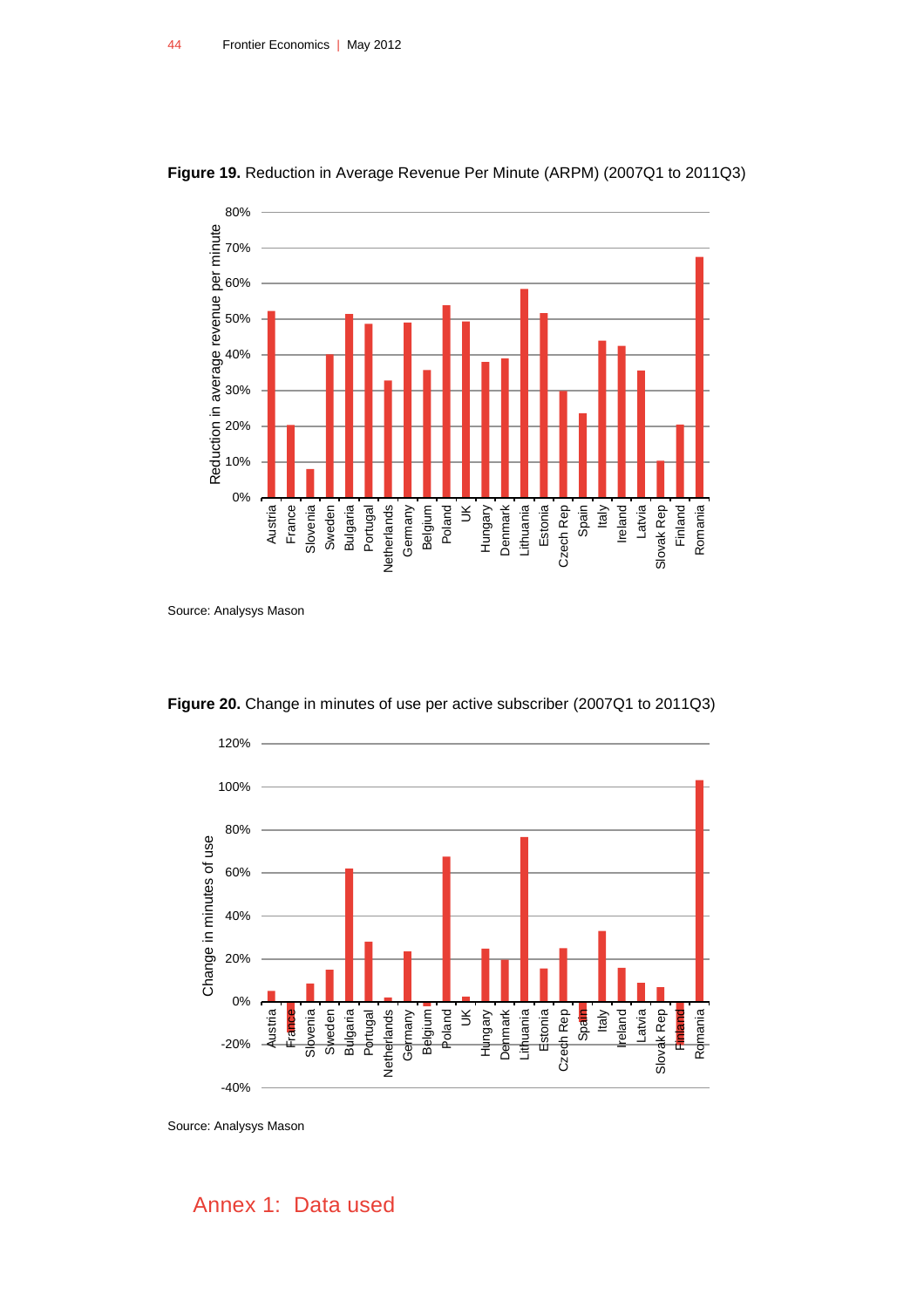

<span id="page-44-0"></span>**Figure 21.** Percentage point change in mobile penetration (2007Q1 to 2011Q3)

Source: Analysys Mason

# **Raw data**

The following tables provide the key raw data that we used in our analysis.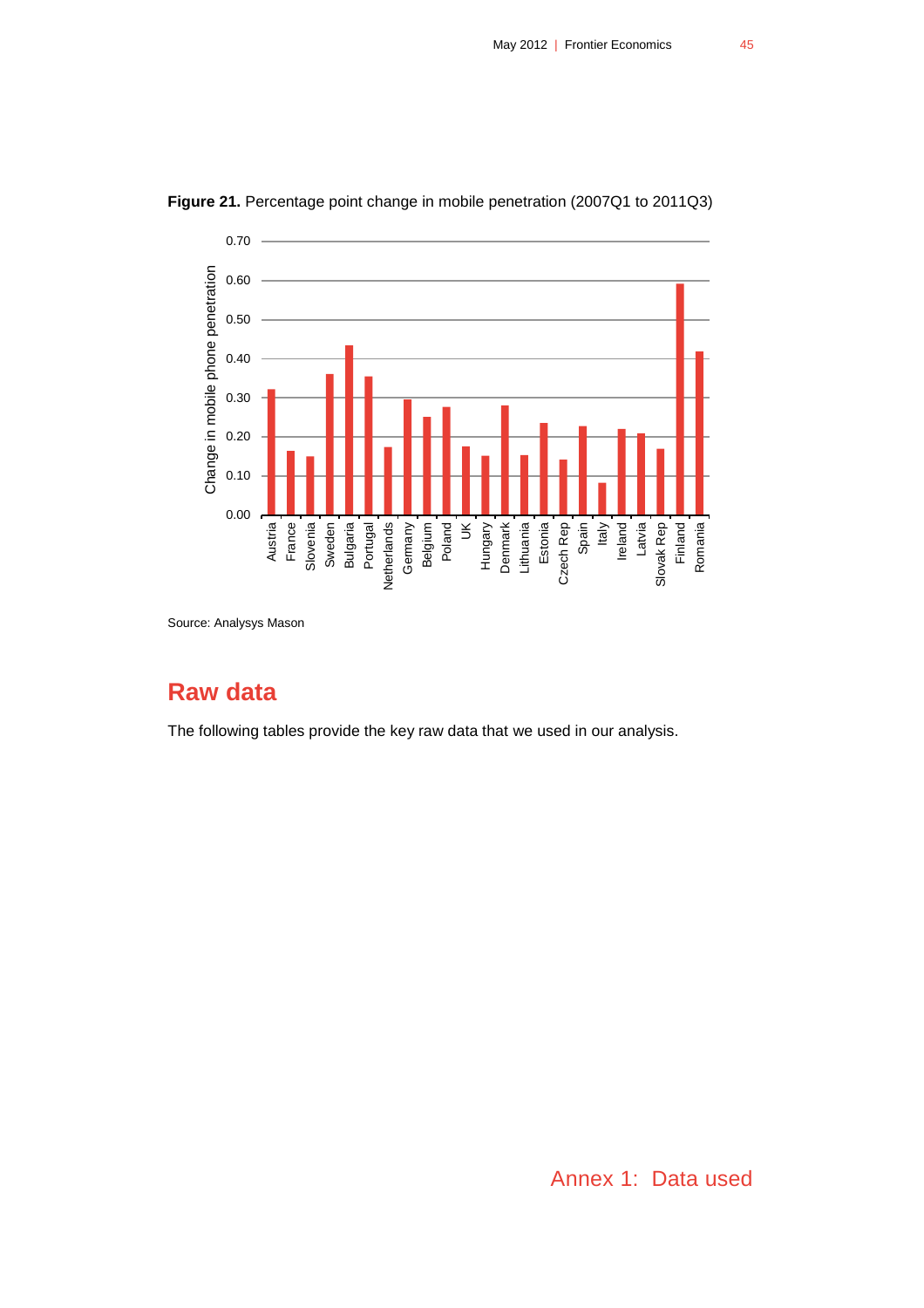|                    | 1Q 2007 | 3Q 2007 | 1Q 2008 | 3Q 2008 | 1Q 2009 | 3Q 2009 | 1Q 2010 | 3Q 2010 | 1Q 2011 | 3Q 2011 |
|--------------------|---------|---------|---------|---------|---------|---------|---------|---------|---------|---------|
| Austria            | 0.091   | 0.076   | 0.068   | 0.060   | 0.060   | 0.040   | 0.035   | 0.030   | 0.025   | 0.020   |
| <b>Belgium</b>     | 0.116   | 0.090   | 0.090   | 0.087   | 0.087   | 0.087   | 0.088   | 0.089   | 0.043   | 0.043   |
| <b>Bulgaria</b>    | 0.184   | 0.184   | 0.183   | 0.151   | 0.135   | 0.135   | 0.091   | 0.099   | 0.064   | 0.064   |
| <b>Czech Rep</b>   | 0.103   | 0.104   | 0.113   | 0.126   | 0.111   | 0.087   | 0.076   | 0.065   | 0.055   | 0.044   |
| <b>Denmark</b>     | 0.114   | 0.098   | 0.098   | 0.085   | 0.086   | 0.074   | 0.074   | 0.060   | 0.060   | 0.044   |
| <b>Estonia</b>     | 0.169   | 0.169   | 0.107   | 0.088   | 0.088   | 0.087   | 0.087   | 0.078   | 0.078   | 0.070   |
| Finland            | 0.071   | 0.071   | 0.053   | 0.053   | 0.050   | 0.050   | 0.049   | 0.049   | 0.044   | 0.044   |
| France             | 0.078   | 0.078   | 0.069   | 0.069   | 0.069   | 0.048   | 0.048   | 0.031   | 0.031   | 0.020   |
| Germany            | 0.091   | 0.091   | 0.082   | 0.082   | 0.082   | 0.068   | 0.068   | 0.068   | 0.034   | 0.034   |
| Hungary            | 0.116   | 0.099   | 0.080   | 0.086   | 0.063   | 0.059   | 0.052   | 0.051   | 0.043   | 0.045   |
| Ireland            | 0.101   | 0.101   | 0.099   | 0.099   | 0.096   | 0.096   | 0.097   | 0.080   | 0.056   | 0.046   |
| Italy              | 0.122   | 0.109   | 0.108   | 0.108   | 0.094   | 0.082   | 0.082   | 0.083   | 0.070   | 0.054   |
| Latvia             | 0.090   | 0.090   | 0.089   | 0.088   | 0.088   | 0.088   | 0.088   | 0.067   | 0.049   | 0.042   |
| Lithuania          | 0.078   | 0.078   | 0.078   | 0.078   | 0.063   | 0.063   | 0.042   | 0.046   | 0.029   | 0.032   |
| <b>Netherlands</b> | 0.114   | 0.114   | 0.104   | 0.094   | 0.094   | 0.073   | 0.073   | 0.060   | 0.042   | 0.042   |
| Poland             | 0.112   | 0.104   | 0.116   | 0.107   | 0.056   | 0.040   | 0.043   | 0.043   | 0.043   | 0.042   |
| Portugal           | 0.110   | 0.110   | 0.110   | 0.110   | 0.072   | 0.066   | 0.065   | 0.060   | 0.050   | 0.040   |
| Romania            | 0.074   | 0.074   | 0.066   | 0.068   | 0.060   | 0.054   | 0.053   | 0.051   | 0.051   | 0.051   |
| <b>Slovak Rep</b>  | 0.107   | 0.111   | 0.106   | 0.113   | 0.099   | 0.099   | 0.073   | 0.065   | 0.066   | 0.055   |
| Slovenia           | 0.144   | 0.144   | 0.075   | 0.064   | 0.065   | 0.054   | 0.052   | 0.049   | 0.046   | 0.042   |
| Spain              | 0.105   | 0.098   | 0.082   | 0.071   | 0.064   | 0.057   | 0.062   | 0.056   | 0.050   | 0.045   |
| Sweden             | 0.071   | 0.060   | 0.059   | 0.046   | 0.039   | 0.030   | 0.031   | 0.027   | 0.027   | 0.023   |
| <b>UK</b>          | 0.090   | 0.084   | 0.074   | 0.077   | 0.072   | 0.056   | 0.055   | 0.053   | 0.052   | 0.034   |

#### <span id="page-45-0"></span>**Figure 22.** Mobile termination rates (€c/min)

Source: BEREC information

|                    | 1Q 2007 | 3Q 2007 | 1Q 2008 | 3Q 2008 | 1Q 2009 | 3Q 2009 | 1Q 2010 | 3Q 2010 | 1Q 2011 | 3Q 2011 |
|--------------------|---------|---------|---------|---------|---------|---------|---------|---------|---------|---------|
| Austria            | 103%    | 106%    | 110%    | 113%    | 119%    | 121%    | 126%    | 129%    | 133%    | 135%    |
| <b>Belgium</b>     | 91%     | 96%     | 101%    | 105%    | 107%    | 109%    | 111%    | 113%    | 114%    | 116%    |
| <b>Bulgaria</b>    | 103%    | 114%    | 122%    | 127%    | 130%    | 132%    | 134%    | 135%    | 141%    | 147%    |
| <b>Czech Rep</b>   | 111%    | 114%    | 116%    | 118%    | 120%    | 122%    | 123%    | 123%    | 124%    | 125%    |
| <b>Denmark</b>     | 109%    | 113%    | 113%    | 120%    | 123%    | 128%    | 134%    | 132%    | 132%    | 137%    |
| <b>Estonia</b>     | 118%    | 119%    | 121%    | 127%    | 128%    | 129%    | 131%    | 134%    | 141%    | 142%    |
| Finland            | 109%    | 113%    | 119%    | 126%    | 134%    | 142%    | 149%    | 158%    | 165%    | 168%    |
| France             | 82%     | 83%     | 86%     | 87%     | 90%     | 91%     | 94%     | 95%     | 98%     | 98%     |
| Germany            | 98%     | 104%    | 110%    | 116%    | 117%    | 121%    | 122%    | 122%    | 125%    | 128%    |
| Hungary            | 93%     | 96%     | 100%    | 104%    | 107%    | 105%    | 107%    | 107%    | 108%    | 108%    |
| Ireland            | 105%    | 109%    | 113%    | 116%    | 118%    | 119%    | 122%    | 124%    | 125%    | 127%    |
| Italy              | 132%    | 137%    | 140%    | 139%    | 138%    | 134%    | 135%    | 137%    | 139%    | 140%    |
| Latvia             | 93%     | 97%     | 98%     | 101%    | 101%    | 102%    | 103%    | 110%    | 109%    | 114%    |
| Lithuania          | 135%    | 140%    | 142%    | 144%    | 143%    | 141%    | 141%    | 145%    | 145%    | 150%    |
| <b>Netherlands</b> | 102%    | 110%    | 116%    | 120%    | 124%    | 127%    | 116%    | 116%    | 116%    | 119%    |
| Poland             | 93%     | 99%     | 104%    | 107%    | 110%    | 111%    | 112%    | 114%    | 118%    | 121%    |
| Portugal           | 115%    | 120%    | 127%    | 134%    | 139%    | 142%    | 147%    | 149%    | 151%    | 151%    |
| Romania            | 78%     | 91%     | 103%    | 113%    | 117%    | 119%    | 121%    | 122%    | 120%    | 120%    |
| <b>Slovak Rep</b>  | 94%     | 94%     | 97%     | 98%     | 101%    | 98%     | 103%    | 106%    | 109%    | 111%    |
| Slovenia           | 90%     | 93%     | 96%     | 99%     | 101%    | 102%    | 103%    | 103%    | 103%    | 105%    |
| Spain              | 103%    | 106%    | 110%    | 112%    | 115%    | 118%    | 117%    | 121%    | 124%    | 126%    |
| Sweden             | 106%    | 111%    | 113%    | 119%    | 123%    | 128%    | 130%    | 134%    | 137%    | 142%    |
| <b>UK</b>          | 110%    | 112%    | 116%    | 119%    | 120%    | 122%    | 125%    | 127%    | 128%    | 128%    |

#### <span id="page-45-1"></span>**Figure 23.** Mobile penetration rates (% of total population)

Source: Analysys Mason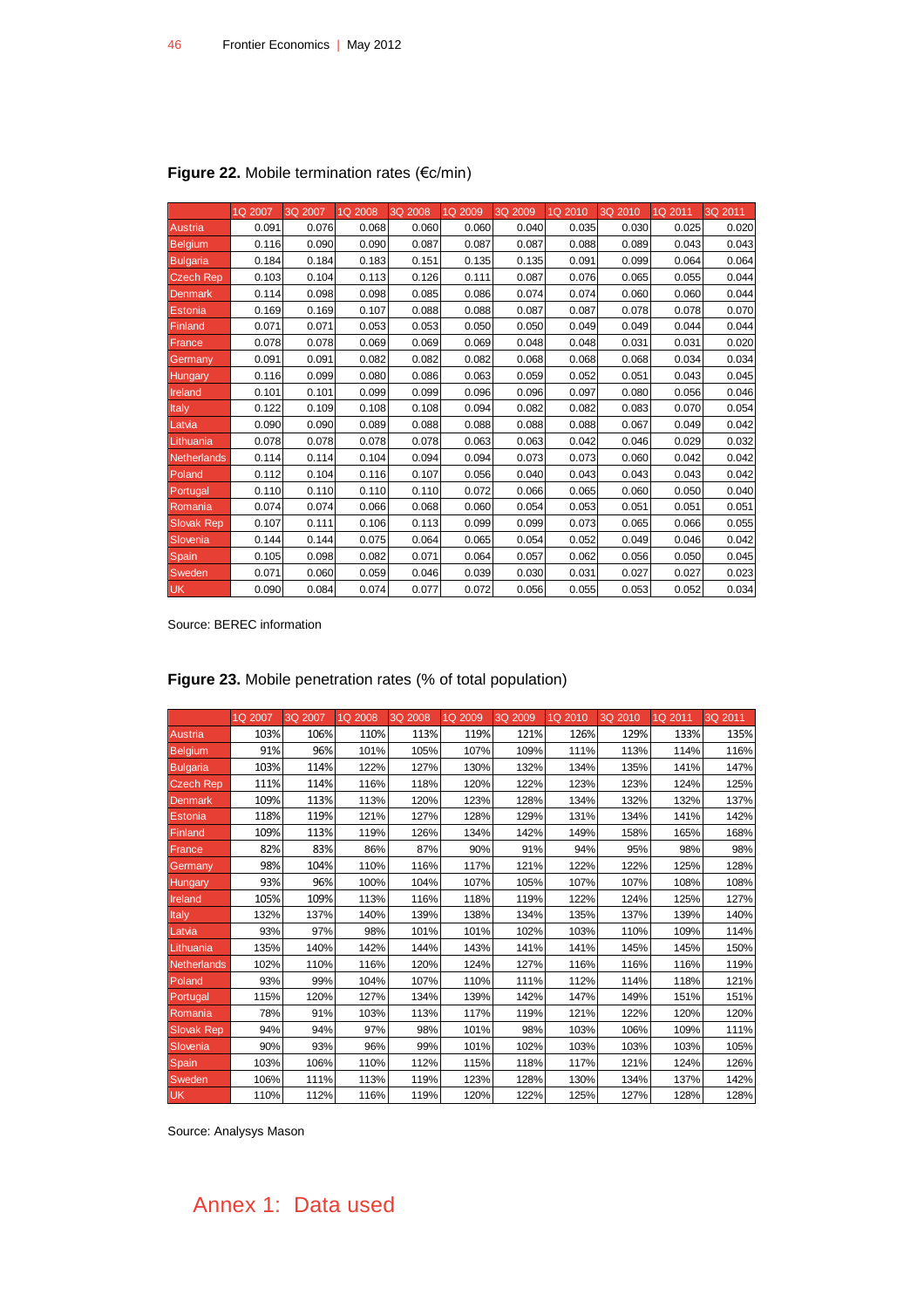|                    | 1Q 2007 | 3Q 2007 | 1Q 2008 | 3Q 2008 | 1Q 2009 | 3Q 2009 | 1Q 2010 | 3Q 2010 | 1Q 2011 | 3Q 2011 |
|--------------------|---------|---------|---------|---------|---------|---------|---------|---------|---------|---------|
| Austria            | 0.15    | 0.14    | 0.11    | 0.11    | 0.09    | 0.10    | 0.08    | 0.08    | 0.08    | 0.07    |
| <b>Belgium</b>     | 0.22    | 0.20    | 0.18    | 0.17    | 0.16    | 0.16    | 0.15    | 0.15    | 0.14    | 0.14    |
| <b>Bulgaria</b>    | 0.12    | 0.10    | 0.09    | 0.08    | 0.07    | 0.07    | 0.07    | 0.07    | 0.06    | 0.06    |
| <b>Czech Rep</b>   | 0.15    | 0.15    | 0.16    | 0.17    | 0.12    | 0.13    | 0.11    | 0.12    | 0.11    | 0.11    |
| <b>Denmark</b>     | 0.16    | 0.16    | 0.14    | 0.15    | 0.14    | 0.13    | 0.13    | 0.12    | 0.11    | 0.10    |
| Estonia            | 0.15    | 0.13    | 0.11    | 0.10    | 0.09    | 0.09    | 0.08    | 0.08    | 0.07    | 0.07    |
| Finland            | 0.10    | 0.10    | 0.09    | 0.09    | 0.09    | 0.09    | 0.08    | 0.08    | 0.08    | 0.08    |
| France             | 0.15    | 0.16    | 0.15    | 0.16    | 0.14    | 0.15    | 0.13    | 0.14    | 0.12    | 0.12    |
| Germany            | 0.20    | 0.19    | 0.15    | 0.14    | 0.13    | 0.12    | 0.11    | 0.11    | 0.10    | 0.10    |
| Hungary            | 0.10    | 0.10    | 0.09    | 0.10    | 0.07    | 0.08    | 0.07    | 0.07    | 0.06    | 0.06    |
| Ireland            | 0.17    | 0.17    | 0.14    | 0.13    | 0.14    | 0.13    | 0.12    | 0.12    | 0.10    | 0.10    |
| Italy              | 0.15    | 0.14    | 0.12    | 0.13    | 0.11    | 0.12    | 0.10    | 0.10    | 0.08    | 0.09    |
| Latvia             | 0.11    | 0.08    | 0.09    | 0.09    | 0.09    | 0.08    | 0.07    | 0.07    | 0.07    | 0.07    |
| Lithuania          | 0.07    | 0.07    | 0.07    | 0.06    | 0.05    | 0.04    | 0.03    | 0.03    | 0.03    | 0.03    |
| <b>Netherlands</b> | 0.22    | 0.23    | 0.20    | 0.21    | 0.20    | 0.20    | 0.18    | 0.17    | 0.15    | 0.15    |
| Poland             | 0.12    | 0.10    | 0.10    | 0.11    | 0.07    | 0.07    | 0.06    | 0.06    | 0.06    | 0.05    |
| Portugal           | 0.16    | 0.16    | 0.15    | 0.13    | 0.12    | 0.11    | 0.10    | 0.09    | 0.08    | 0.08    |
| Romania            | 0.07    | 0.08    | 0.06    | 0.06    | 0.04    | 0.04    | 0.03    | 0.03    | 0.02    | 0.02    |
| <b>Slovak Rep</b>  | 0.11    | 0.13    | 0.11    | 0.14    | 0.12    | 0.11    | 0.09    | 0.10    | 0.10    | 0.10    |
| Slovenia           | 0.11    | 0.12    | 0.11    | 0.13    | 0.10    | 0.11    | 0.09    | 0.10    | 0.09    | 0.10    |
| <b>Spain</b>       | 0.18    | 0.19    | 0.19    | 0.18    | 0.17    | 0.17    | 0.17    | 0.17    | 0.15    | 0.14    |
| Sweden             | 0.15    | 0.14    | 0.12    | 0.12    | 0.09    | 0.09    | 0.09    | 0.09    | 0.09    | 0.09    |
| <b>UK</b>          | 0.17    | 0.16    | 0.13    | 0.12    | 0.10    | 0.10    | 0.09    | 0.09    | 0.09    | 0.08    |

#### <span id="page-46-0"></span>**Figure 24.** Average revenue per minute (€c/min - voice only)

Source: Calculated based on the Analysys Mason Telecoms Market Matrix

|                    | 1Q 2007 | 3Q 2007 | 1Q 2008 | 3Q 2008 | 1Q 2009 | 3Q 2009 | 1Q 2010 | 3Q 2010 | 1Q 2011 | 3Q 2011 |
|--------------------|---------|---------|---------|---------|---------|---------|---------|---------|---------|---------|
| Austria            | 155     | 161     | 177     | 169     | 179     | 171     | 172     | 164     | 166     | 163     |
| <b>Belgium</b>     | 100     | 103     | 103     | 105     | 102     | 102     | 102     | 103     | 99      | 98      |
| <b>Bulgaria</b>    | 58      | 69      | 74      | 84      | 82      | 89      | 86      | 93      | 96      | 94      |
| <b>Czech Rep</b>   | 80      | 84      | 84      | 87      | 90      | 92      | 94      | 97      | 99      | 100     |
| <b>Denmark</b>     | 117     | 121     | 130     | 125     | 124     | 124     | 123     | 130     | 136     | 140     |
| Estonia            | 109     | 123     | 117     | 120     | 110     | 115     | 109     | 120     | 108     | 126     |
| Finland            | 189     | 188     | 186     | 180     | 174     | 167     | 164     | 159     | 152     | 151     |
| France             | 162     | 156     | 160     | 150     | 152     | 143     | 145     | 140     | 144     | 139     |
| Germany            | 68      | 71      | 74      | 78      | 79      | 81      | 82      | 85      | 84      | 84      |
| Hungary            | 113     | 121     | 122     | 130     | 125     | 132     | 129     | 137     | 134     | 141     |
| Ireland            | 151     | 160     | 176     | 191     | 165     | 168     | 171     | 173     | 175     | 175     |
| Italy              | 91      | 96      | 98      | 102     | 104     | 107     | 112     | 119     | 118     | 121     |
| Latvia             | 101     | 152     | 123     | 134     | 114     | 126     | 113     | 113     | 110     | 110     |
| Lithuania          | 73      | 88      | 81      | 101     | 98      | 104     | 113     | 122     | 124     | 129     |
| <b>Netherlands</b> | 95      | 86      | 89      | 85      | 85      | 83      | 93      | 96      | 101     | 97      |
| Poland             | 68      | 83      | 82      | 91      | 93      | 99      | 106     | 113     | 112     | 114     |
| Portugal           | 89      | 95      | 88      | 100     | 94      | 106     | 100     | 115     | 112     | 114     |
| Romania            | 94      | 99      | 107     | 110     | 124     | 145     | 159     | 169     | 180     | 191     |
| <b>Slovak Rep</b>  | 103     | 102     | 105     | 103     | 105     | 116     | 122     | 122     | 111     | 110     |
| Slovenia           | 128     | 128     | 133     | 129     | 138     | 140     | 147     | 143     | 148     | 139     |
| <b>Spain</b>       | 118     | 125     | 114     | 121     | 108     | 114     | 106     | 110     | 103     | 107     |
| Sweden             | 127     | 133     | 140     | 140     | 140     | 143     | 149     | 149     | 149     | 146     |
| <b>UK</b>          | 120     | 126     | 130     | 132     | 129     | 128     | 131     | 128     | 123     | 123     |

#### <span id="page-46-1"></span>**Figure 25.** Average outgoing minutes per active subscriber

Source: Calculated based on the Analysys Mason Telecoms Market Matrix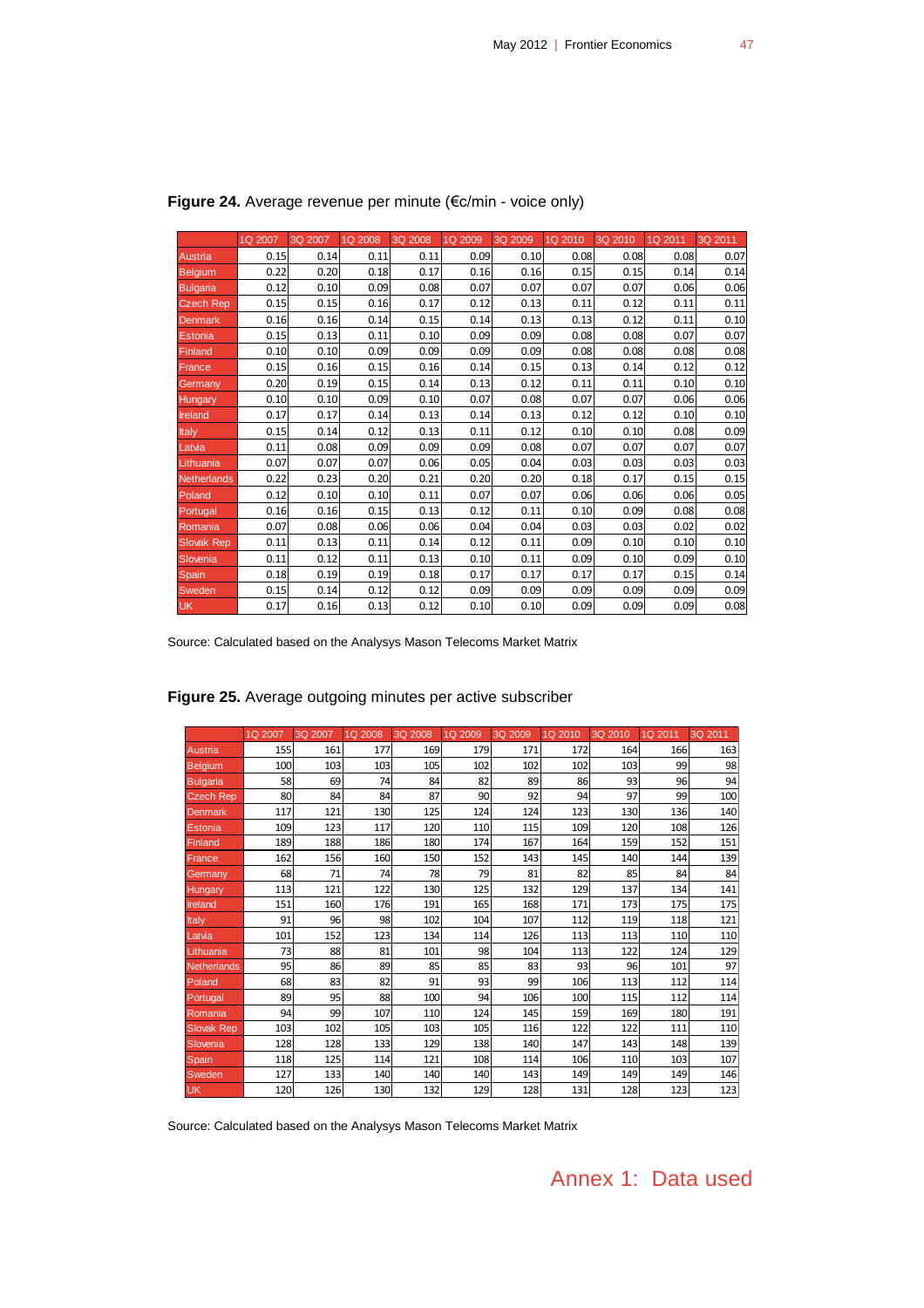|                    | 2007 | 2008 | 2009 | 2010 | 2011 |
|--------------------|------|------|------|------|------|
| <b>Austria</b>     | 0.15 | 0.14 | 0.13 | 0.12 | 0.11 |
| <b>Belgium</b>     | 0.18 | 0.17 | 0.17 | 0.16 | 0.15 |
| <b>Bulgaria</b>    | 0.26 | 0.25 | 0.23 | 0.20 | 0.23 |
| <b>Czech Rep</b>   | 0.16 | 0.17 | 0.16 | 0.15 | 0.15 |
| <b>Denmark</b>     | 0.18 | 0.17 | 0.16 | 0.16 | 0.16 |
| Estonia            | 0.20 | 0.19 | 0.19 | 0.19 | 0.18 |
| Finland            | 0.12 | 0.13 | 0.13 | 0.13 | 0.13 |
| France             | 0.14 | 0.14 | 0.12 | 0.11 | 0.07 |
| Germany            | 0.14 | 0.12 | 0.11 | 0.09 | 0.08 |
| Hungary            | 0.19 | 0.19 | 0.17 | 0.17 | 0.14 |
| Ireland            | 0.16 | 0.16 | 0.18 | 0.20 | 0.23 |
| Italy              | 0.18 | 0.17 | 0.17 | 0.16 | 0.16 |
| Latvia             | 0.14 | 0.14 | 0.11 | 0.09 | 0.07 |
| Lithuania          | 0.16 | 0.15 | 0.14 | 0.11 | 0.09 |
| <b>Netherlands</b> | 0.14 | 0.15 | 0.14 | 0.14 | 0.13 |
| Poland             | 0.22 | 0.20 | 0.13 | 0.11 | 0.08 |
| Portugal           | 0.16 | 0.17 | 0.19 | 0.22 | 0.24 |
| Romania            | 0.12 | 0.10 | 0.10 | 0.08 | 0.06 |
| <b>Slovak Rep</b>  | 0.25 | 0.19 | 0.15 | 0.13 | 0.13 |
| Slovenia           | 0.12 | 0.12 | 0.12 | 0.11 | 0.05 |
| Spain              | 0.19 | 0.19 | 0.18 | 0.17 | 0.15 |
| Sweden             | 0.11 | 0.09 | 0.08 | 0.09 | 0.09 |
| <b>UK</b>          | 0.18 | 0.16 | 0.15 | 0.15 | 0.15 |

<span id="page-47-0"></span>**Figure 26.** Fixed-to-mobile average revenue per minute (€c/min)

Source: Calculated based on the Analysys Mason Telecoms Market Matrix

2007 2008 2009 2010 2011 Austria 1,150 1,155 1,083 1,029 994 Belgium 1,690 1,660 1,631 1,594 1,538 Denmark 1,381 1,381 1,220 1,118 1,007 Finland 1903 1903 1904 1904 1912 1920 1930 1944 1950 1944 1950 1944 1950 1950 1961 1970 1981 1982 19 **France 11,910** 11,686 11,318 10,948 13,648 Germany 14,014 13,402 13,185 13,019 12,896 Ireland 1,495 1,495 1,353 1,152 1,002 906 Italy 15,800 14,910 13,150 12,090 11,406 Netherlands 3,562 3,412 3,223 3,125 3,136 Portugal 1,161 1,095 992 889 802 Spain 1,289 6,699 5,883 5,517 5,560 Sweden 3,827 3,827 3,859 3,725 3,631 3,578 UK 14,470 13,277 12,155 11,852 10,841 Bulgaria 194 | 248 | 248 | 214 | 214 | 213 | 212 Czech Republic 527 451 386 343 316 Estonia 94 89 80 73 72 Hungary 19, 19, 1995 695 636 578 578 558 558 721 Latvia 1910 134 133 132 133 134 130 Lithuania | 82 77 63 66 75 Poland 2,003 2,227 2,172 2,255 2,279 Romania 1,134 1,355 1,064 1,142 1,139 Slovakia 229 226 219 228 199 Slovenia 138 138 144 132 129 129 128

<span id="page-47-1"></span>**Figure 27.** Total fixed-to-mobile usage (millions of minutes)

Source: Analysys Mason Telecoms Market Matrix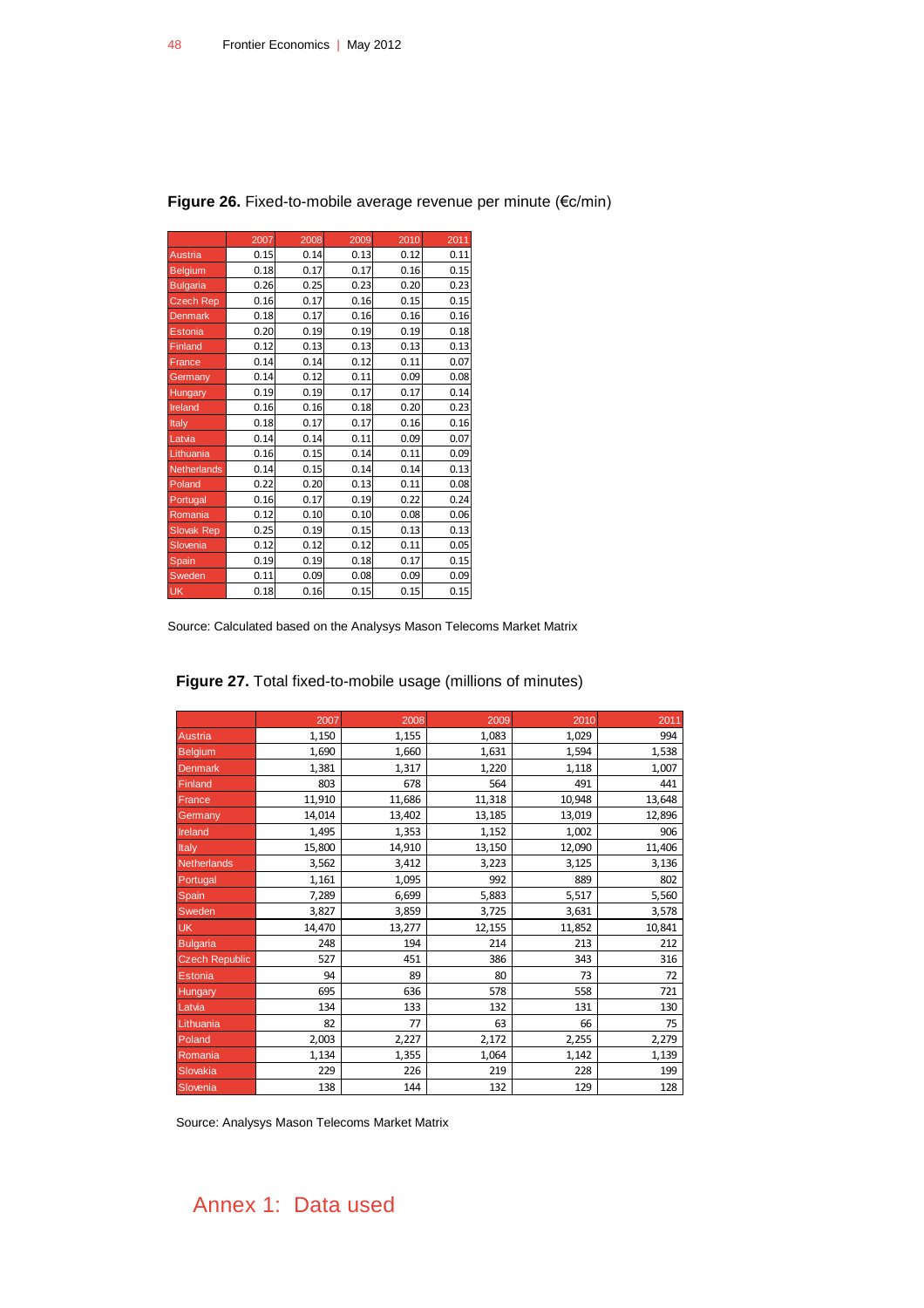Annex 1: Data used FRONTIER ECONOMICS EUROPE BRUSSELS | COLOGNE | LONDON | MADRID